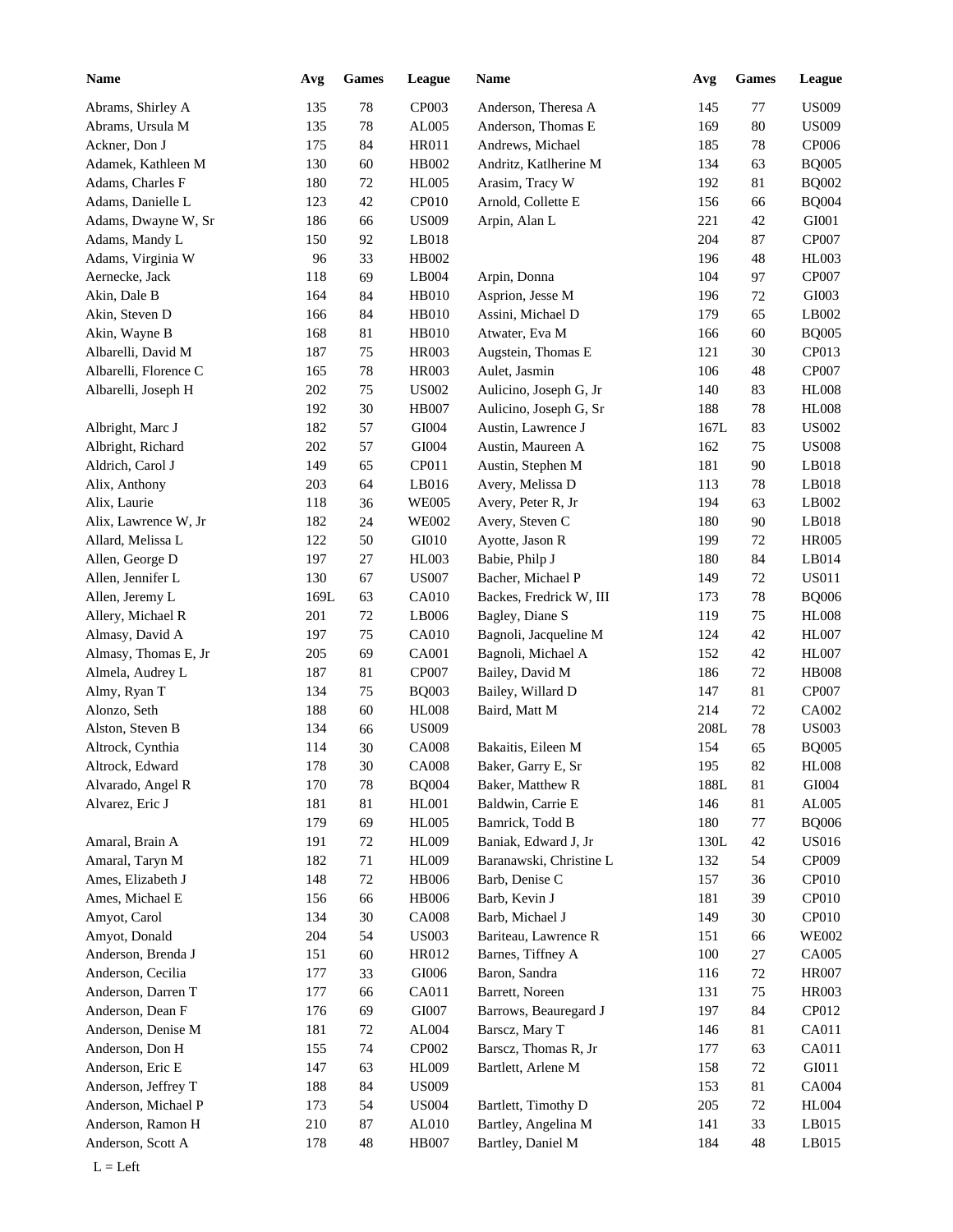| <b>Name</b>               | Avg  | <b>Games</b> | League        | <b>Name</b>             | Avg | <b>Games</b> | League        |
|---------------------------|------|--------------|---------------|-------------------------|-----|--------------|---------------|
| Basle, Derek J            | 190  | $78\,$       | GI003         |                         | 213 | 87           | <b>BQ002</b>  |
| Batchelder, David M, Jr   | 205L | $72\,$       | HB004         |                         | 211 | 66           | <b>BQ006</b>  |
| Batchelder, Kelly         | 125  | $78\,$       | LB004         | Bennett, Ryan E         | 198 | 60           | AL005         |
| Battistoni, Todd C        | 203  | $78\,$       | LB004         | Benoit, Jay W           | 199 | 56           | <b>HL003</b>  |
| Batza, Michael            | 185  | 39           | CP010         |                         | 198 | 81           | <b>HL010</b>  |
| Bauer, Donna M            | 126  | 68           | <b>WE003</b>  | Benoit, Joseph D        | 156 | 66           | <b>WE003</b>  |
| Bauer, Frank P            | 108  | 62           | <b>WE003</b>  | Benoit, Linda A         | 130 | 78           | <b>HL010</b>  |
| Baxter, Herbert M         | 187  | 78           | CA011         | Benoit, Marcia M        | 94  | 57           | <b>WE003</b>  |
| Baxter, Nicole A          | 120  | 24           | <b>CA008</b>  | Benoit, Patty           | 167 | 72           | <b>HL010</b>  |
| Baxter, Rosann M          | 109  | 41           | CA011         | Benoit, Paul J, Jr      | 195 | 78           | <b>HL010</b>  |
| Bayly, Ben M              | 171  | 63           | <b>HB004</b>  |                         | 188 | 75           | <b>HL003</b>  |
| Beach, Richard A          | 170  | 32           | LB005         | Benoit, Paul J, Sr      | 129 | 82           | <b>HL010</b>  |
| Beattie, Darrell R        | 147  | 81           | ${\rm AL004}$ | Benoit, Robert J, Jr    | 199 | 78           | <b>HL003</b>  |
| Beattie, Jeff M           | 124  | 81           | ${\rm AL004}$ | Benoit, Robert J, Sr    | 211 | 84           | <b>HL010</b>  |
| Beattie, Kristen L        | 151  | 84           | ${\rm AL004}$ |                         | 209 | 78           | <b>HL003</b>  |
| Beattie, Neil S           | 180  | 84           | ${\rm AL004}$ | Bentley, Richard K      | 183 | 78           | <b>BQ001</b>  |
| Beauchesne, Christopher M | 211  | 72           | CP013         |                         | 179 | 78           | <b>BQ003</b>  |
| Beaufort, Blondell        | 133  | 57           | <b>US014</b>  | Berben, Keith D, Jr     | 118 | 42           | CP010         |
| Beaulac, David C, Sr      | 136  | 51           | HB009         | Berdar, Robert A, Jr    | 218 | 66           | <b>HR013</b>  |
| Beaulac, Paul J           | 175  | 78           | HB004         | Berkley, Stephen A      | 168 | 75           | LB003         |
| Beck, Matthew             | 189  | 81           | <b>BQ002</b>  |                         | 167 | 72           | CP013         |
|                           | 188  | 75           | <b>BQ001</b>  | Bernard, Paul R, Jr     | 171 | 54           | AL005         |
| Becker, Michael G         | 190  | 78           | <b>HR011</b>  | Bernash, Adam J         | 192 | 79           | <b>HL008</b>  |
| Becker, Raeann M          | 129  | 69           | <b>WE005</b>  | Berner, Betty J         | 129 | 63           | <b>HR007</b>  |
| Bedford, Alma M           | 151  | 69           | AL004         | Berner, Blaine E        | 186 | 66           | <b>HR001</b>  |
| Bedford, George W, II     | 210  | 74           | <b>BQ001</b>  | Berner, Wayne F         | 199 | 66           | <b>HR001</b>  |
| Bedford, Kathy A          | 174  | 78           | <b>BQ001</b>  | Bertrand, Pamela A      | 213 | 78           | CA002         |
| Bedford, Richard W        | 173  | 66           | AL004         |                         | 211 | 84           | <b>HL008</b>  |
|                           | 206  |              |               |                         | 203 |              | <b>HL003</b>  |
| Bedford, Ryan M           | 204  | 78           | <b>BQ001</b>  |                         |     | 74           | CA009         |
|                           |      | $81\,$       | <b>BQ003</b>  | Bertrand, Richard P     | 223 | 61           | CA002         |
| Bedford, Shelly E         | 163L | $75\,$       | <b>BQ005</b>  |                         | 222 | 63           |               |
| Bedford, Theodore C, Jr   | 202  | 24           | <b>BQ003</b>  |                         | 193 | 69           | <b>HL008</b>  |
|                           | 198  | 72           | <b>BQ001</b>  | Bessette, LeRoy J       | 194 | 66           | CP005         |
| Bedford, Theodore C, Sr   | 182  | $72\,$       | <b>BQ001</b>  | Bessette-Reilly, Gail F | 157 | 81           | CA011         |
|                           | 180  | 78           | <b>BQ003</b>  | Betts, Dallas B         | 161 | 67           | CP009         |
| Bedford, Zachary R        | 195  | 84           | AL004         | Betts, Donald H         | 214 | 69           | <b>HB001</b>  |
| Bee, Bryan C              | 188  | 66           | <b>HL005</b>  | Betts, William C        | 180 | 66           | CP009         |
| Bee, Kenneth B            | 188  | $78\,$       | <b>HL005</b>  | Bevis, Cale A           | 162 | $75\,$       | <b>HB010</b>  |
| Beeble, Tristan           | 146  | 24           | <b>CA008</b>  | Beza, Anton C           | 164 | 24           | LB008         |
| Begin, Drake E            | 234  | 39           | HL009         | Bhatia, Anoop           | 163 | 60           | CP002         |
|                           | 225  | 84           | <b>HL008</b>  | Bieber, Scott           | 177 | 72           | CP009         |
|                           | 219  | 75           | <b>HL005</b>  | Bierce, Cheryl L        | 136 | 36           | LB008         |
|                           | 215  | 76           | HL003         | Bierwirth, Thomas W     | 193 | 81           | HR011         |
| Begin, Victor A           | 190  | 60           | <b>HL008</b>  | Bifaro, Joseph M, Jr    | 227 | 72           | ${\rm GIO}02$ |
|                           | 185  | $72\,$       | <b>HL005</b>  | Billings, Kenneth J, Jr | 199 | 68           | CP009         |
|                           | 183  | $78\,$       | HL003         | Bills, Thomas J         | 193 | 78           | HB004         |
| Beisler, Edward R         | 142  | 75           | CP002         | Bink, Mattthew          | 152 | 42           | <b>HR001</b>  |
| Bell, Roger K             | 139  | $\bf 84$     | <b>US015</b>  | Birdsall, Corianne M    | 151 | 66           | <b>HB006</b>  |
| Bellair, Kayla A          | 106  | 54           | LB004         | Bishop, Dave R          | 177 | 84           | LB003         |
| Belleard, Jim J           | 177  | 29           | <b>CA008</b>  | Bissell, Donna M        | 120 | 44           | <b>HL009</b>  |
| Belleard, Lynn M          | 114  | $30\,$       | <b>CA008</b>  | Bissell, Jessica L      | 160 | 45           | HL009         |
| Belleard, Michelle        | 125  | $27\,$       | <b>CA008</b>  | Bittner, Anthony J      | 149 | 71           | AL005         |
| Belleard, Robert E        | 159  | $30\,$       | <b>CA008</b>  | Blaauboer, Matthew J    | 164 | 48           | <b>HB009</b>  |
| Belli, Jason D            | 154  | 75           | CP006         | Black, Darlene M        | 160 | 45           | LB015         |
| Benjamin, William J       | 153  | 63           | <b>US002</b>  | Black, Nicholas T       | 199 | $78\,$       | AL002         |
| Bennett, Richard J        | 214  | $78\,$       | <b>BQ003</b>  |                         | 194 | 78           | <b>HB001</b>  |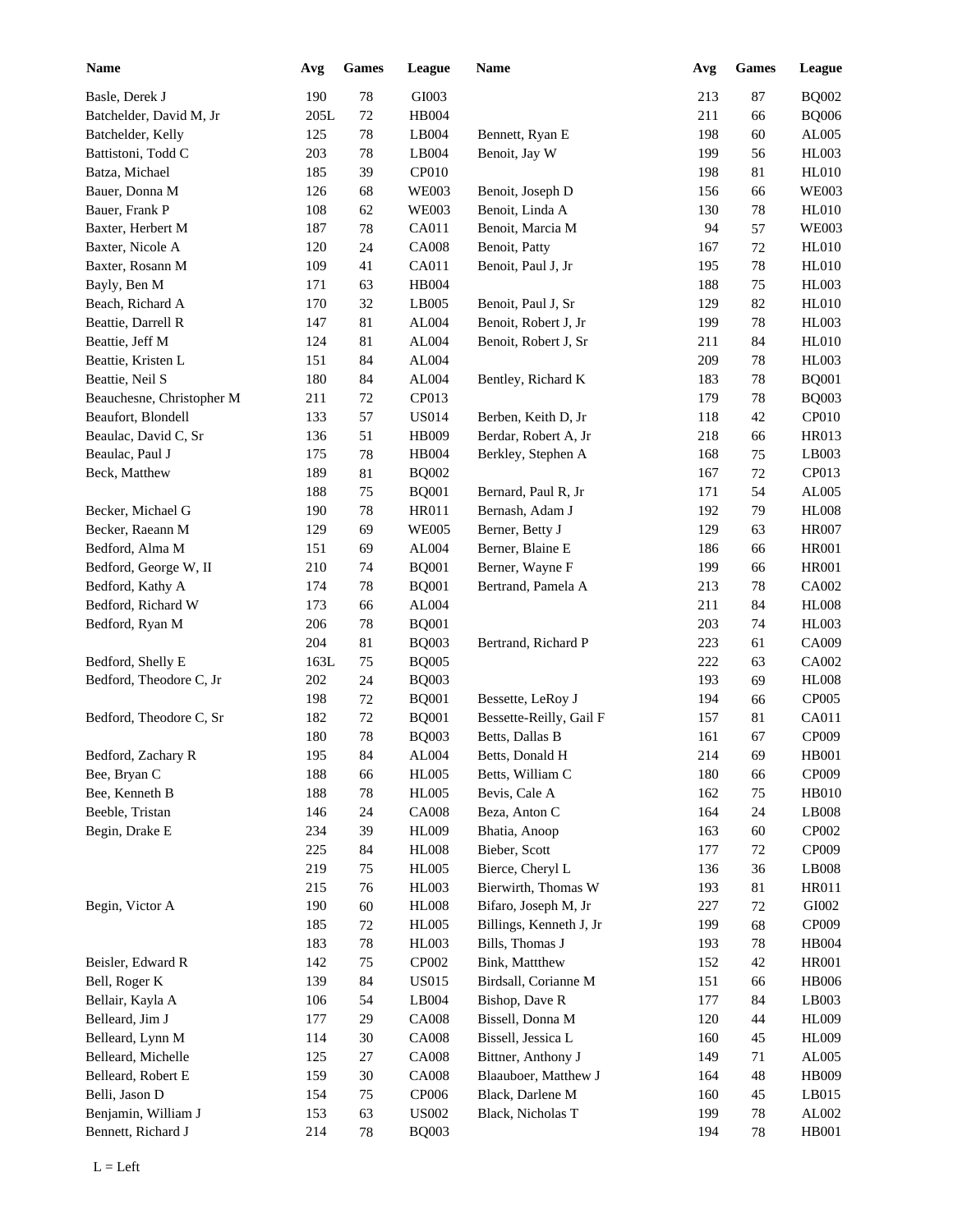| <b>Name</b>                        | Avg         | <b>Games</b> | League                       | <b>Name</b>               | Avg        | <b>Games</b> | League                |
|------------------------------------|-------------|--------------|------------------------------|---------------------------|------------|--------------|-----------------------|
| Black, Steven D                    | 226         | 84           | CA001                        |                           | 157        | 64           | <b>US009</b>          |
|                                    | 198         | 32           | HR10                         | Bradt, Daniel F           | 182        | 72           | CP009                 |
| Blacketer, Brian                   | 204         | 69           | <b>US013</b>                 | Brady, Frank J, Jr        | 205        | 60           | AL002                 |
| Blacketer, Wendy L                 | 176         | 69           | <b>US013</b>                 | Brady, Russell O          | 173        | 66           | CP007                 |
| Blair, Darren D                    | 205         | 72           | CA009                        | Bramlett, Anna L          | 164        | 63           | <b>HL008</b>          |
| Blair, Michael J                   | 193         | 70           | <b>BQ006</b>                 | Brand, Denise I           | 115        | 69           | <b>WE005</b>          |
| Blake, Diana L                     | 187         | 39           | GI006                        | Brandt, Susan A           | 150        | 63           | <b>BQ005</b>          |
|                                    | 177         | 73           | LB017                        | Bravo, Rudy               | 157        | 69           | LB013                 |
| Blanchet, Roland C                 | 167         | 61           | HB004                        | Brenenstuhl, Clark P      | 133        | 70           | <b>BQ001</b>          |
|                                    | 166         | 60           | <b>HB008</b>                 | Brenenstuhl, Robert O, Jr | 213        | 78           | <b>BQ006</b>          |
| Blinstrub, Virginia M              | 122         | 66           | <b>BQ005</b>                 | Brennan, Darren G         | 178        | 30           | LB008                 |
| Bloomfield, Pat W                  | 168         | 79           | <b>US002</b>                 | Bressette, Allan J        | 139        | 63           | CA010                 |
| Blowers, Cari L                    | 198         | 54           | CA005                        | Brierley, Jackie          | 130        | 78           | CA009                 |
| Blowers, Kenneth R, Sr             | 127         | 67           | HR002                        | Briggs, Tyson M           | 203        | 81           | <b>BQ006</b>          |
| Bobersky, Guy T                    | 188         | 84           | LB003                        | Bright, Gary J            | 161        | 72           | HR002                 |
| Bodak, Susan M                     | 146         | 69           | CP003                        | Bristol, Colleen D        | 160        | 51           | <b>HB007</b>          |
| Bodnar, Paul S                     | 209         | 78           | <b>BQ003</b>                 | Bristol, John P           | 176        | 48           | <b>HB007</b>          |
| Bodo, Cheryl A                     | 111         | 66           | GI010                        | Brizzell, David E         | 172        | 66           | LB013                 |
| Bodo, Jami M                       | 172         | 72           | GI010                        | Brizzell, James P         | 185        | 78           | LB013                 |
| Bodo, Stephen R                    | 181         | 63           | GI008                        | Brizzell, John T          | 181        | 33           | LB013                 |
| Bogardus, Richard J                | 192         | 78           | <b>BQ003</b>                 | Brizzell, Thomas P        | 182        | 67           | LB013                 |
| Bogardus, Trevor J                 | 177         | 72           | <b>BQ003</b>                 | Brock, Allan B            | 210        | 36           | <b>BQ002</b>          |
| Bogholtz, Rick                     | 216         | 72           | <b>HB001</b>                 |                           | 210        | 81           | <b>BQ003</b>          |
| Bolesky, Sue                       | 148         | 72           | <b>CP007</b>                 | Brock, Clinton A          | 218        | 78           | <b>BQ003</b>          |
| Bolognino, Peter J                 | 189         | 39           | LB015                        | Brock, Corey D            | 145        | 69           | <b>BQ002</b>          |
| Bondi, Dan                         | 165         | 84           | LB003                        | Brock, Daniel J           | 194        | 87           | <b>BQ002</b>          |
| Bonesteel, Alexander C             | 196         | 45           | LB015                        |                           | 192        | 69           | <b>BQ003</b>          |
| Bonneville, Kevin A                | 195         | 84           | GI003                        | Brock, David E            | 172        | 75           | <b>BQ002</b>          |
| Bonneville, Mark D                 | 188         | 75           | GI003                        | Brock, Kimberly A         | 140        | 27           | CP006                 |
| Boomhower, Cathy E                 | 127         | 78           | <b>BQ005</b>                 | Broderick, Diane C        | 115        | 69           | CA007                 |
| Boomhower, Claude A                | 121         | 63           | <b>BQ004</b>                 | Brogue, Beverly           | 121        | 48           | <b>BQ005</b>          |
| Boomhower, Lisa M                  | 126         | 84           | <b>BQ004</b>                 | Brogue, Logan A           | 177        | 33           | <b>BQ006</b>          |
|                                    | 144         | 75           | <b>HL008</b>                 | Brophy, Kate A            | 142        | 66           | HR011                 |
| Bopp, Wendy J<br>Borden, Kyle      | 175         | 51           | <b>CP006</b>                 | Browe, William T, Jr      | 191        | 36           | <b>HR001</b>          |
| Bornt, Kenneth R                   | 190         | 39           | <b>BQ002</b>                 | Browe, William T, Sr      | 184        | 30           | <b>HR001</b>          |
| Bornt, Steve L                     | 165         | 45           | <b>HB007</b>                 | Brown, Charles M          | 212L       | $78\,$       | AL002                 |
|                                    |             |              |                              |                           |            |              |                       |
| Boschelli, Shawn D                 | 210         | $81\,$       | <b>HL009</b>                 | Brown, Edward W           | 148        | 76           | <b>HL009</b><br>CP013 |
| Bosko, David M<br>Bosko, Matthew G | 214L<br>230 | $81\,$<br>75 | <b>US003</b><br><b>US003</b> | Brown, Frank C            | 202<br>201 | 75<br>84     | CP001                 |
| Bouchey, Burtman J                 | 188         |              | HL007                        | Brown, James A            | 181        |              | CA004                 |
| Bouchey, Kimberly A                | 142         | 39<br>39     | HL007                        | Brown, James L            | 225        | 66<br>21     | CP001                 |
| Boudreau, Danielle                 | 176         | 75           | GI010                        |                           | 217        | 78           | HL003                 |
| Bourassa, Deborah A                | 120         | 84           | LB012                        |                           | 215        | 21           | <b>HL008</b>          |
| Bourassa, Kristen N                | 153         |              | LB012                        | Brown, Kyle R             | 228        |              | CA002                 |
|                                    |             | 84           | <b>US007</b>                 |                           |            | 21           | <b>CA001</b>          |
| Bowen, James A<br>Bowen, James R   | 184<br>198  | 68           | HB004                        | Brown, Raymond P          | 216L       | 72<br>$75\,$ | LB017                 |
| Bowles, Eric M                     | 158         | 75<br>69     | HB004                        | Brownell, Matthew J       | 146<br>233 |              | <b>BQ003</b>          |
|                                    |             |              |                              |                           |            | 66           |                       |
| Boyce, Beverly M                   | 110         | 36           | <b>HL004</b>                 |                           | 232        | 66           | <b>BQ001</b>          |
| Boyce, Crystal                     | 147         | 33           | <b>HB007</b>                 |                           | 232        | 69           | <b>BQ006</b>          |
| Boyce, James A                     | 163         | 78           | <b>HL004</b>                 | Brownell, Tammy L         | 151        | 69           | <b>HL006</b>          |
| Boyce, Kenneth W                   | 194         | 36           | <b>HB007</b>                 | Bruce, John R             | 181        | 78           | <b>WE002</b>          |
|                                    | 185         | 78           | <b>HB010</b>                 | Brun, Dawn                | 125        | 66           | CP007                 |
| Boyce, Kimberly A                  | 150         | 78           | <b>HL004</b>                 | Brundige, Robert J        | 198        | $75\,$       | GI002                 |
| Boyce, Rita M                      | 137         | 33           | <b>HB007</b>                 | Brundige, Scott M         | 196        | 33           | <b>HB007</b>          |
| Brackley, Lynda                    | 109         | $47\,$       | CA004                        | Bruno, James S            | 199        | 69           | GI002                 |
| Bradley, Marilyn E                 | 160         | 74           | <b>US014</b>                 | Brunt, Penelope G         | 195        | 63           | <b>HL006</b>          |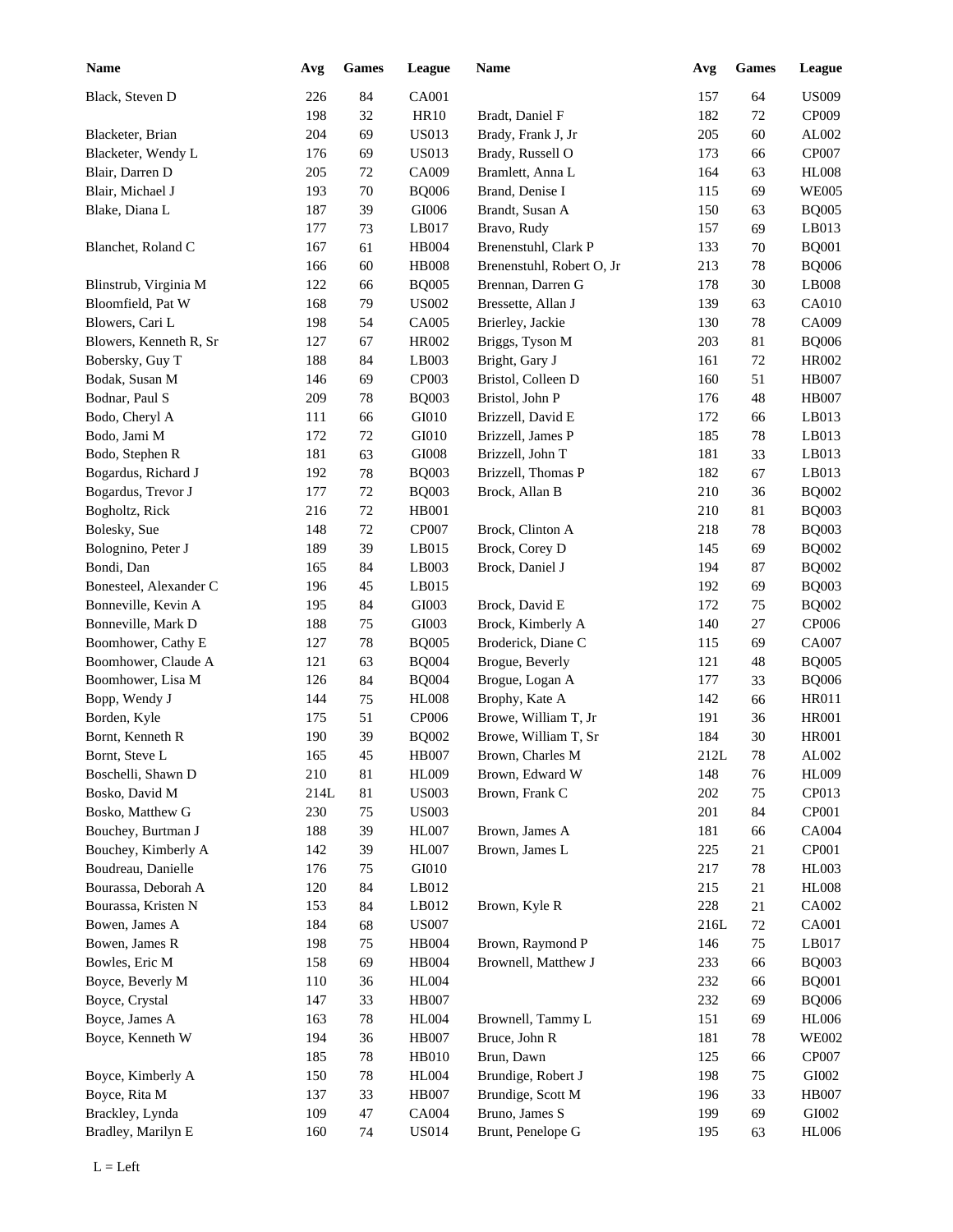| <b>Name</b>               | Avg    | <b>Games</b> | League                      | Name                        | Avg  | Games       | <b>League</b>  |
|---------------------------|--------|--------------|-----------------------------|-----------------------------|------|-------------|----------------|
| Bruso, Brian P            | 214    | 81           | CP001                       | Callagan, Thomas            | 124  | 36          | <b>US010</b>   |
|                           | 210    | $78\,$       | CP007                       | Callahan, Michael E         | 138  | 81          | <b>HL004</b>   |
| Bruso, Jinell J           | 155    | 42           | CP007                       | Callahan, Priscilla         | 133  | 78          | <b>HL004</b>   |
| Bruso, William A          | 197    | 84           | <b>HR011</b>                | Callahan, Walter W          | 223  | 81          | <b>BQ003</b>   |
| Bryce, Deborah F          | 158    | 69           | <b>HR004</b>                | Callander, Leonard G        | 173  | 72          | <b>HR005</b>   |
| Buck, Bryan M             | 209    | 36           | <b>HR008</b>                |                             | 172  | 84          | <b>HR04</b>    |
| Buck, John M              | 193    | 81           | <b>HR008</b>                | Callander, Ruth A           | 158  | 75          | <b>HR005</b>   |
| Buck, Jola                | 142    | 78           | <b>HR008</b>                |                             | 156  | 78          | <b>HR04</b>    |
| Buckner, David F          | 150    | 48           | <b>BQ002</b>                | Caloprete, Mario J          | 151  | 75          | GI004          |
| Budka, Dan, Jr            | 191    | 78           | <b>US002</b>                | Calvanese, Diane L          | 140  | 68          | CP011          |
| Buechel-Chatterton, Carol | 138    | 36           | <b>HL007</b>                | Camadine, Cindy             | 147  | 73          | HR012          |
| Bufalini, Mark E          | 177    | 63           | LB003                       | Caminiti, Michael S         | 168  | 84          | <b>US011</b>   |
| Bull, Joshua T            | 164    | 66           | <b>BQ006</b>                | Campana, William C          | 195L | 96          | AL010          |
| Bullis, Kathy M           | 171    | 78           | <b>HL004</b>                |                             | 178L | 75          | GI001          |
| Bullis, Roger A           | 202    | 72           | <b>HL004</b>                | Canam, Linda                | 114  | 64          | <b>HB006</b>   |
|                           | 197    | 63           | <b>HL009</b>                | Canam, Merl H               | 162  | 57          | <b>HB009</b>   |
| Bullock, Patricia A       | 153    | 69           | CA007                       |                             | 158  | 69          | <b>HB006</b>   |
| Burdick, Michael S        | 194    | 81           |                             | Canfield, Bliss C           | 166  | 63          | <b>HL008</b>   |
|                           |        |              | <b>BQ006</b><br><b>HR10</b> |                             |      |             |                |
| Burger, Jason C           | 203L   | 105          |                             | Cannistraci, Salvatore      | 191  | 81          | LB017          |
| Burger, Kathleen E        | 141    | 69           | <b>WE005</b>                | Cannizzo, Thomas J, Sr      | 174  | 78          | LB002<br>CP003 |
| Burke, Brandan M          | 208    | 81           | <b>BQ002</b>                | Cannon, Melissa L           | 143  | $22\,$      |                |
| Burke, Carol A            | 142    | 78           | <b>US005</b>                |                             | 137  | 63          | <b>WE003</b>   |
| Burke, Michele A          | 149    | 63           | CP003                       | Canty, Lucille R            | 153  | 81          | <b>US014</b>   |
| Burke, Ronald J           | 197    | 77           | <b>HB001</b>                | Canty, Sylvester            | 185  | 81          | <b>US008</b>   |
| Burke, Thomas P           | 157    | 42           | <b>WE002</b>                | Capone, Andrew J            | 170  | 72          | CP013          |
| Burks, Terry L            | 179    | 69           | CP013                       | Capozzelli, Joseph P, Sr    | 170  | 78          | CA004          |
| Burns, Edward G           | 164    | 27           | <b>HR003</b>                | Capparello, Nick M          | 170  | 81          | <b>HR002</b>   |
| Burns, Paul D             | 185    | 63           | <b>HB008</b>                | Carabis, Thomas C           | 201  | 75          | GI002          |
| Burns, Robert W           | 167    | 36           | GI006                       | Caravaty, Mark              | 154  | 70          | CP003          |
| Burt, James V, Jr         | 201    | 69           | <b>HL003</b>                | Carbonneau, Gary T, III     | 208  | 81          | AL002          |
|                           | 184    | 105          | <b>HR10</b>                 |                             | 207  | 75          | CA002          |
| Burton, Brooke A          | 165    | 81           | LB013                       | Carbonneau, Gary T, Jr      | 173  | 81          | AL002          |
| Burton, Dustin G          | 178    | 80           | LB013                       | Carbonneau, Laura L         | 156  | 81          | AL002          |
| Burton, James J           | 205    | 59           | LB016                       | Carcia, Daniel J            | 180  | 42          | LB017          |
| Busdiecker, James         | 167    | 42           | LB008                       | Card, Donald E              | 160  | 84          | LB012          |
| Busdiecker, Linda         | 115    | 36           | LB008                       | Cardinal, Steven M          | 185  | $81\,$      | <b>BQ002</b>   |
| Bush, Kurt F              | 140    | 54           | <b>BQ004</b>                | Cardona, Carlos J           | 154  | 71          | LB017          |
| Bushey, Debbie            | $81\,$ | $\sqrt{48}$  | CP007                       | Carelli - Elwell, Roxanne M | 109  | 57          | ${\rm AL005}$  |
| Bussey, Edna E            | 114    | 63           | CA004                       | Carey, Diane M              | 128  | $72\,$      | <b>US010</b>   |
| Buszta, John W            | 188    | 75           | AL003                       | Carey, James E              | 175  | 69          | CA009          |
| Butler, Jesse T           | 140    | $24\,$       | CP006                       | Carey, Matthew S            | 165  | 81          | CP012          |
| Butt, William C           | 168    | 72           | <b>HR001</b>                | Carey, Patricia A           | 136  | $78\,$      | <b>US010</b>   |
| Buttermore, Brent         | 192    | 66           | CP002                       | Cargile, Anne M             | 121  | 72          | <b>HL009</b>   |
| Button, Kevin D           | 201    | $84\,$       | <b>BQ002</b>                | Cargile, Harry M            | 179  | $81\,$      | <b>HL009</b>   |
|                           | 200    | 65           | <b>BQ003</b>                | Carhart, Kevin M            | 211  | $75\,$      | <b>US010</b>   |
|                           | 191    | 37           | <b>BQ006</b>                | Carhart, Philip R, Jr       | 195  | 81          | <b>US010</b>   |
| Button, Rebecca J         | 143    | 69           | LB017                       | Carhart, Ray J              | 217  | 64          | CA001          |
| Cafaro, David M           | 182    | 54           | CP005                       |                             | 216  | 68          | CA002          |
| Cahill, Christine E       | 136    | 39           | LB008                       |                             | 206L | 66          | <b>US003</b>   |
| Cahill, Timothy E         | 222    | $78\,$       | <b>BQ003</b>                | Carhart, Therese A          | 157  | 73          | <b>US010</b>   |
| Caivana, Helen L          | 147    | $74\,$       | <b>HL004</b>                | Carlo, Steven M             | 188  | 39          | HB010          |
| Caivana, Thomas G         | 183    | 81           | <b>HL004</b>                | Carmody, Frank J            | 164  | $\sqrt{48}$ | CP012          |
| Calhoun, Ed J, Jr         | 206    | 54           | <b>HL004</b>                | Carmody, Kevin J            | 157  | 59          | HR013          |
|                           | 200    | 45           | <b>HB007</b>                | Carnevale, Dennis C         | 168  | 58          | CP001          |
| Calhoun, Tammy            | 151    | $42\,$       | <b>HB007</b>                | Carney, Raymond A           | 186  | $78\,$      | <b>HB006</b>   |
| Callagan, Ryan C          | 160    | $77\,$       | <b>US010</b>                | Caron, Codie B              | 166  | 75          | <b>BQ001</b>   |
|                           |        |              |                             |                             |      |             |                |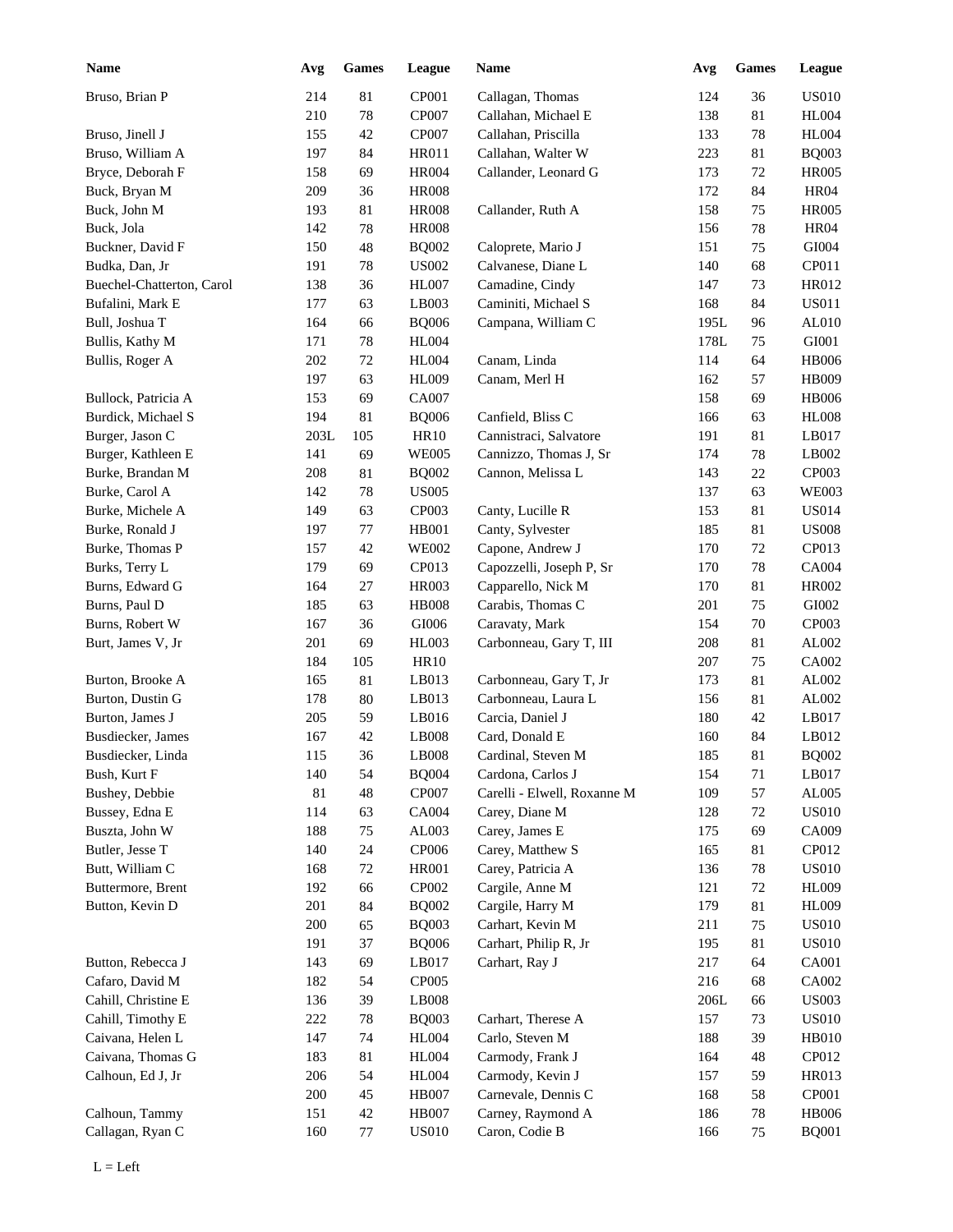| <b>Name</b>              | Avg     | <b>Games</b> | League            | Name                     | Avg  | Games | League        |
|--------------------------|---------|--------------|-------------------|--------------------------|------|-------|---------------|
| Caron, Ron A             | 201     | 21           | <b>BQ003</b>      | Chatterton, Bryan P      | 200  | 72    | CP013         |
|                          | 200     | 78           | <b>BQ001</b>      |                          | 186  | 45    | <b>HL007</b>  |
| Carpenter, Phil J        | 159     | 69           | <b>HL004</b>      | Cheetham, Holly C        | 196  | 81    | LB018         |
| Carpentier, Lynne M      | 132     | 39           | <b>WE001</b>      | Cheetham, Michael D      | 180  | 81    | LB018         |
| Carrier, Heide K         | 119     | 58           | <b>HR015</b>      | Chenail, Ray             | 145  | 48    | CA009         |
| Carrier, Michael D       | 166     | 69           | HR015             | Cheney, John F           | 165  | 81    | GI003         |
| Carrigan, Michael E      | 131     | 51           | <b>HB008</b>      | Chestnut, Ryan M         | 204  | 78    | <b>US003</b>  |
| Carroll, Lawrence T      | 140     | 24           | <b>HL001</b>      | Chevalier, Christopher M | 209  | 84    | CP001         |
| Carroll, Nicole L        | 156     | 74           | GI005             | Chiera, Salvatore M      | 226  | 75    | GI002         |
| Carroll, Peter F, IV     | 192     | 57           | <b>US002</b>      |                          | 219  | 39    | LB008         |
| Carroll, Regina M        | 135     | $27\,$       | <b>CA008</b>      | Chiera, Salvatore P, Jr  | 203L | 75    | GI002         |
| Carson, Bonnie S         | 151     | $72\,$       | <b>HR005</b>      |                          | 197L | 42    | LB008         |
| Carter, Homer M          | 167     | $78\,$       | AL005             | Chiera, Salvatore P, Sr  | 177  | 75    | ${\rm GIO}02$ |
| Carter, Michael          | 202     | 69           | CP002             | Childs, Jeffery M        | 213  | 78    | CP002         |
| Carter, Peter F          | 105     | 78           | AL005             | Childs, William R        | 194  | 81    | LB006         |
| Carter, Robin M          | 123     | 35           | AL005             | Chiplock, Julia G        | 124  | 32    | CP010         |
| Carter, Wayne M          | 161     | 48           | AL005             | Chiplock, William S, Jr  | 170  | 25    | CP010         |
| Carter, William T, Jr    | 181     | 33           | CP010             | Chirasello, Nicole M     | 123  | 65    | <b>BQ005</b>  |
| Case, Joshua J           | 218     | 84           | <b>BQ002</b>      | Chodon, John P           | 196  | 52    | CA003         |
|                          | 209     | 75           | <b>BQ006</b>      |                          | 188  | 24    | CA009         |
| Cassella, Ann M          | 131     | 84           | CP004             | Christian, Alfred J      | 171  | 69    | <b>HR013</b>  |
| Casterella, John, Jr     | 210     | 78           | <b>HL008</b>      | Christian, Celina        | 123  | 75    | <b>US005</b>  |
|                          | 208     | 72           | HL009             | Christiansen, Dale       | 220  | 72    | GI002         |
|                          | 200     | 72           | <b>HL005</b>      |                          | 208  | 84    | LB003         |
| Castle, Timothy J        | 170     | 81           | LB004             | Christiansen, Zach D     | 191  | 69    | LB003         |
|                          |         |              |                   |                          |      |       |               |
| Castlegrande, Rocco A    | 171     | 60           | CP013             | Christman, Kathryn Y     | 91   | 75    | LB017         |
|                          | 162     | 63           | CP002             | Christman, Tim A         | 164  | 75    | LB017         |
| Catalfamo, Amy N         | 141     | 78           | <b>HL008</b>      | Chura, Eric C            | 181  | 61    | GI010         |
| Catalfamo, Derek S       | 201     | 84           | <b>HL008</b>      | Church, Jake             | 142  | 75    | <b>HR002</b>  |
| Caulfield, Evan J        | 198     | 75           | GI003             | Ciarlone, Frank M        | 193  | 78    | GI004         |
| Caulfield, Gary J        | 189     | 66           | HB004             | Ciccarelli, Nick M       | 93   | 75    | AL003         |
| Caulfield, Joseph P      | 143     | 66           | GI003             | Cicchinelli, Joseph      | 208  | 81    | <b>CA001</b>  |
| Cavanaugh, Chris M       | 170     | 63           | <b>HL010</b>      |                          | 198  | 42    | <b>HB007</b>  |
| Caverly, Brian C         | 211     | 69           | <b>HR001</b>      | Cicora, Matthew D        | 180  | 78    | GI001         |
| Caverly, Steven F        | 217     | 78           | <b>HR001</b>      | Cipperly, Carl W         | 163  | 69    | <b>BQ001</b>  |
|                          | $208\,$ | $40\,$       | <b>HR10</b>       | Cipperly, Daryl T        | 212  | 81    | <b>BQ006</b>  |
| Cazasta, Robert          | 176     | 30           | LB008             | Cipperly, Joan M         | 135  | 75    | <b>BQ005</b>  |
| Cazasta, Sandra L        | 138     | $30\,$       | LB008             | Cipperly, William F, Jr  | 200  | 81    | <b>BQ002</b>  |
| Cea, Joseph R            | 197     | 78           | CA010             |                          | 196  | 24    | <b>BQ006</b>  |
| Cerone, Michael          | 165     | $42\,$       | LB015             |                          | 192  | 75    | <b>BQ001</b>  |
| Cerulli, Patricia A      | 140     | $80\,$       | $\rm GIO08$       | Cisco, Francis E         | 211  | 54    | CP005         |
| Chamberlain, Everett A   | 167     | 72           | CP005             | Cisneroz, Connie         | 128  | 69    | <b>WE005</b>  |
| Chambertland, Chip       | 150     | 69           | CP013             | Clancy, Edward P         | 187  | 72    | ${\rm GIO}04$ |
| Chapman, Lillian D       | 110     | 27           | <b>US014</b>      | Clark, Dave G            | 182  | 69    | <b>BQ001</b>  |
| Charbonneau, Dean A      | 199     | 72           | <b>HL005</b>      | Clark, David J           | 194  | 78    | CA009         |
| Charbonneau, Joseph A    | 173     | 36           | CP <sub>010</sub> | Clark, Guy H, III        | 185  | 72    | <b>BQ001</b>  |
| Charbonneau, Lawrence R  | 181     | 69           | GI011             |                          | 183  | 54    | <b>BQ003</b>  |
|                          | 177     | 84           | <b>US012</b>      | Clark, Tanya L           | 107  | 45    | <b>BQ004</b>  |
| Charbonneau, Mary Lou    | 151     | 24           | CP010             | Clark, Tyler G           | 177  | 71    | <b>BQ001</b>  |
| Charetta, Jason L, Jr    | 134     | 75           | CA009             |                          | 173L | 73    | <b>BQ003</b>  |
| Charette, Annie M        | 148     | $78\,$       | CA009             | Clark, Yvonne            | 154  | 81    | HR011         |
| Charette, Lawrence M, Sr | 185     | 75           | <b>US009</b>      | Clarke, Bruce R          | 198  | 81    | CP002         |
| Charette, Mark E         | 198     | $78\,$       | CA009             | Clarke, Daniel R         | 200  | 69    | HR013         |
| Charette, Nicole M       | 118     | $72\,$       | CA009             | Claus, Christopher H     | 221  | 45    | <b>HL008</b>  |
| Charron, Christopher R   | 213     | $84\,$       | CP001             |                          | 220  | 66    | HL009         |
|                          | 212     | 77           | LB017             |                          | 213  | 66    | <b>HL005</b>  |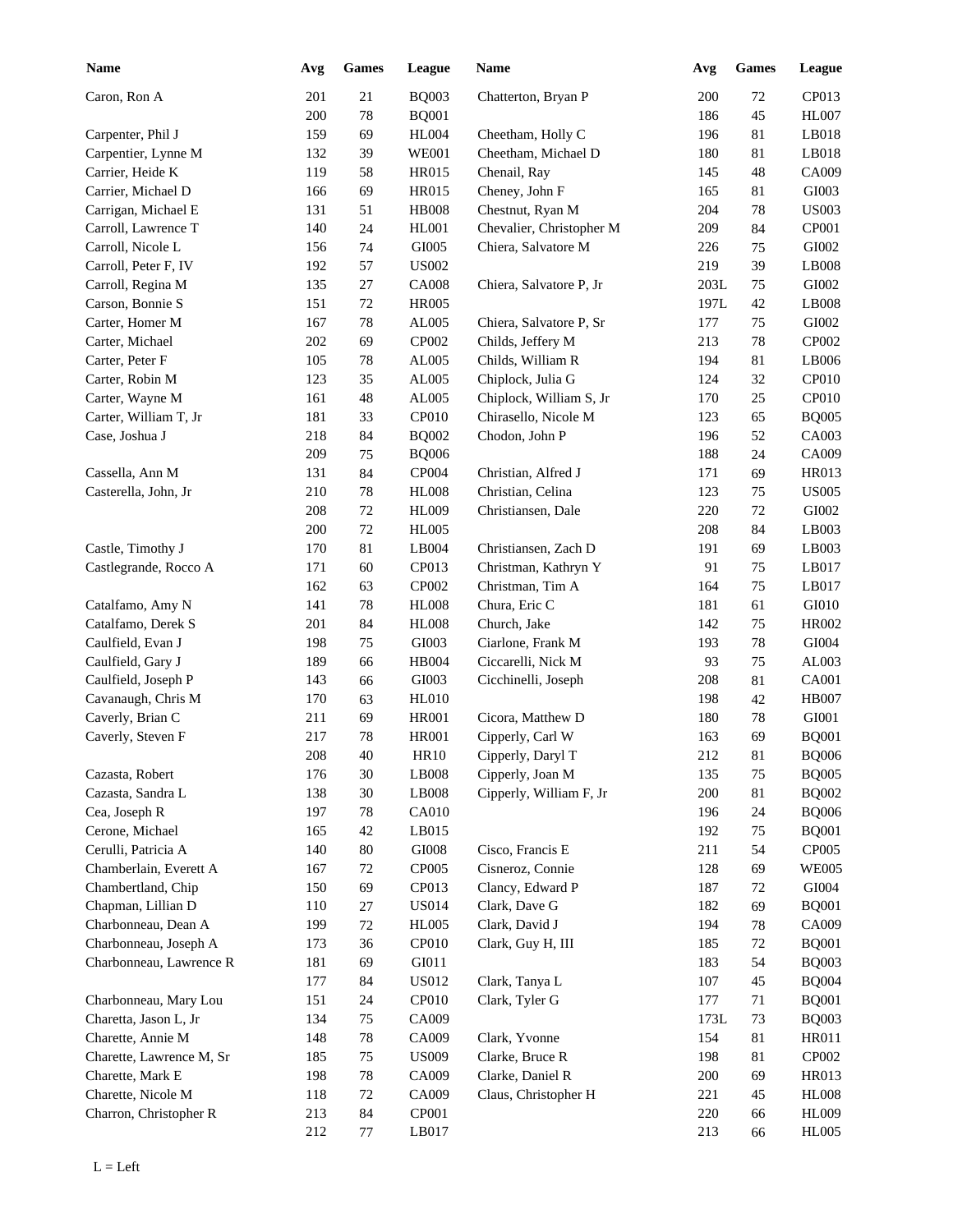| <b>Name</b>            | Avg | <b>Games</b> | League            | Name                   | Avg  | <b>Games</b> | League       |
|------------------------|-----|--------------|-------------------|------------------------|------|--------------|--------------|
| Claus, Lori A          | 199 | 57           | <b>HL008</b>      | Connolly, Ann S        | 148  | 84           | CP007        |
|                        | 192 | $72\,$       | <b>HL009</b>      | Connolly, David F      | 170  | 84           | CP007        |
| Clementi, Beverly J    | 134 | 34           | GI010             | Connolly, Sarah        | 103  | 78           | CP007        |
| Clementi, Lisa         | 141 | 65           | HR012             | Connoly, Robert D      | 183  | 57           | <b>HB009</b> |
| Clements, Kenneth H    | 171 | 78           | CP006             | Connors, William E     | 119  | 79           | <b>WE001</b> |
| Clements, Maureen      | 127 | 24           | CP010             | Connors, William M     | 179  | 63           | LB005        |
| Clements, Paul A       | 179 | 73           | HL001             | Conroy, Nicole M       | 177  | 42           | LB008        |
| Clements, Russell      | 132 | 36           | CP010             | Conroy, Stephen        | 127  | 39           | LB008        |
| Clifford, Darryl T     | 189 | 24           | <b>HL003</b>      | Constable, Emily R     | 181  | 63           | GI005        |
| Clowe, William B       | 144 | 75           | <b>HB008</b>      | Constable, Francis     | 158  | 66           | GI004        |
| Cobberti, Daniel C     | 144 | 80           | HL001             | Cook, Samuel A         | 171  | 39           | LB014        |
| Cocca, Phil M          | 167 | 81           | LB005             | Cooke, Paul A          | 142  | 73           | <b>US009</b> |
| Cocco, Eric J          | 202 | 78           | <b>US002</b>      | Coon, Richard M        | 206  | 75           | <b>HL005</b> |
| Cocco, Jason M         | 206 | 70           | <b>US002</b>      | Coon, Susan J          | 146  | 36           | CP010        |
| Coelho, Stephen A      | 145 | 81           | <b>US013</b>      | Coonan, Joseph D       | 208  | 45           | <b>HB009</b> |
| Coghill, David C       | 209 | $72\,$       | AL003             | Cooney, Chris          | 132  | 36           | <b>HR004</b> |
| Cohen, Sharice C       | 116 | 33           | <b>US006</b>      | Cooney, John           | 145  | 48           | <b>HR004</b> |
| Colburn, Amanda        | 119 | 69           | <b>HR002</b>      | Cooney, Kevin M        | 146  | 68           | <b>WE004</b> |
| Colclough, Pam         | 146 | 54           | CP004             | Cooney, Maureen        | 84   | 63           | <b>WE005</b> |
| Cole, Marta A          | 157 | 81           | GI005             | Coonrad, Darrell M     | 224  | 78           | <b>CA001</b> |
| Cole, Michael A        | 123 | 61           | <b>WE004</b>      | Coonradt, Mark D, Jr   | 192  | 81           | <b>US012</b> |
|                        | 122 | 71           | <b>WE001</b>      | Cooper, Alice M        | 122  | 75           | CA004        |
| Cole, Morgan           | 93  | 42           | <b>WE001</b>      | Cooper, Dwayne A       | 173  | 68           | CP003        |
| Coleman, Jack R        | 145 | 72           | <b>CA004</b>      | Cooper, John G, Jr     | 139  | 84           | <b>HR002</b> |
| Coleman, Karen A       | 104 | 39           | <b>HB007</b>      | Cooper, Julie          | 106  | 45           | <b>HL007</b> |
| Colino, Sara R         | 173 | 40           | LB013             | Cooper, Matthias A     | 190L | 81           | AL002        |
| Collett, Patrick D     | 203 | 54           | GI003             | Cooper, Noo            | 120  | 75           | <b>HL006</b> |
| Colliano, Jake M       | 221 | 57           | <b>BQ002</b>      | Cooper, Scott          | 158  | 45           | <b>HL007</b> |
|                        | 219 | 60           | <b>BQ006</b>      | Cooper, Ted            | 149  | 74           | AL005        |
|                        | 217 | 48           | <b>BQ003</b>      | Corbeil, Mike J        | 184  | 69           | <b>HL005</b> |
| Colliano, Samuel J     | 213 | 69           | <b>BQ006</b>      | Corbisiero, Angela     | 150  | 63           | CP011        |
|                        | 208 | 71           | <b>BQ003</b>      | Corcione, Michael      | 212  | 120          | LB016        |
| Collington, Davia N    | 182 | 66           | <b>US014</b>      | Cordell, Edward J      | 200  | 66           | CP003        |
|                        | 172 | 24           | <b>US009</b>      | Corey, Amanda L        | 99L  | 57           | <b>BQ005</b> |
| Collins, Alfred J, III | 179 | 81           | HL001             | Cornelius, Paula A     | 155  | 78           | <b>HR004</b> |
| Collins, Brendan J     | 186 | $81\,$       | HL001             | Cornwell, James G, II  | 188  | $75\,$       | <b>WE002</b> |
| Collins, Christopher M | 164 | 39           | CP010             | Cortright, Eric J      | 163  | 27           | <b>HL008</b> |
| Collins, Gordon K      | 185 | 54           | <b>HL005</b>      | Cosgrave, Brittany     | 197  | 60           | <b>HL009</b> |
| Collins, James E       | 174 | 33           | LB017             | Cosgrave, Kimberly A   | 187  | $78\,$       | <b>HL009</b> |
|                        | 168 | $42\,$       | CP <sub>010</sub> | Cosgrave, Timothy J    | 199  | 66           | <b>HL009</b> |
| Collis, Brian R        | 170 | 51           | <b>US011</b>      | Cosgrove, Stephen F    | 199  | 48           | <b>HB007</b> |
| Colvin, Bradley G      | 217 | 81           | <b>BQ006</b>      | Costantino, Johnnie A  | 135  | 81           | <b>BQ005</b> |
| Colvin, Tyler J        | 228 | 69           | <b>BQ006</b>      | Costanzo, Carolyn M    | 140  | 69           | CP003        |
| Comtois, Roland E      | 196 | $78\,$       | CA009             | Costanzo, Dan J        | 160  | 48           | $\rm{H}L008$ |
| Conde, Crystal L       | 159 | $78\,$       | <b>US013</b>      | Costanzo, Salvatore C  | 212  | 55           | <b>HL003</b> |
| Conde, Edward          | 180 | 51           | CP007             | Costello, Michael      | 152  | 63           | CA006        |
| Conde, Nancy D         | 128 | $72\,$       | CP007             | Costello, Michael J    | 173  | 57           | LB014        |
| Conde, Sean M          | 201 | $\bf 84$     | <b>US013</b>      | Cotch, David L         | 185  | 84           | <b>US009</b> |
| Condon, Thomas E, Jr   | 182 | 65           | <b>HB010</b>      | Cotch, Erik D          | 229  | 69           | <b>HB001</b> |
|                        | 123 | 81           |                   |                        |      |              | <b>US003</b> |
| Conklin, Paula A       |     |              | <b>BQ005</b>      |                        | 228  | 75           |              |
| Conklin, Robert W      | 172 | 84           | LB003             |                        | 200  | 48           | HR10         |
| Conley, Christopher S  | 151 | 63           | <b>HR008</b>      | Coughlin, Melissa A    | 125  | $72\,$       | <b>WE005</b> |
| Conn, Joshua W         | 202 | 64           | <b>BQ002</b>      | Courtright, Michelle L | 194  | $78\,$       | LB013        |
| Connelly, Jeremy J     | 167 | 66           | <b>HL001</b>      | Covey, Emily           | 104  | 81           | CA011        |
|                        | 166 | 75           | <b>HL005</b>      | Cowell, Angelique N    | 111  | $72\,$       | <b>HR003</b> |
| Connery, Blake R       | 214 | 57           | CA006             | Cox, Edward H          | 172  | 21           | <b>WE004</b> |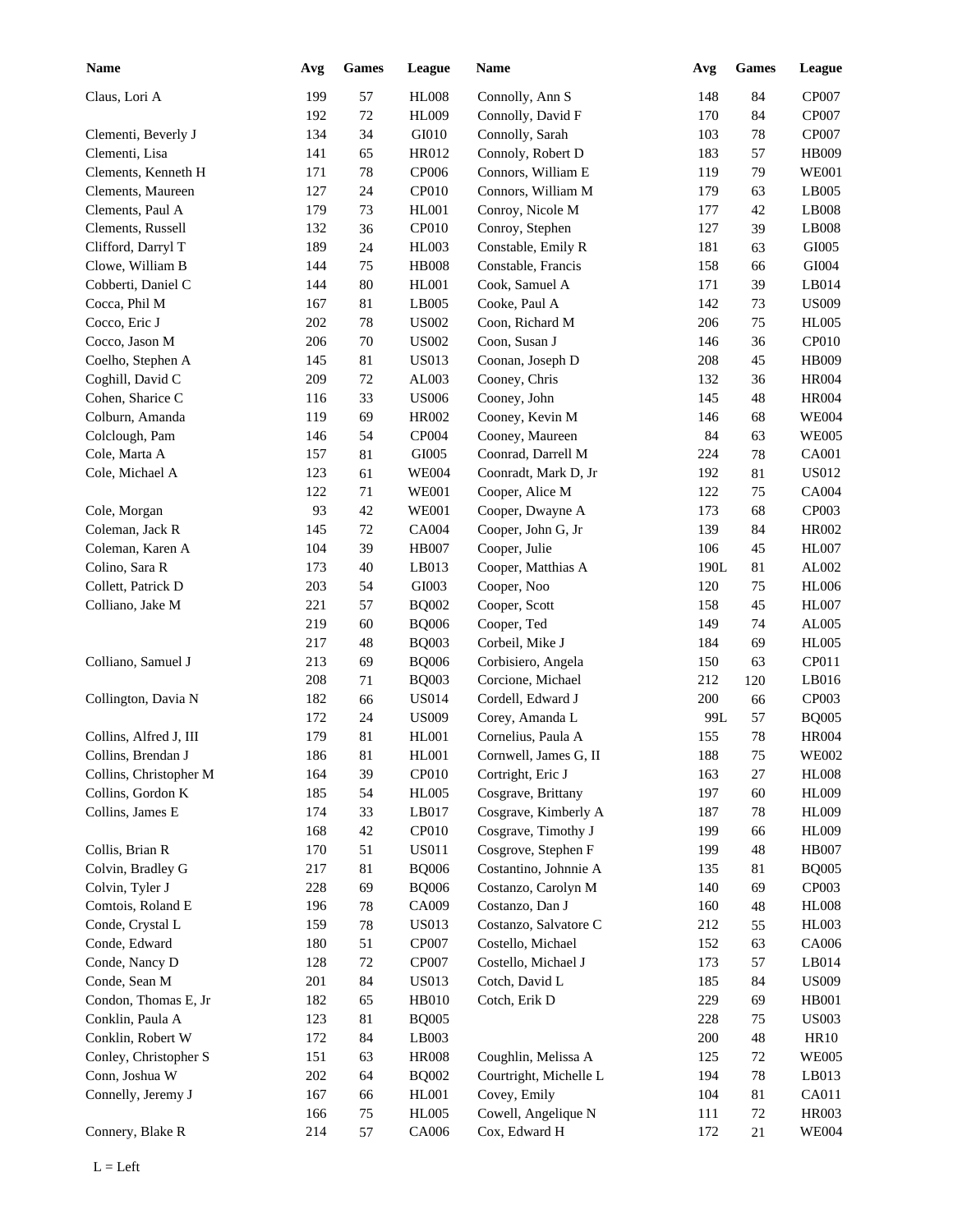| <b>Name</b>              | Avg  | <b>Games</b> | League        | Name                      | Avg | <b>Games</b> | League                |
|--------------------------|------|--------------|---------------|---------------------------|-----|--------------|-----------------------|
| Cox, Lauren A            | 157  | 77           | CP003         | Daley, Paul M             | 145 | 84           | <b>HR04</b>           |
| Craft, Heath T           | 219  | 69           | <b>HL003</b>  | Dalheim, Linda C          | 126 | 72           | HL002                 |
|                          | 219  | 69           | <b>HL005</b>  | D'Aloia, Angelo J         | 153 | 60           | <b>HL010</b>          |
| Craft, Lisa A            | 139  | $72\,$       | <b>HL006</b>  | D'Aloia, Peggy E          | 150 | 78           | <b>HL010</b>          |
| Crandall, Bill F         | 133  | 85           | LB004         | Dalpe, Leo P, Jr          | 184 | 78           | CP005                 |
| Crandall, Jennie M       | 121  | 75           | LB004         | Dan, Andy                 | 146 | 87           | LB018                 |
| Crandall, Melissa A      | 127  | 76           | LB004         | Dan, Sherri L             | 126 | 87           | LB018                 |
| Crandall, Richard J      | 192  | $72\,$       | HL001         | Danbury, Chris S          | 180 | 69           | <b>US005</b>          |
| Crego, Don R             | 206  | 75           | CP002         | Danbury, Jane             | 141 | 59           | <b>US005</b>          |
| Crier, David W           | 207  | 69           | GI007         | Dane, John A              | 202 | 51           | <b>BQ006</b>          |
| Crier, Theodore R        | 121  | 68           | GI007         |                           | 193 | 78           | <b>BQ002</b>          |
| Crognale, Alice          | 121  | 68           | <b>HR005</b>  | Darmanjian, Nicholas J    | 134 | 72           | <b>HR04</b>           |
| Cropsey, Merritt         | 178  | 78           | <b>HR04</b>   | Daubney, Robert A         | 148 | 81           | LB017                 |
| Cross, John P            | 190  | 65           | <b>BQ002</b>  | Davendonis, Paul J        | 204 | 60           | <b>BQ002</b>          |
| Cross, Keith L           | 200  | 81           | <b>BQ002</b>  | Davey, Michael A          | 150 | 30           | <b>US013</b>          |
| Crowe, Ronald E          | 143  | 27           | HR011         | Davis, Catherine C        | 140 | 69           | <b>HR04</b>           |
| Crucetti, Paul G         | 160  | 81           | <b>WE002</b>  | Davis, Florence           | 90  | 57           | AL005                 |
| Cruver, Richard D        | 168  | 72           | CP013         | Davis, Frank              | 182 | 65           | CP002                 |
| Culihan, Linda           | 142  | 75           | <b>WE003</b>  | Davis, Keith J            | 138 | 81           | <b>HR04</b>           |
| Cummings, Tanya M        | 124  | 66           | <b>BQ005</b>  | Davis, Lisa A             | 124 | 78           | <b>BQ005</b>          |
| Cummings, Theresa M      | 131  | 72           | CP011         | Davis, Ray H              | 146 | 66           | LB003                 |
| Cummings, William H      | 213  | 87           | CP001         | Davis, Robert M           | 157 | 72           | CP005                 |
|                          | 169  | $78\,$       |               |                           |     |              |                       |
| Cunningham, Joe F        | 209  |              | LB003         | Dawson, Denise G          | 173 | 81           | <b>HR011</b><br>CP013 |
| Cunningham, Thomas A     |      | 78           | GI004         | Dawson, Eric E            | 144 | 72           |                       |
| Curran, Gerard           | 210  | 78           | <b>HB001</b>  | Day, Angel                | 182 | 78           | <b>BQ005</b>          |
|                          | 206  | 84           | <b>US003</b>  |                           | 176 | 75           | <b>BQ004</b>          |
| Curran, Shawn            | 185  | 57           | HL001         | Day, Robert W             | 199 | 81           | <b>BQ002</b>          |
| Curtis, Bruce E          | 182  | 87           | CP001         |                           | 196 | 42           | <b>BQ004</b>          |
| Curtis, Dale R           | 196  | $78\,$       | GI010         | Day, Ronald J             | 196 | 90           | CP003                 |
| Curtis, Janet M          | 138L | 76           | <b>CA005</b>  | Day, Rory C               | 187 | 36           | <b>BQ003</b>          |
| Curtis, Nicholas F       | 197  | 21           | GI010         | De Fruscio, Scott A       | 201 | 72           | CA009                 |
| Curtis, Terry L          | 169  | 50           | <b>US008</b>  | De Genero, Angelo T       | 184 | $78\,$       | <b>HR004</b>          |
| Cusack, JoAnn U          | 107L | 66           | <b>US012</b>  |                           | 178 | 81           | HR013                 |
| Cushine, Todd            | 176  | 84           | <b>US011</b>  | De Genero, Dave           | 196 | $78\,$       | <b>HR004</b>          |
| Cusson, Laura T          | 87   | 36           | <b>HR002</b>  | De Lair, Carolanne        | 131 | $81\,$       | <b>HR002</b>          |
| Cuva, Fred J, Jr         | 190  | $8\sqrt{1}$  | CP006         | De Lucia, Theodore, Jr    | 191 | $72\,$       | LB014                 |
| Cuva, Sam S              | 185  | $78\,$       | CP006         | Dean, Gina                | 92  | 36           | <b>HL008</b>          |
| Czamara, Ann M           | 144  | $75\,$       | <b>HB006</b>  | Dean, Jean A              | 112 | 72           | <b>WE003</b>          |
| Czamara, Nathan E        | 195  | $78\,$       | CA002         | DeCitise, Charles P, Jr   | 192 | 44           | <b>HB007</b>          |
|                          | 184  | 74           | <b>HB006</b>  | Decker, Edward L          | 150 | 36           | $\rm GIO06$           |
| Czech, Matthew P         | 219  | 66           | LB007         | Deere, Mary C             | 159 | 21           | GI005                 |
| Czesnik, Andrew W        | 127L | 39           | ${\rm GIO}02$ | Deerfield, Robert         | 156 | 77           | <b>HR04</b>           |
| D'Agostino, Sally A      | 138  | 33           | <b>US016</b>  | Deerfield, Thomasine      | 138 | 76           | <b>HR04</b>           |
| Daigle, Virginia         | 111  | 81           | CP004         | Degnan, Kerry             | 103 | 35           | AL005                 |
| Daigneault, James M      | 199  | $74\,$       | GI010         | DeGonzague, +Diane E      | 115 | $75\,$       | $\rm GIO08$           |
| Daigneault, John A       | 221  | 63           | HB004         | DeGonzague, Origene G     | 189 | $72\,$       | $\rm GIO08$           |
| Daigneault, Margaret A   | 149  | $21\,$       | <b>CA008</b>  | Delaney, James A          | 166 | 45           | HL010                 |
| Daigneault, Nicholas J   | 210  | $72\,$       | CA002         | Delaney, Robin A          | 112 | $42\,$       | <b>HL010</b>          |
| Daigneault, Robert A, Jr | 239  | $\bf 84$     | CA001         | Delossantos, Dan R        | 150 | 84           | <b>HL001</b>          |
|                          | 231  | $72\,$       | CA002         | DelSignore, Albert D, III | 177 | $42\,$       | ${\rm GIO}02$         |
|                          | 228  | 81           | <b>US003</b>  | Deluca, Brian B           | 199 | 39           | <b>BQ006</b>          |
| Daigneault, Robert A, Sr | 192  | 75           | HL003         | DeMarco, Brian P          | 181 | 24           | <b>CA008</b>          |
|                          | 179  | $30\,$       | <b>CA008</b>  | Demartino, Joel H         | 165 | 72           | CP002                 |
| Daigneault, Susan        | 143  | 75           | GI010         | Demartino, Zach J         | 149 | 71           | CP002                 |
| Daigneault, Tricia A     | 185  | 48           | CA002         | Demetros, Robert E, Jr    | 188 | 75           | <b>HB006</b>          |
|                          | 175L | 54           | CA005         | Dempsey, Ian T            | 159 | 75           | GI004                 |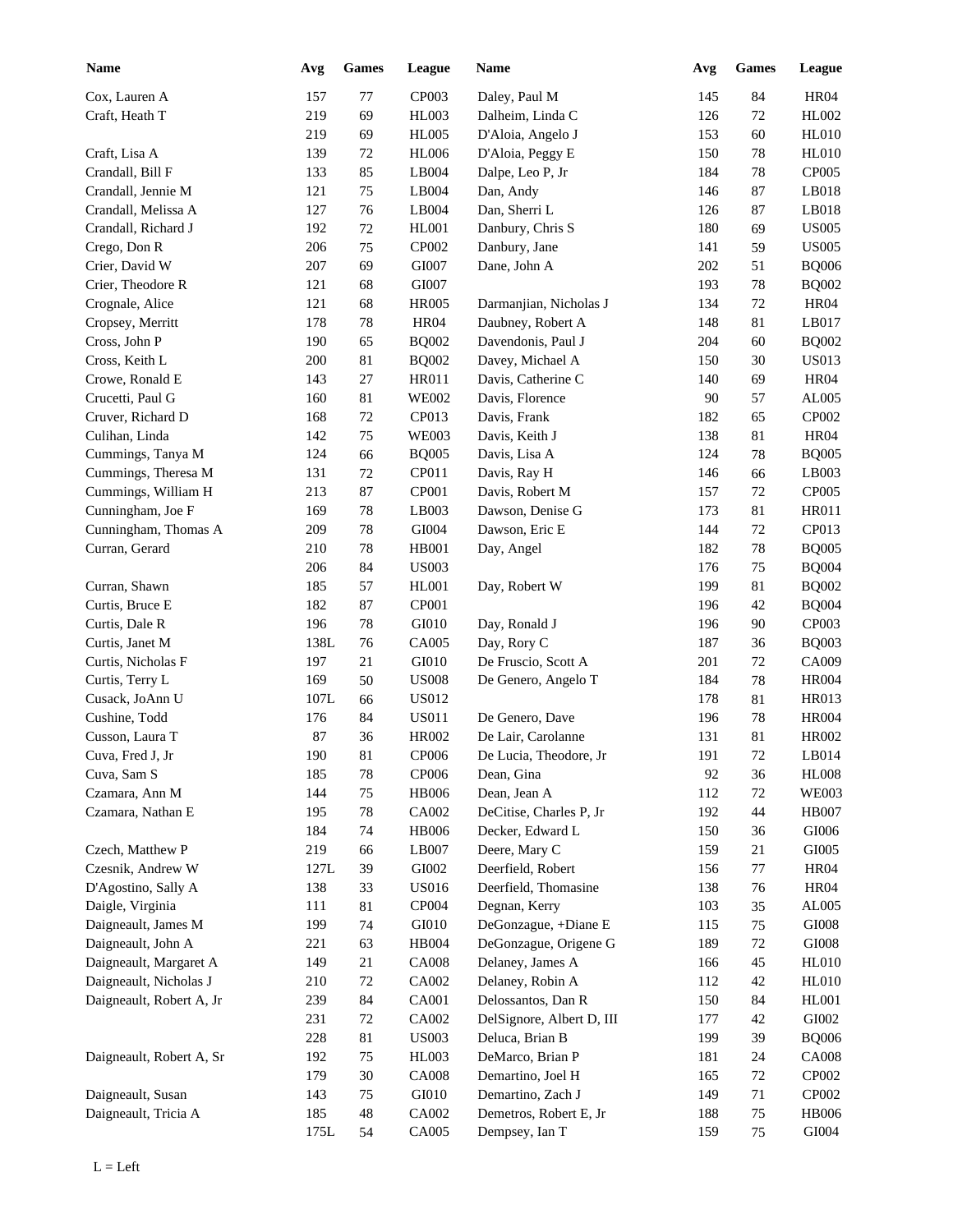| <b>Name</b>            | Avg  | <b>Games</b> | League       | Name                  | Avg  | <b>Games</b> | League       |
|------------------------|------|--------------|--------------|-----------------------|------|--------------|--------------|
| Denison, Lester E      | 145  | $78\,$       | <b>US002</b> | Donlon, Patrick J, Jr | 124  | 63           | <b>WE003</b> |
| Denue, Susan L         | 126  | $42\,$       | <b>WE005</b> | Dooley, E. John       | 206  | 78           | GI001        |
| Derocher, Joseph A, Jr | 219  | 24           | <b>US003</b> | Dooley, Richard J     | 196  | 28           | AL002        |
|                        | 218  | $78\,$       | CA001        | Doremus, Albert F     | 153  | 71           | <b>WE004</b> |
| Derubertis, Daniel V   | 191  | $70\,$       | <b>HB004</b> | Doriski, Allene       | 161  | 51           | CA007        |
| DeRubertis, Michael    | 137  | 37           | HL001        | Dorsey, Mykel A       | 126  | 90           | LB004        |
| DeSain, Douglas J      | 185  | 66           | CP002        | Dorsey, Samuel A      | 130  | 60           | CP005        |
| Desautels, Mark K      | 165  | 63           | CP013        | Doty, James A, Jr     | 182  | 75           | <b>HL005</b> |
| Desnoyers, Shawn E     | 192  | 33           | <b>US003</b> | Dowd, Jerry F         | 159  | 81           | <b>HR04</b>  |
| Desso, Debra J         | 150  | $81\,$       | HR011        | Dowd, Joseph P        | 202  | 72           | <b>HB008</b> |
| DeTraglia, Frank H     | 140  | 63           | GI011        | Dowd, Rosemary        | 130  | 83           | <b>HR04</b>  |
| Deuel, Louis R         | 198L | 66           | <b>HR013</b> | Doyle, Mitchell B     | 173  | 60           | LB016        |
| Deuel, Michele M       | 156  | 71           | <b>WE005</b> | Doyle, Noreen A       | 129  | 72           | CA009        |
| Devaren, Paul M        | 199  | 84           | <b>US003</b> | Dozois, Raymond       | 171  | 84           | CP007        |
|                        | 196  | 72           | CA002        | Dragonette, Angelo    | 163  | 81           | <b>HL001</b> |
| Devery, Phyllis        | 111  | 78           | <b>HR007</b> | Dragt, Dwayne D       | 197  | 45           | <b>HL007</b> |
| Devoe, Connor J        | 154  | 69           | <b>CP007</b> |                       | 191  | 78           | <b>HL009</b> |
| DeVoe, Craig W         | 219  | 73           | <b>CP008</b> | Dragt, Dwayne D, Jr   | 198  | 81           | <b>HL009</b> |
| DeVoe, Danielle M      | 215  | 87           | CP001        | Dragt, Michele M      | 178  | 45           | <b>HL007</b> |
|                        | 211  | 73           | <b>CP007</b> |                       | 171  | 81           | <b>HL009</b> |
| DeVoe, James W         | 215  | 63           | <b>CP008</b> | Drake, Daniel H       | 191  | 81           | <b>BQ006</b> |
| DeVoe, Jasmine         | 201  | 72           | LB010        | Drescher, Joshua R    | 190  | 72           | <b>HL004</b> |
| DeVoe, Ronald G        | 213  | 84           | CP001        | Drumm, James J        | 187  | 78           | LB003        |
|                        | 209  | 75           | HL003        | Drzymala, Peter S     | 143  | 81           | <b>WE001</b> |
|                        | 207  | 78           | CP007        | Du Bray, Deborah      | 162  | 84           | <b>US012</b> |
| Di Donato, Anthony R   | 207  | 27           | CP002        | Du Bray, Michael W    | 182  | 84           | <b>US012</b> |
| Di Donato, Robert, Jr  | 187  | 57           | CP002        | Duchowny, Luke S      | 182  | 81           | <b>US012</b> |
| Di Novo, Adam T        | 208  | 78           | CA002        | Duda, Stanley P       | 193  | 72           | HR013        |
| Di Nuzzo, Janice       | 152  | 54           | HB002        | Dufek, Florence J     | 173  | 50           | <b>HL006</b> |
| Dickinson, Charlotte   | 142  | 60           | <b>HL004</b> | Duff, Robert A        | 184  | 69           | CP002        |
| Dickinson, Justin E    | 196  | 63           | <b>BQ003</b> | Dufort, Victoria M    | 126  | 81           | LB017        |
| DiDomemico, Justin M   | 123  | 39           | LB004        | Dufresne, David E     | 131L | 66           | CA010        |
| DiDonna, Tia           | 148  | 81           | <b>HR002</b> | Duma, Peter M         | 193  | 72           | CA009        |
| Dietlein, Richard A    | 173  | $78\,$       | LB003        | Dumas, Paul G, Sr     | 224  | 84           | <b>US003</b> |
| Dietz, Francis T       | 183  | 54           | CP006        | Duncan, Carol M       | 118  | 60           | HB002        |
| Dietz, Jane L          | 158  | 51           | CP006        | Duncan, Charles W     | 182  | $30\,$       | <b>CA008</b> |
| DiFabio, Peter         | 110  | 72           | <b>WE004</b> |                       | 173  | 69           | CA006        |
| Diiorio, Jen           | 158  | $78\,$       | <b>HR004</b> | Duncan, Kirk E        | 189  | 54           | <b>US005</b> |
| Dillon, Maria M        | 147  | 75           | HR011        | Duncan, Mandy M       | 167  | 65           | CA005        |
| Dillon, Matthew J      | 130  | 57           | HR009        | Duncan, Matthew, III  | 217  | 69           | CA002        |
| DiMura, Paul M         | 148  | 75           | GI011        | Duncan, Penny         | 147  | 69           | <b>US009</b> |
| DiNova, Michael V      | 194  | 75           | LB004        | Duncan, Robert E      | 141  | 33           | <b>HB006</b> |
| DiScipio, Dan J        | 131  | 81           | CP002        | Dunn, Warren C        | 204  | 124          | LB016        |
| Dobert, Christopher J  | 170  | 39           | CP010        | Dunn, William G, III  | 198  | 84           | <b>CA001</b> |
| Dobert, Daniel M       | 161  | 75           | <b>HR005</b> | Dupont, Robert P      | 146  | 78           | CP007        |
| Dobert, Dennis C       | 177  | 69           | HR013        | Dupont, Susan J       | 139  | 69           | CP007        |
| Dobert, Travis K       | 116  | 69           | HR015        | Duquette, Homer E     | 101  | 37           | CA004        |
| Dodge, Charles M       | 167  | 71           | HR011        | Durante, Tania M      | 177  | 75           | LB013        |
| Dodge, Jeremy J        | 187  | 81           | HR011        | Durbin, Michelle C    | 130  | 30           | CA009        |
| Dodge, Tammy L         | 125  | 63           | <b>BQ005</b> | Durivage, Joanne I    | 161  | $72\,$       | GI011        |
| Doesburg, Doreen M     | 154  | 72           | <b>HL008</b> | Durkin, James M       | 196  | 66           | HB010        |
| Doesburg, Michael J    | 181  | 69           | <b>HL008</b> | Dushane, David J, Jr  | 195  | 81           | AL005        |
| Dolan, John J          | 197L | 74           | <b>US002</b> | Dushane, David J, Sr  | 136  | 78           | AL005        |
| Dolder, Josephine      | 141  | 69           | <b>WE005</b> | Dushane, Tammy L      | 157  | 75           | AL005        |
| Dolny, John A          | 201  | 124          | LB016        | Dutcher, Christina M  | 125  | 90           | CP003        |
| Dombroski, Stephen T   | 155  | 72           | LB014        | Duval, Elizabeth M    | 138  | 27           | CP010        |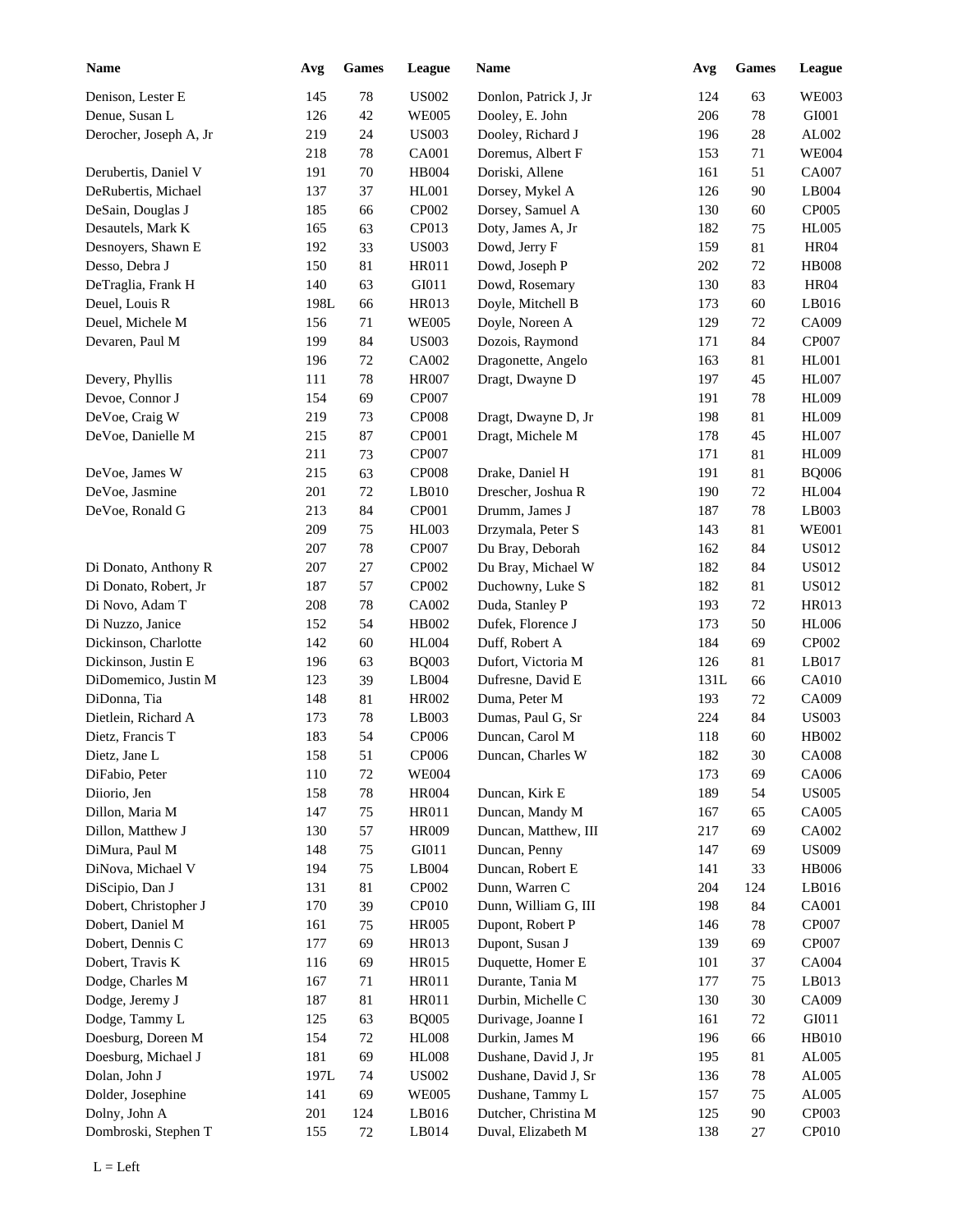| <b>Name</b>                    | Avg  | Games       | League        | Name                      | Avg     | <b>Games</b> | League                |
|--------------------------------|------|-------------|---------------|---------------------------|---------|--------------|-----------------------|
| Dyer, Charles F, Jr            | 183  | 69          | <b>HL005</b>  | Favreau, Brien R          | 206     | 78           | CA002                 |
| Dynko, Michael D               | 196  | 72          | CA006         | Favro, Gary M             | 171     | 42           | HB009                 |
| Dzembo, Mary J                 | 152  | 80          | <b>HR007</b>  | Fecura, Jason M           | 201     | 64           | <b>CA010</b>          |
| Earl, John T                   | 220  | 124         | LB016         | Fecura, Patrick M         | 203     | 66           | CA006                 |
| Eaton, Michael E               | 231  | 27          | HL003         | Fecura, Robert E, Jr      | 199     | 72           | GI003                 |
| Eaton, William E               | 200  | 66          | CA001         | Fedden, Chris M           | 224     | 78           | <b>US003</b>          |
| Edwards, Haywood, Jr           | 177L | 78          | <b>US008</b>  |                           | 217     | 112          | LB016                 |
| Edwards, Jordan M              | 204  | 76          | ${\rm GIO}01$ | Fedler, Condon W          | 201     | 75           | <b>BQ001</b>          |
| Einbinder, Eric B              | 193  | 39          | GI002         | Fedorchak, Brittany L     | 140     | 25           | LB017                 |
|                                | 187  | 42          | LB006         | Fedoreshenko, Christine A | 178     | 75           | CA009                 |
| Elegiser, Catherine            | 105  | 81          | <b>HR007</b>  | Fehily, Angela R          | 152     | 42           | <b>HL006</b>          |
| Ellett, George E               | 202  | 75          | CA002         | Felitte, Joseph J         | 216     | 78           | <b>HL005</b>          |
|                                | 201  | 27          | <b>CA008</b>  |                           | 206     | 45           | <b>HL007</b>          |
|                                | 198  | 57          | CA009         | Felitte, Kim              | 110     | 39           | <b>HL007</b>          |
| Ellinger, Mark E               | 193  | 66          | GI002         | Fenton, Mike              | 178     | 33           | CP010                 |
| Elliot, Ray                    | 138  | 75          | <b>HR004</b>  | Fernandes, Paul M         | 127     | 72           | <b>BQ001</b>          |
| Ellis, Mary Jane               | 145  | 72          | <b>CA004</b>  | Ferrari, David            | 195     | 78           | CP002                 |
| Ellison, John A                | 193  | 43          | <b>HL008</b>  | Ferraro, Joan             | 143     | 54           | CP011                 |
|                                | 193  | 62          | <b>HL005</b>  | Ferrell, Brittni J        | 127     | 42           | <b>HL004</b>          |
| Ellison, Nancy J               | 163  | 78          | <b>HL008</b>  | Ferrucci, Frank P, Jr     | 223     | 66           | LB005                 |
| Elwell, Scott M                | 127  | 57          | AL005         | Ferrucci, Frank P, Sr     | 174     | 84           | LB005                 |
| Ely, Tina M                    | 166  | 78          | <b>BQ005</b>  | Fifield, Amanda R         | 188     | 57           | <b>BQ004</b>          |
|                                | 163  | 81          | <b>BQ004</b>  | Fifield, Craig S          | 194     | 42           | <b>BQ004</b>          |
| Emanatian, Anthony P           | 202  | 75          | <b>US003</b>  | Fifield, Gene P           | 171     | 24           | <b>BQ004</b>          |
| Embree, Patti                  | 129  | 21          | <b>HB006</b>  | Filuta, Anne M            | 131     | 68           | GI007                 |
| Engeln, Derek C                | 193  | 69          | CP013         | Filuta, Jennifer A        | 186     | 66           | <b>HR004</b>          |
|                                | 192  | 76          | LB003         | Filuta, John M            | 204L    | 30           | GI007                 |
| Ennis, Carolyn M               | 110  | 75          | <b>WE005</b>  | Finch, Justin M           | 177     | 81           | LB013                 |
| Ernest, Jonathan               | 161  | 45          | <b>HR001</b>  | Firetog, Heather          | 139     | 42           | CP010                 |
| Erno, Anne E                   | 138  | $71\,$      | <b>HB006</b>  | Fiske, Brittany E         | 76      | 81           | <b>BQ004</b>          |
| Espey, Crystal W               | 146  | 33          | CP010         | Fitch, John               | 152     | 39           | <b>HB007</b>          |
| Espey, Donald R                | 181  | 33          | CP010         | Fitch, Praphai T          | 211     | 30           | <b>HL008</b>          |
| Esse, Laura R                  | 98   | $44$        | CP003         |                           | 202     | 78           | <b>HL006</b>          |
| Esteves, Naime A               | 191  | 75          | CP013         |                           | 199     | 69           | HL003                 |
|                                | 188  | 87          | CP001         | Fittizzi, Rocky           | 123     | 51           | CP002                 |
|                                | 185  | $81\,$      | LB003         | Fitzgerald, Barbara E     | $118\,$ | 54           | GI011                 |
|                                |      |             |               |                           |         |              |                       |
| Ethier, Zac J<br>Etman, Marcia | 163  | $72\,$      | CA006         | Fitzpatrick, William      | 175     | 62           | <b>WE004</b>          |
|                                | 152  | $27\,$      | GI010         | FitzPatrick, William J    | 224     | 75           | CA002                 |
| Evans, Carl                    | 184  | 71          | HR001         |                           | 217     | 75           | CA009<br><b>US009</b> |
| Evans, Debra<br>Evans, John P  | 135  | 71          | <b>HR007</b>  | Fitzsimmons, Donna        | 172     | 84           |                       |
|                                | 153  | $72\,$      | HR001         |                           | 170     | 84           | <b>US013</b>          |
| Evans, Laura C                 | 125  | $72\,$      | HR015         | Fitzsimmons, Michael H    | 173     | 84           | <b>US013</b>          |
| Evans, Robert J, Jr            | 195  | $78\,$      | HL003         |                           | 171     | 84           | <b>US009</b>          |
| Evans, Stephen                 | 121  | $84\,$      | LB003         | Fitzsimmons, Regina N     | 95      | 71           | <b>HR004</b>          |
| Every, John                    | 157  | 63          | <b>HR004</b>  | Fitzsimmons, Walter J     | 231     | 78           | <b>BQ003</b>          |
| Facteau, Karl F                | 174  | 42          | AL005         | Flatlley, Theresa M       | 171     | 55           | CA009                 |
| Fahey, Matthew J               | 176  | 42          | <b>HB007</b>  | Fleischer, Thomas F       | 142     | 72           | <b>US002</b>          |
| Fahey, Michael J               | 183  | $\sqrt{48}$ | <b>HB007</b>  | Fleming, Diane L          | 106     | 44           | CP003                 |
| Falasco, Joseph M              | 160  | 75          | GI004         | Flickinger, Mark          | 146     | 78           | CP007                 |
| Falato, James J                | 185  | 84          | <b>CA010</b>  | Flood, Milton F           | 195     | 32           | LB014                 |
| Farinaccio, Rita J             | 139  | 36          | CP010         | Fogarty, Peter R          | 185L    | 60           | HB004                 |
| Farley, Timothy D              | 183  | 75          | HR001         | Fogarty, Timothy J        | 159     | 72           | HB004                 |
| Farmer, Douglas R              | 215  | 54          | <b>US016</b>  | Foley, Michael R          | 182     | 69           | <b>US010</b>          |
| Farnsworth, Nathaniel J        | 200  | $72\,$      | CP001         | Follett, Michael J        | 154     | 72           | GI002                 |
| Farrell, Josh D                | 160  | 81          | LB005         | Fonda, Kenneth R, Jr      | 209     | 60           | GI001                 |
| Farrell, Todd C                | 210  | 30          | GI004         |                           | 204     | 57           | GI004                 |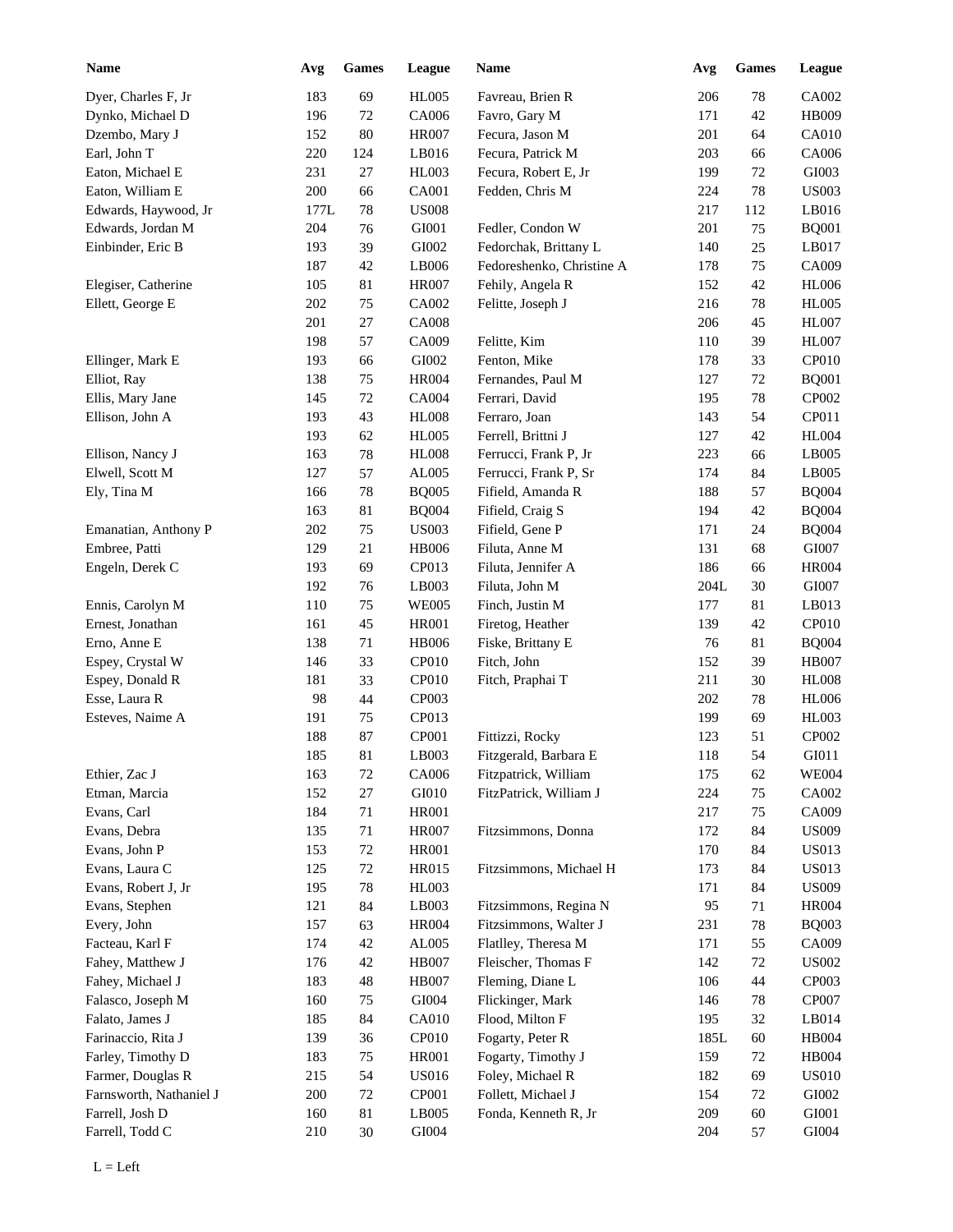| <b>Name</b>           | Avg             | <b>Games</b> | League       | Name                   | Avg        | Games    | League       |
|-----------------------|-----------------|--------------|--------------|------------------------|------------|----------|--------------|
| Foote, Jeff M         | 177             | 78           | <b>HL001</b> | Gabriel, Steven J      | 225        | 78       | <b>HL003</b> |
| Foote, Marianne       | 131             | 78           | <b>HL001</b> | Gabriele, Anthony D    | 175        | 78       | CP002        |
| Forbes, Robert A      | 218             | 78           | CP001        | Gabriele, Thomas M     | 155        | 84       | LB003        |
|                       | 215             | 36           | <b>HL003</b> | Gaedje, John W         | 169        | 83       | CP012        |
| Forbes, Steven C, Jr  | 221             | 21           | <b>HL008</b> | Gaetano, Michael L     | 201        | 72       | <b>HL003</b> |
|                       | 220             | 70           | HL003        | Gaffney, Andrea C      | 164        | 68       | CP011        |
|                       | 220             | 77           | CP001        | Gaghich, Matthew P     | 210        | 77       | <b>BQ003</b> |
| Ford, Amanda R        | 118             | 39           | CP010        | Gagliardi, Nichola W   | 172        | 104      | <b>HR10</b>  |
| Ford, Thomas E, Jr    | 189             | 36           | CP010        | Gagliardi, Tammy T     | 141L       | 65       | HR012        |
| Forner, Jane E        | 151             | $72\,$       | <b>US005</b> | Gahan, Ryan M          | 226        | 57       | <b>HB001</b> |
| Forte, Laura M        | 155             | 75           | <b>US009</b> | Gaige, Carol L         | 152        | 90       | LB018        |
| Fosmire, Lisa A       | 203             | 42           | CA002        | Gaige, Christopher L   | 199        | 90       | LB018        |
|                       | 188             | 57           | CA009        | Gaige, Joyce M         | 153        | 69       | LB018        |
| Fossett, Bruce J      | 198             | 45           | <b>HL009</b> | Gaige, Kevin J         | 189        | 87       | LB018        |
| Foster, Matthew M     | 172             | 69           | GI004        | Gaige, Robin L         | 173        | 87       | LB018        |
| Foster, Michael P     | 157             | 24           | GI004        | Gailor, Tammy D        | 137        | 62       | CP011        |
| Foster, William E     | 141             | 45           | <b>HB007</b> | Galarneau, George R    | 141        | 45       | GI011        |
| Foucher, Andre F      | 186             | 45           | CA011        | Galarneau, Kenneth R   | 205        | 69       | <b>HB004</b> |
| Fountaine, Mary Alice | 134             | 60           | <b>HL006</b> | Galasso, Kimberly A    | 143        | 56       | <b>WE001</b> |
| Fountaine, Theodore J | 131             | 78           | CP008        | Galinski, David S      | 204        | 44       | LB015        |
| Fournier, Gerald E    | 198             | 75           | GI002        |                        | 204        | 71       | LB017        |
|                       | 182             | 78           | <b>HR013</b> | Galinski, Jena         | 162        | 58       | LB017        |
| Fournier, Jeffrey T   | 185L            | 76           | <b>HR013</b> | Galinski, Melanie L    | 131        | 75       | LB017        |
| Fox, Thomas E, Jr     | 210             | 77           | HB004        | Galinski, Ron J        | 185        | 69       | LB017        |
| Fox, Vince W          | 198             | 72           | GI002        | Galinski, Scott C      | 196L       | 78       | LB017        |
| Fraim, Paul J         | 144             | 39           | <b>US011</b> | Gallup, Mel W          | 182        | 75       | <b>BQ003</b> |
| Frament, Barbara      | 175             | 75           | CA009        | Garabedian, Nazareth   | 128        | 60       | CP002        |
| Francese, Vincent J   | 159             | 39           | GI006        | Garafola, Laurie M     | 134        | 36       | <b>HL007</b> |
| Francis, Keith M      | 186             | 78           | GI010        | Gardner, Melissa A     | 116L       | 65       | <b>BQ005</b> |
| Francis, Tina         | 121             | 61           | AL005        | Gardner, Ronald P      | 224        | 81       | <b>US003</b> |
| Franco, Anthony W     | 204             | 78           | GI004        |                        | 210        | 74       | <b>HL003</b> |
| Franze, Celeste M     | 153             | 81           | LB017        | Garelick, Ellen        | 139        | 90       | CP003        |
|                       |                 |              |              | Garland, Anthony J, II |            |          |              |
| Franze, Jennifer      | 116             | 42           | <b>HL007</b> |                        | 197        | 84       | CP012        |
| Frederick, Ray C      | 159             | 81<br>79     | LB004        | Garland, Linda M       | 151<br>174 | 54<br>81 | <b>HL006</b> |
| Fredricks, Thomas F   | 176             |              | <b>HR011</b> | Garner, Jeff M         |            |          | <b>US013</b> |
| Freitag, Maryann      | 125             | 87           | CP012        | Garrity, Christine R   | 159        | $72\,$   | HR011        |
| French, Charles W     | 213             | 57           | CP002        | Garrity, David P, Jr   | 166        | 72       | HR011        |
| Friedman, Elliot L    | 158             | 54           | LB005        | Garrity, Matthew T     | 225        | 78       | CA002        |
| Fronczek, Susan M     | 132             | 75           | <b>HL006</b> |                        | 223        | 84       | CA001        |
| Frontera, Michael S   | 201             | 67           | CP005        | Garrity, Roberta R     | 97         | 72       | HR011        |
| Frontera, Richard     | 171             | 45           | CP005        | Garrity, Thomas G, Jr  | 205        | 75       | CA001        |
| Frost, Stephen E      | 178             | 54           | CP002        | Garry, Brian M         | 205        | 24       | <b>HL009</b> |
| Fryer, Candace M      | 151             | 84           | <b>US012</b> |                        | 198        | 69       | <b>HL005</b> |
| Fryer, Robin          | 125             | 58           | <b>US012</b> | Garry, Justin J        | 170        | 72       | <b>HL005</b> |
| Fuller, Jeffrey A     | 217             | 60           | <b>HR001</b> | Gaspie, Dennis M       | 188        | 57       | <b>HL009</b> |
| Fuller, Ryan P        | 136             | $78\,$       | <b>US004</b> | Gates, Colleen D       | 161        | 48       | <b>BQ004</b> |
| Funaro, Kathryn M     | 155             | 72           | CP003        | Gates, Raymond G       | 161        | 77       | <b>BQ002</b> |
| Funaro, Richard J     | 203             | 62           | HL003        | Gatus, Carol           | 121        | 75       | <b>BQ005</b> |
| Furlano, Joseph       | 171             | $30\,$       | <b>CA008</b> | Gauthier, Paul J       | 187        | 72       | GI004        |
|                       | 166             | 63           | CA004        | Gazzetta, Marshall V   | 157        | 69       | CA009        |
| Fusci, Kenneth G      | 139             | 89           | LB004        | Gazzetta, Ronald C     | 169        | 51       | CA009        |
| Fusci, Rozanne C      | 154             | $90\,$       | LB004        | Geene, Jeffrey         | 168        | $27\,$   | <b>HB007</b> |
| Fusco, Michael A      | $208\mathrm{L}$ | 78           | LB017        | Geene, Maria           | 180        | 36       | <b>HB007</b> |
| Fusco, Tamara J       | 119             | 66           | LB017        | Geleta, Tim C          | 221        | 75       | <b>US003</b> |
| Gabree, Nicole E      | 121             | 27           | CP010        |                        | 219        | $72\,$   | CA001        |
| Gabriel, Patricia L   | 159             | 75           | <b>US008</b> |                        | 213        | 66       | <b>HB001</b> |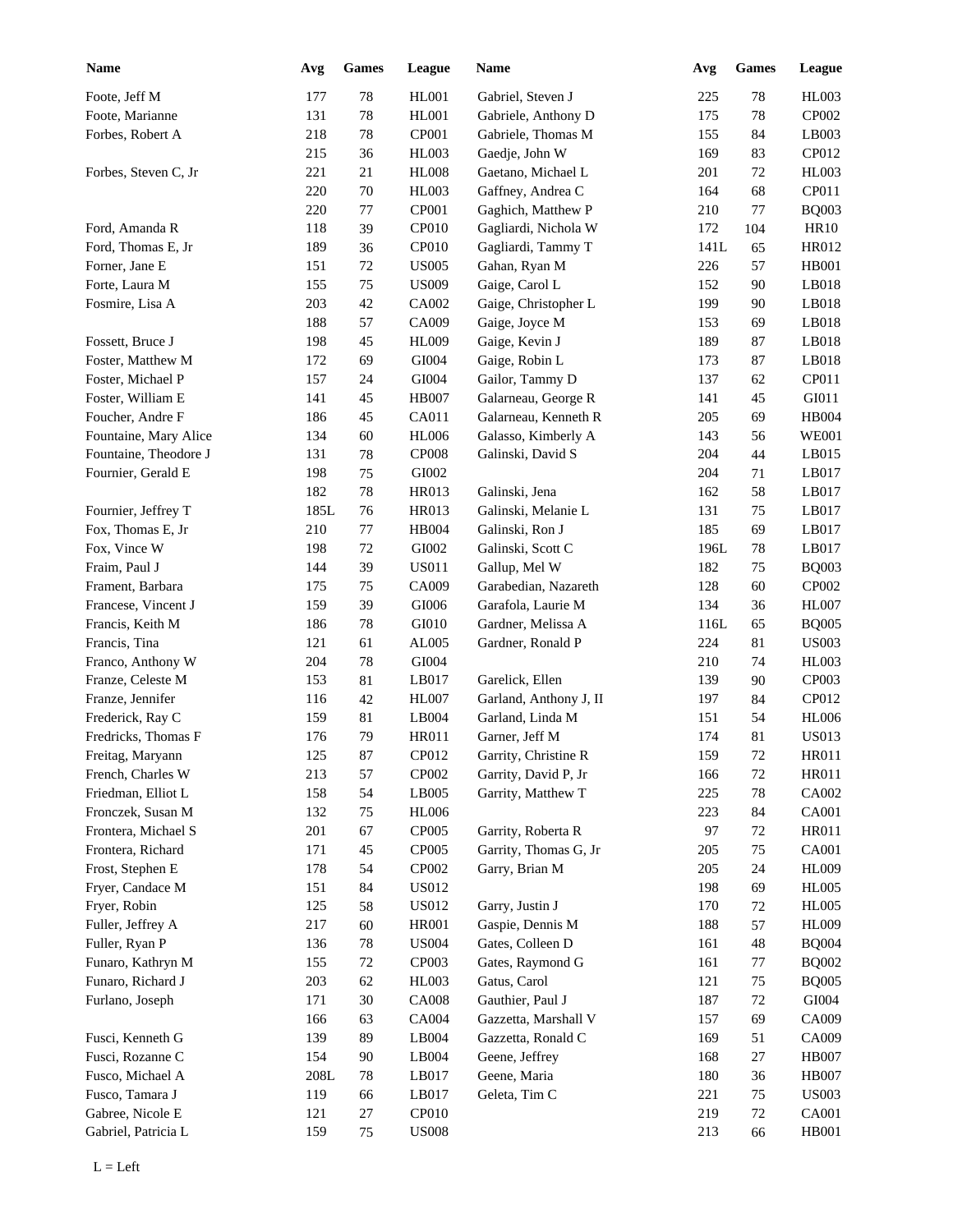| <b>Name</b>               | Avg  | Games  | League       | Name                  | Avg  | Games | League                 |
|---------------------------|------|--------|--------------|-----------------------|------|-------|------------------------|
| Genevive, Mary E          | 150  | 51     | <b>HR007</b> | Gourlay, Robert V     | 218  | 54    | CP002                  |
| Gensicki, Adelheid L      | 113  | 75     | <b>HR007</b> | Gowett, John R        | 186  | 81    | <b>US009</b>           |
| Genthner, George M        | 207  | 47     | HB009        | Goyette, Andrew J     | 193  | 81    | <b>US011</b>           |
| Georgopoulos, Eleanor C   | 141  | 63     | HB002        | Graf, Danny           | 192  | 72    | LB005                  |
| Gernsh, Timothy P         | 176  | 66     | CA009        | Graham, Brian G       | 127  | 69    | AL005                  |
| Gerwin, Joseph, Jr        | 196  | 69     | HB004        | Graham, Edward A      | 158  | 63    | CP002                  |
| Gettings, Victoria        | 130  | 30     | <b>HB006</b> | Graham, Gary          | 136  | 75    | AL005                  |
| Giachetti, Frank N, Jr    | 196  | 72     | CP002        | Graves, David J       | 185  | 81    | LB017                  |
| Gibson, Nora N            | 136  | 63     | <b>HB006</b> | Gray, Charles M       | 174  | 75    | AL004                  |
| Gilbert, Michael E        | 209  | 72     | CA002        |                       | 172  | 90    | LB018                  |
| Gill, Charles W, Jr       | 214  | 81     | <b>US003</b> | Gray, Janis I         | 135  | 84    | LB018                  |
| Gillick, Carol M          | 157  | 69     | GI011        | Gray, Joshua J        | 206  | 72    | <b>HL005</b>           |
|                           | 157  | 81     | <b>US012</b> | Gray, Mike G          | 153  | 33    | CP013                  |
|                           | 152  | 81     | CA004        | Gray, Patricia A      | 155L | 72    | <b>US008</b>           |
| Gillick, Michael J        | 199  | 72     | GI011        | Greene, Kristin M     | 153  | 21    | <b>HB007</b>           |
|                           | 194  | 81     | <b>US012</b> | Gregware, Aaron E     | 217  | 72    | CP007                  |
|                           | 191  | 81     | CA004        |                       | 212  | 84    | CP001                  |
|                           | 229  |        |              |                       |      |       | AL003                  |
| Gillick, Nathan M         |      | 75     | CA002        | Gregware, James E, Jr | 190L | 72    |                        |
| Gillick, Sarene L         | 119  | 71     | CA005        | Greiner, Kevin W      | 149L | 75    | LB017                  |
| Giroux, Dawn              | 96   | 78     | HL001        | Grennon, Edward W     | 198  | 27    | CP001                  |
| Giroux, Joseph A          | 110  | 78     | HL001        |                       | 198  | 78    | <b>HL005</b>           |
| Giroux, Karen A           | 175  | 63     | CA009        |                       | 194  | 75    | HL003                  |
| Gladding, Marc R          | 181  | 48     | <b>CP008</b> | Grennon, Nancy P      | 135  | 72    | CP009                  |
| Gleeson, John P           | 136  | 75     | CP013        | Grey, Richard R       | 181  | 87    | <b>BQ002</b>           |
| Glynn, Bernadette         | 135  | 48     | GI010        | Grieco, Ben O         | 180  | 72    | CP006                  |
| Glynn, Christopher B      | 206  | 69     | GI010        | Grignon, Leonard A    | 194L | 81    | LB005                  |
| Glynn, Richard W          | 193  | 48     | GI010        | Grignon, Paula L      | 176  | 74    | LB013                  |
| Godin, Jodie L            | 106  | 27     | <b>CA008</b> | Gritzuk, Kathryn E    | 132  | 75    | CP003                  |
| Goedtel, Edward R         | 194  | 84     | LB013        | Groat, Robert         | 176  | 69    | <b>HL001</b>           |
| Gokey, Joseph F           | 173  | 56     | AL005        | Groff, Vickey         | 90   | 69    | LB017                  |
| Golding, Patricia J       | 118  | 81     | LB012        | Groudine, Stephen M   | 144  | 61    | <b>HR009</b>           |
| Gomes, John A             | 147  | 41     | <b>US011</b> | Guerin, Rock F        | 140  | 75    | CA004                  |
| Gongoleski, Chester R     | 218  | 80     | CA001        | Guilault, Alfred J    | 140  | 66    | <b>HR008</b>           |
| Gonyea, Shawn J           | 191  | 66     | <b>HL009</b> | Guile, John B         | 111  | 84    | <b>BQ002</b>           |
| Goodermote, Donald J, Jr  | 187  | 78     | <b>BQ003</b> | Guilianelli, Robert   | 158  | 81    | <b>US012</b>           |
| Goodermote, Gary C, Jr    | 105  | 51     | <b>US006</b> | Guilianelli, Ursula M | 140  | 84    | <b>US012</b>           |
| Goodermote, Kaitlyn A     | 194  | 21     | <b>BQ001</b> | Gundlach, Rich G      | 171  | 60    | <b>HR001</b>           |
|                           | 188  | 26     | <b>BQ005</b> | Gundrum, Patricia L   | 144  | 39    | LB008                  |
|                           | 185  | 62     | <b>BQ003</b> | Gundrum, Steven M     | 178  | 36    | LB008                  |
| Goodermote, Kathryn L     | 199  | 63     | <b>BQ005</b> | Gunnigle, Kevin R     | 172  | 24    | CP013                  |
|                           | 198  | 75     | <b>BQ003</b> | Gurbey, Arthur L      | 208  | 66    | GI010                  |
| Goodermote, Kenneth L, Jr | 160  | 54     | <b>HR004</b> | Gustafson, Peter H    | 170  | 75    | LB003                  |
| Goodermote, Lester E      | 202  | 60     | <b>BQ006</b> | Guthier, Connie       | 109  | 63    | LB013                  |
| Goodness, Stephen E, Jr   | 198  | 81     | HR002        | Guthier, Vince        | 151  | 60    | HR003                  |
| Goodness, Stephen E, Sr   | 179  | 73     | HR002        | Gwinn, Kenneth F      | 163  | 83    | HR011                  |
| Goodwin, Barbara A        | 169  | 81     | <b>HL008</b> | Haberland, Matthew C  | 175  | 38    | <b>US004</b>           |
| Gordon, Kelly A           | 143  | 65     | <b>HB006</b> | Hackett, Joseph E     | 201  | 61    | <b>BQ001</b>           |
| Gordon, Kevin             | 175  | 68     | HB004        | Hall, Corey J         | 194  | 63    | CP013                  |
| Gorman, Clifford H        | 112  | 69     | <b>HB008</b> | Hall, Kenneth W       | 213  | 124   | LB016                  |
| Gorman, George B, III     | 225  | 84     | CA001        | Hall, Mark E, Jr      | 155  | 78    | $\operatorname{LB002}$ |
|                           | 223  | $78\,$ | CA002        | Hall, Sharon R        | 132  | 84    | <b>BQ005</b>           |
|                           |      |        |              |                       |      |       |                        |
| Gorman, George B, Jr      | 218L | $78\,$ | <b>US003</b> | Hallenbeck, Donald E  | 191  | 84    | CP007                  |
| Gorman, Heather A         | 154  | 81     | <b>US006</b> | Hallenbeck, Jessica L | 170  | 81    | ${\rm AL}002$          |
| Gorman, Keith R           | 187  | 48     | <b>WE002</b> | Hallum, Anne Marie    | 132  | 72    | <b>HL008</b>           |
| Gorman, Peter J           | 157  | 75     | <b>US006</b> | Halpin, Clifford J    | 208  | 54    | <b>HR005</b>           |
| Gould, Robin M            | 124  | 69     | <b>US015</b> | Halpin, James J, Jr   | 210  | 21    | <b>CA008</b>           |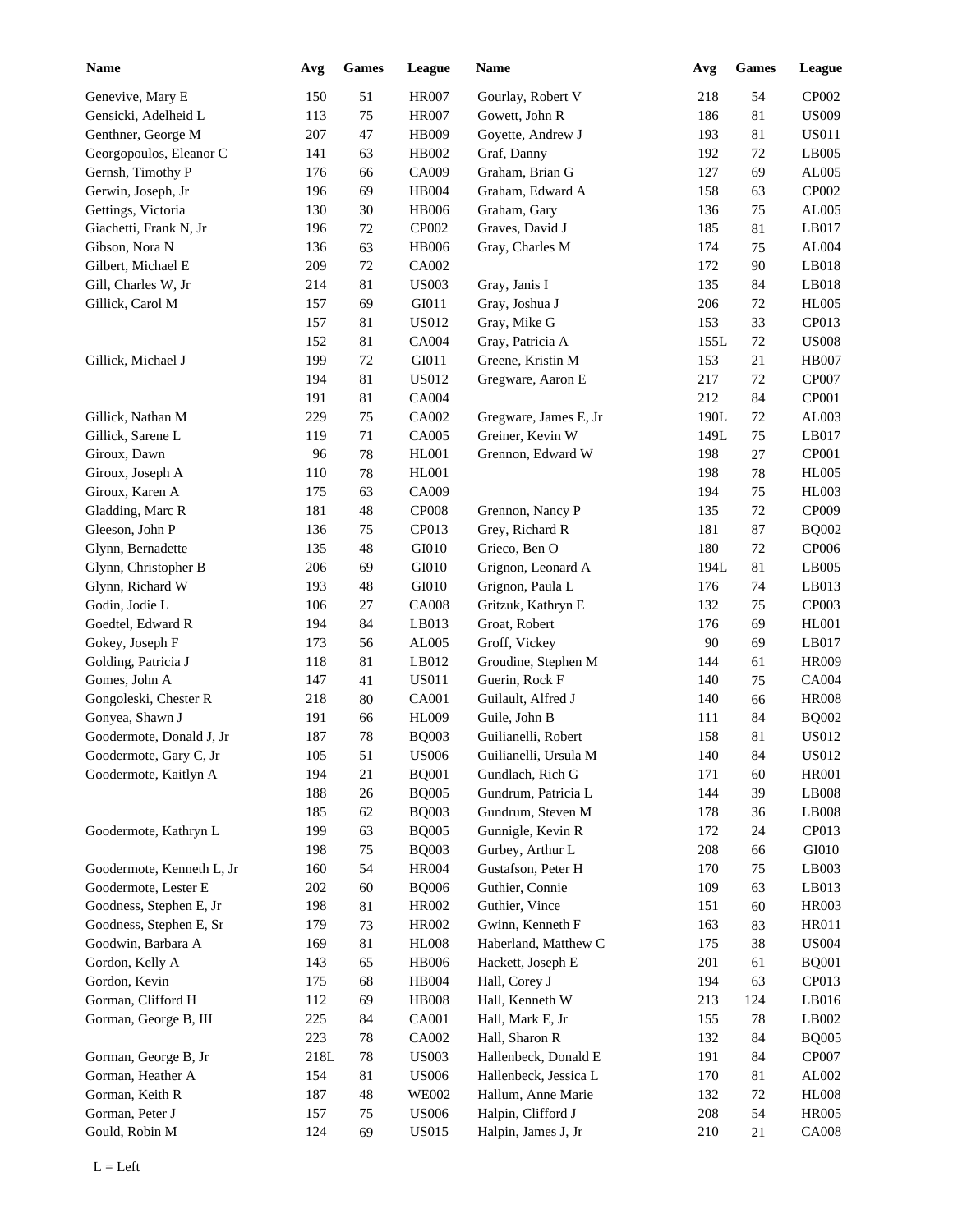| <b>Name</b>              | Avg | <b>Games</b> | League       | Name                     | Avg | <b>Games</b> | <b>League</b> |
|--------------------------|-----|--------------|--------------|--------------------------|-----|--------------|---------------|
| Halpin, Kathy M          | 130 | 30           | <b>CA008</b> |                          | 222 | 84           | LB006         |
| Hamill, Edna F           | 107 | 60           | CA004        |                          | 221 | 124          | LB016         |
| Hamlin, Krystal          | 152 | $72\,$       | <b>US012</b> | Hebert, Jason            | 173 | 78           | LB013         |
| Hammer, Caitlin M        | 148 | 42           | LB008        | Hebert, Kimberly         | 162 | 21           | <b>CA008</b>  |
| Hammond, Eric J          | 93  | 75           | <b>US002</b> | Hebert, Matthew C        | 205 | 84           | CP001         |
| Hammond, Gregory A       | 177 | 67           | HR009        | Hebert, Tanner W         | 212 | 63           | <b>HL009</b>  |
| Hammond, Kelly A         | 132 | 69           | <b>HR004</b> | Heekin, Matt J           | 212 | 83           | LB003         |
| Hankle, Erick J          | 206 | 51           | GI001        | Heer, Diane M            | 220 | 69           | <b>HB006</b>  |
| Hankle, Kevin F, Jr      | 162 | 66           | GI001        |                          | 216 | 66           | <b>HB001</b>  |
| Hankle, Kevin F, Sr      | 170 | 35           | GI001        | Heffern, Rita C          | 193 | 81           | GI005         |
| Hankle, Owen             | 191 | 62           | GI001        | Heffern, Thomas J        | 147 | 66           | AL003         |
| Hansen, Barbara          | 144 | 69           | <b>HR004</b> | Henderson, Taylor        | 204 | 78           | <b>BQ006</b>  |
| Hansen, Heather L        | 147 | 81           | <b>HL004</b> | Hennessey, Gerald J      | 192 | 69           | LB010         |
| Hansen, Lisa             | 128 | 27           | <b>US016</b> | Henry, Roger S           | 196 | 66           | LB010         |
| Hansen, Mark W           | 165 | 45           | GI010        | Herald, Joseph C         | 183 | 84           | LB018         |
| Hanson, Karl A           | 152 | 57           | CP013        | Heroux, Jacqueline       | 116 | 72           | CA004         |
| Hanson, Thomas           | 163 | 67           | LB006        | Heroux, Philomena        | 90  | 72           | CA004         |
|                          | 233 | 63           | <b>HR009</b> | Herrington, David L      | 162 | 72           | <b>HB010</b>  |
| Harding, Matthew J       |     |              | <b>HR10</b>  |                          |     |              | <b>US012</b>  |
|                          | 196 | 110          |              | Hewitt, Annetta A        | 125 | 84           |               |
| Hare, Jessica N          | 164 | 75           | AL002        | Hewitt, Dave             | 144 | 72           | <b>BQ003</b>  |
| Hare, Paul W             | 188 | 72           | CP002        | Hidley, Bruce A          | 148 | 36           | <b>WE004</b>  |
| Hare, Phil A             | 200 | 96           | AL010        | Highfill, Beau D         | 182 | 24           | LB016         |
|                          | 196 | 69           | <b>HB008</b> | Hildreth, Edward F       | 211 | $78\,$       | GI001         |
| Harko, Paul P            | 142 | 54           | <b>WE003</b> |                          | 209 | 84           | GI003         |
| Harnson, Jessica         | 112 | 69           | LB017        |                          | 205 | 81           | GI004         |
| Harrington, Kurt M       | 193 | 75           | <b>HL009</b> | Hildreth, Michelle       | 168 | 81           | GI005         |
| Harrington, Laure A      | 148 | 80           | <b>HL009</b> | Hill, Bradley P          | 216 | 81           | <b>BQ006</b>  |
| Harrington, Michael J    | 190 | 66           | <b>HL009</b> | Hill, Matthew T          | 228 | 81           | HR013         |
| Harrington-Bacon, Risa A | 159 | 75           | $\rm BQ005$  |                          | 221 | 78           | <b>HL003</b>  |
| Harris, Maria E          | 117 | 81           | <b>BQ004</b> |                          | 191 | 108          | <b>HR10</b>   |
| Harris, Nick J           | 239 | 81           | CA001        | Hill, Morgan             | 162 | 78           | <b>HR003</b>  |
| Harris, Richard G        | 191 | 81           | LB003        | Hill, Susan E            | 75  | 45           | HB002         |
| Harris, Roberta E        | 168 | 51           | CA007        | Hill, Theodore C, III    | 212 | 68           | <b>HL003</b>  |
| Harrison, Gloria J       | 123 | 44           | GI007        |                          | 199 | 69           | <b>HR013</b>  |
| Harrison, Marcia L       | 99  | 72           | <b>US014</b> | Hill, Theodore C, Jr     | 161 | 57           | HR013         |
| Hart, Karl A             | 182 | 75           | CP013        | Hillman, Diane           | 133 | 63           | <b>CA004</b>  |
| Hartmann, Thomas J       | 208 | $81\,$       | <b>US003</b> | Hipenbecker, Leslie D    | 138 | 36           | GI006         |
|                          | 202 | 24           | HB001        | Hirsch, Arthur J         | 175 | 75           | HL001         |
| Hartnett, Daniel L       | 135 | 84           | HR011        | Hisgen, Tom              | 166 | 84           | CP007         |
| Harvin, Carol            | 125 | 62           | <b>US014</b> | Hisgen, Troy M           | 165 | $78\,$       | CP007         |
| Harwood, Liz             | 137 | 75           | GI011        | Hitchcock, Michael O, Jr | 131 | 72           | CA009         |
| Haschytz, Peter J, II    | 183 | 23           | <b>US016</b> | Hitchcock, Michael O, Sr | 153 | 66           | CA009         |
| Hathaway, Elaine M       | 150 | 62           | <b>HR005</b> | Hodges, William D, III   | 167 | 75           | CP002         |
| Hathaway, Keith R        | 226 | $87\,$       | <b>BQ002</b> | Hodlik, Devan F          | 194 | 112          | HR10          |
| Haupt, Christina         | 106 | $27\,$       | LB018        | Hodlik, Matthew E        | 214 | 36           | GI004         |
| Haupt, Michele A         | 162 | $81\,$       | LB018        | Hodlik, Michael A        | 184 | 79           | GI004         |
| Haupt, Raymond E         | 201 | 75           | LB018        | Hoefer, David            | 195 | 75           | CP002         |
| Hauser, Charles          | 174 | 62           | GI007        | Hoefer, Gregory S        | 200 | $72\,$       | CP002         |
| Hauser, Rebecca A        | 112 | 48           | GI007        | Hoey, Denise M           | 167 | 75           | CA009         |
| Havens, Ethel            | 137 | 69           | LB004        | Hoffman, Eric R          | 184 | 84           | LB003         |
| Hawthorne, Peter G       | 167 | 57           | LB007        | Hoffmann, Arthur P, Sr   | 228 | 75           | HR009         |
| Hayes, Patricia          | 134 | 61           | <b>BQ005</b> |                          | 208 | 107          | HR10          |
| Hayes, Thomas J          | 186 | 69           | GI002        | Hoffmann, Patricia       | 134 | 78           | <b>HR007</b>  |
| Hayner, Willis J         | 201 | 60           | CP005        | Hogan, Andrew T          | 203 | $72\,$       | CP005         |
| Heaphy, Travis J         | 190 | $78\,$       | LB006        | Hogan, Kevin T           | 172 | 81           | LB017         |
| Heaphy, William J, III   | 223 | 60           | HL003        | Hogan, Paul C            | 179 | 69           | LB013         |
|                          |     |              |              |                          |     |              |               |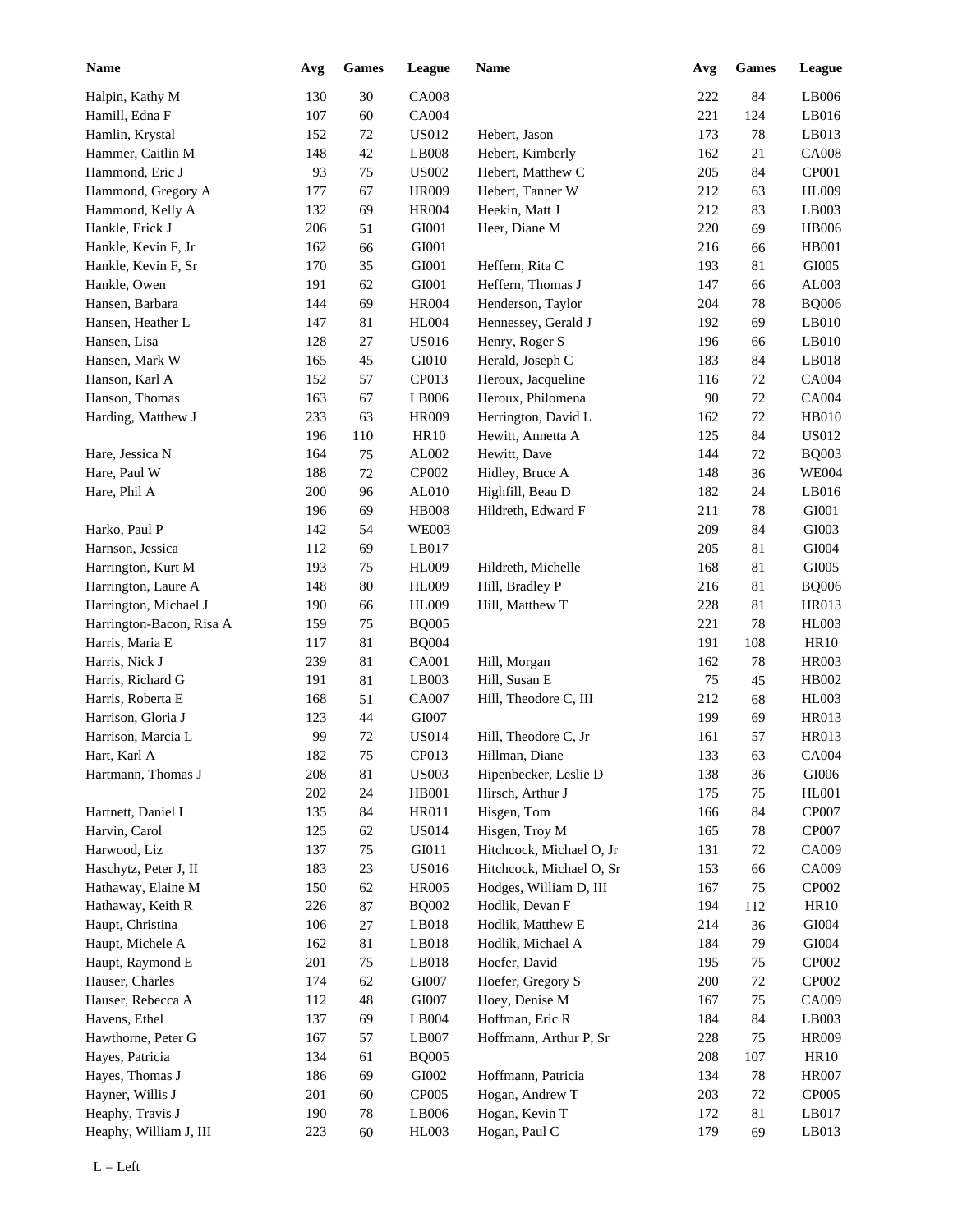| <b>Name</b>                           | Avg  | <b>Games</b> | League       | Name                   | Avg  | <b>Games</b> | League       |
|---------------------------------------|------|--------------|--------------|------------------------|------|--------------|--------------|
| Holbrook, Robert W                    | 207  | 84           | LB006        | Humphery, Dawn         | 89   | 75           | AL005        |
|                                       | 204  | 81           | LB013        | Huneau, Mark S         | 208  | 27           | CA002        |
| Holland, Allison                      | 112  | 33           | <b>CP010</b> |                        | 208  | 75           | <b>CA001</b> |
| Holland, Chris D                      | 179  | 42           | <b>CP010</b> | Hunt, Michael D        | 111  | 75           | <b>BQ001</b> |
| Holland, Codly                        | 199  | 48           | <b>HB007</b> | Hunt, Tracy D          | 183  | 75           | <b>BQ001</b> |
| Holley, Jason                         | 175  | 60           | <b>US009</b> | Hunter, Dawn M         | 163  | 75           | GI011        |
| Holmberg, April A                     | 160  | 66           | <b>HL009</b> |                        | 155  | 72           | CA004        |
| Holmes, John                          | 136  | 51           | LB004        |                        | 148  | 84           | <b>US012</b> |
| Holmes, Maria A                       | 166  | 48           | <b>US014</b> | Hunter, Russell        | 222  | 78           | <b>CA001</b> |
| Holmes, Philip R                      | 137  | 57           | LB006        |                        | 208  | 124          | LB016        |
| Hommel, June A                        | 132  | 64           | <b>BQ005</b> | Hurd, Andrew J         | 204  | 61           | CP013        |
| Honsinger, James G                    | 156  | 66           | <b>HB008</b> |                        | 196  | 38           | <b>HL007</b> |
| Honsinger, James S                    | 106  | 66           | <b>HB008</b> | Hurd, Jennifer A       | 127  | 39           | <b>HL007</b> |
| Hopkins, Michael D                    | 198  | 60           | CP007        | Hurlburt, Francis J    | 198  | 69           | <b>BQ006</b> |
| Horn, Caral F                         | 172  | 71           | CA005        |                        | 195  | 75           | <b>BQ002</b> |
|                                       | 170  | 26           | <b>CA008</b> | Hurley, Paul           | 153  | 75           | LB017        |
| Horn, Samantha M                      | 208  | 36           | CA005        | Huskie, David M        | 138  | 66           | GI001        |
| Horner, Mary V                        | 150  | 71           | CP004        | Hutton, Tom F          | 207  | 75           | CP012        |
| Horner, Michele S                     | 149  | 84           | CP004        | Hyde, Bill S           | 147  | 75           | <b>BQ006</b> |
| Hornick, Geraldine                    | 135  | 66           | LB017        | Hyde, Milo P, Jr       | 198  | 69           | <b>HR001</b> |
| Horton, Ruth E                        | 149  | 78           | <b>HR008</b> | Hyde, Paul F           | 185  | 81           | <b>BQ004</b> |
| Horton, Steven J                      | 225  | 21           | CA001        | Hyde, Shelby A         | 108  | 84           | <b>BQ004</b> |
|                                       | 214L | 81           | <b>US003</b> | Iannone, Eileen M      | 103  | 54           | $\rm GIO08$  |
|                                       | 127  | 51           | HL001        | Iannone, James C       | 164  | 60           | $\rm GIO08$  |
| Hough, Michael<br>Houghtaling, Hope A | 109  | 60           | GI007        | Iannone, Louis         | 143  | 84           | $\rm GIO08$  |
|                                       | 152  |              | GI007        |                        |      |              | $\rm GIO08$  |
| Houghtaling, James E                  |      | 47           |              | Iannone, Sandy M       | 130  | 81           | CP002        |
| Houghtaling, Kevin M                  | 212  | 75           | CA002        | Imperial, Joe          | 199  | 80           |              |
| Houghtaling, Sherry J                 | 122  | 54           | GI007        | Impicciatore, Joseph M | 213  | 77           | <b>CA010</b> |
| Houle, Tim J                          | 142  | 72           | LB017        | Innes, Jaymz           | 120  | 23           | <b>HL008</b> |
| Houser, Edward J, Jr                  | 206  | 75           | <b>US006</b> | Irvine, John J         | 207  | 81           | <b>HL008</b> |
| Houshower, Dabe A                     | 182  | 66           | HB004        | Irvine, Mary Anne      | 135  | 75           | <b>WE005</b> |
| Hout, Anthony R                       | 158  | 87           | LB018        | Irvine, Melanie B      | 151  | 81           | <b>HL008</b> |
| Hout, Jacquelyn A                     | 187  | 87           | LB018        | Irvine, Ralph E        | 164  | 58           | <b>WE002</b> |
| Hover, Todd E                         | 221  | $27\,$       | <b>BQ002</b> | Irwin, John F          | 188  | 66           | CP002        |
|                                       | 209  | 75           | <b>BQ003</b> | Irwin, Thomas J        | 147  | 42           | <b>WE002</b> |
| Howansky, Robert A                    | 206  | 48           | LB016        | Jacob, Dawn A          | 134  | $90\,$       | CP003        |
| Huba, Kevin M                         | 147  | 81           | LB017        | Jacob, William R       | 140  | 87           | CP003        |
| Huber, Jennifer C                     | 111  | 63           | LB017        | Jacques, Daniel A      | 185  | 69           | CP002        |
| Huber, Stephen J                      | 190  | 78           | LB017        | Jacques, Darrin J      | 201  | 78           | CP002        |
|                                       | 187  | 82           | LB014        | Jacques, Donald J      | 158  | 48           | <b>HL009</b> |
| Hudson, Lee W, Jr                     | 219  | 78           | HL003        | Jacques, Nicole M      | 168  | 90           | CP012        |
| Hudspath, Jason J                     | 186L | 69           | HR013        | James, Josh R          | 177  | 30           | CA002        |
| Hudspath, Paul A                      | 209  | 78           | HR013        | James, Mark T          | 223  | 69           | <b>HB001</b> |
| Hudspath, Tracey L                    | 148  | 78           | <b>HR008</b> |                        | 223L | 69           | <b>US003</b> |
| Huehn, Bruce W                        | 184  | 41           | HL009        | Jankowski, Kate W      | 129  | 57           | <b>HR003</b> |
| Huehn, Tina M                         | 125  | 45           | HL009        | Jansen, Ralph L        | 183  | 78           | <b>US002</b> |
| Huerter, John J                       | 173  | 21           | HR013        | Jarvis, Herbert G      | 176  | 78           | AL005        |
| Hughes, Cheryl T                      | 155  | $72\,$       | <b>HR005</b> | Jarvis, Michael        | 165L | $72\,$       | AL002        |
| Hughes, Donald C                      | 211  | $72\,$       | HR013        | Jarvis, Miriam E       | 103L | 69           | AL002        |
| Hughes, Tyler J                       | 187  | 66           | GI001        | Jarvis, Robert         | 161  | 75           | AL002        |
| Hulbert, Carl P, Jr                   | 145  | 87           | <b>BQ002</b> | Jarvis, Susan          | 190L | 66           | AL002        |
| Hull, Cher L                          | 106  | 36           | <b>HB006</b> | Jay, Thomas W          | 194  | 39           | CP010        |
| Hull, Jeffrey G                       | 206  | $42\,$       | HB007        |                        | 189  | 80           | CP005        |
|                                       | 203  | 73           | HB001        | Jenkins, Dana E        | 198  | 66           | CP002        |
| Hull, Loren M                         | 220  | $75\,$       | HB001        | Jensen, Catheinni C    | 82   | 70           | <b>HR008</b> |
|                                       | 200L | 78           | <b>US003</b> | Jensen, Daphne A       | 169  | 81           | GI005        |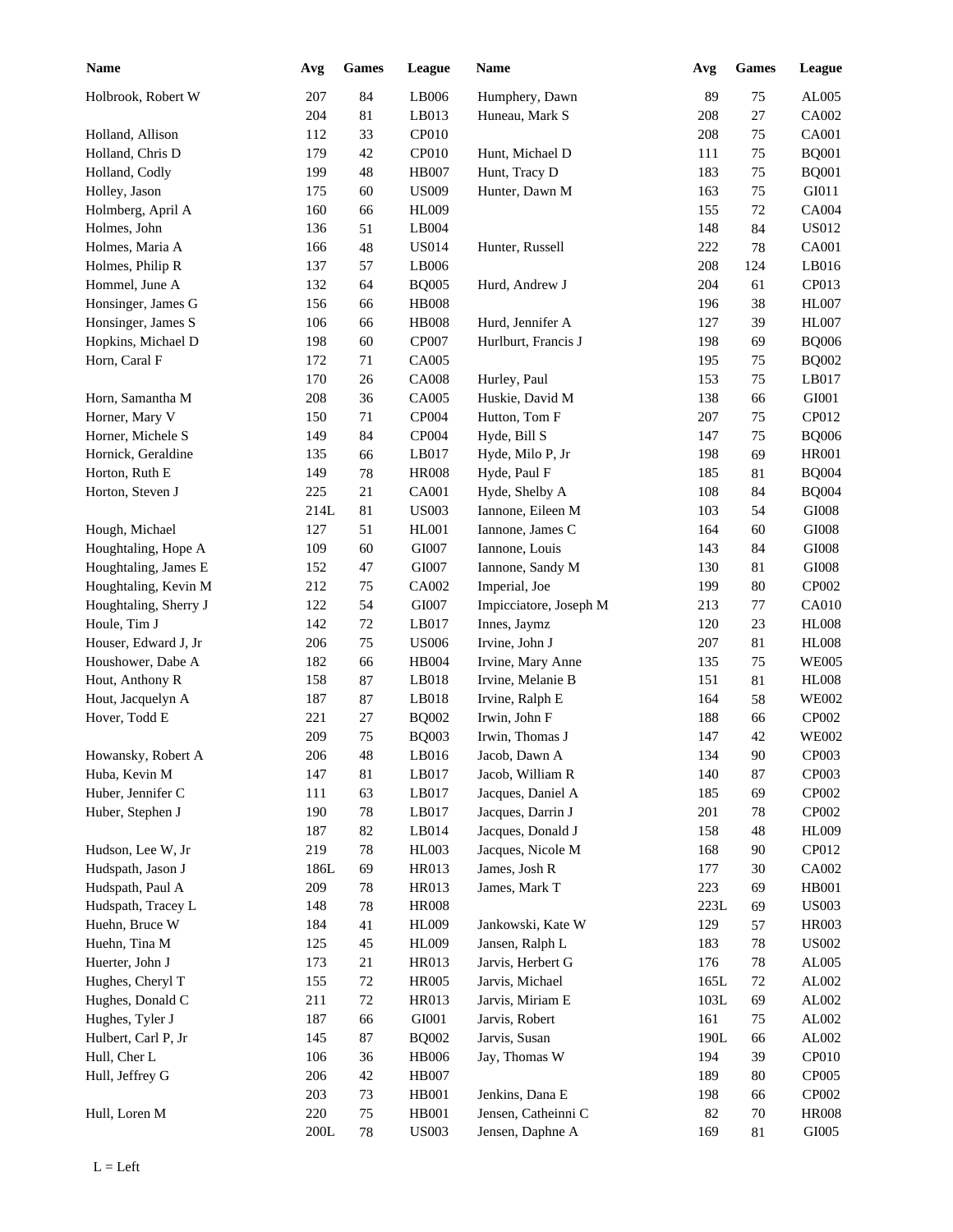| <b>Name</b>                | Avg  | <b>Games</b> | League            | Name                   | Avg  | <b>Games</b> | <b>League</b> |
|----------------------------|------|--------------|-------------------|------------------------|------|--------------|---------------|
| Jensen, Donald             | 161  | 69           | <b>HR008</b>      | Kane, Debora A         | 151L | 64           | HR012         |
| Jensen, Douglas J, Sr      | 217  | 78           | <b>HB001</b>      | Kane, Patrick E        | 177  | 81           | <b>HR013</b>  |
| Jensen, Joanne E           | 120  | 72           | <b>HR008</b>      | Kapron, Robert         | 179  | 69           | <b>BQ003</b>  |
| Jensen, Kevin A            | 208  | 84           | <b>HR008</b>      | Kapusnik, Barbara A    | 145  | 66           | <b>WE005</b>  |
| Jensen, Ralph L, Jr        | 136  | 75           | <b>US002</b>      | Karabin, Martin J      | 198  | 33           | <b>HL007</b>  |
| Jerard, Frank R            | 201  | 84           | LB005             | Karabin, Stephanie     | 109  | 21           | <b>HL007</b>  |
| Jerkins, John M            | 158L | 75           | CP013             | Karas, Stanley J       | 201  | 75           | HL003         |
| Jerome, Anastasia M        | 128  | $23\,$       | <b>HL007</b>      |                        | 199  | 84           | <b>HL010</b>  |
| Jerome, Todd A             | 123  | 42           | <b>HL007</b>      | Karas, Tanya M         | 164  | 84           | <b>HL010</b>  |
| Jette, Janice B            | 130  | 69           | CP011             | Kardash, Jake A        | 157  | 42           | <b>HB009</b>  |
| Jevanian, Phyllis          | 115  | 69           | CA009             | Katz-Ryan, Donna M     | 144  | 39           | CP010         |
| Johnson, Brendan           | 140  | 87           | <b>CP007</b>      | Kawola, Daniel D       | 124  | 68           | <b>WE004</b>  |
| Johnson, Connor M          | 145  | 75           | <b>BQ002</b>      | Keating, Daniel F      | 195  | 90           | CP012         |
| Johnson, Heather           | 127  | 84           | <b>CP007</b>      | Keefe, Jameson T       | 149  | 52           | GI010         |
| Johnson, Linda J           | 155  | 51           | HB002             | Keefe, Kellie A        | 125  | 26           | GI010         |
| Johnson, Marie             | 122  | 81           | <b>CP007</b>      | Keefer, Bryan T        | 171  | 60           | LB013         |
| Johnson, Mike              | 132  | 69           | CP009             | Keefer, Kenneth E, Sr  | 160  | 75           | <b>WE002</b>  |
| Johnson, Monica A          | 132  | 66           | <b>HR002</b>      | Keegan, Kyle T         | 199  | 72           | <b>HR003</b>  |
| Jones, Cheryl A            | 134  | 30           | <b>CA008</b>      |                        | 178  | 96           | <b>HR10</b>   |
| Jones, David J, Jr         | 232  | 57           | <b>US016</b>      | Kehn, Donald           | 183  | 59           | GI003         |
| Jones, Douglas G           | 191  | 39           | CP010             | Kehn, Donald J, III    | 146  | 60           | GI003         |
|                            | 190  | 84           | <b>CP007</b>      | Kehn, Justin F, Jr     | 191  | 78           | <b>HR003</b>  |
| Jones, Eugene F            | 195  | 75           | CA011             |                        | 190L | 78           | HR013         |
| Jones, Jordan M            | 138  | 69           | <b>US006</b>      | Kehn, Robert L         | 183  | 54           | <b>US004</b>  |
| Jones, Mary V              | 169  | 81           | <b>US014</b>      | Kehn, Thomas M         | 199  | 72           | <b>HR001</b>  |
| Jones, Penny E             | 123  | 24           | <b>HB003</b>      | Keiper, Pamela J       | 154  | 72           | CP006         |
| Jones, Terry S             | 184  | 87           | <b>CP007</b>      | Keiper, Robert D, III  | 188  | 72           | CP006         |
|                            | 149  |              |                   |                        |      |              | <b>CP006</b>  |
| Jones, Tiffany P           | 199  | 85           | <b>CP007</b>      | Keiper, Robert D, Jr   | 171  | 78           |               |
| Jones, Vaughn A            |      | 75           | <b>HB001</b>      | Keith, Andrew          | 185  | 72           | <b>US002</b>  |
| Jones, Wayne W             | 191  | 30           | <b>CA008</b>      | Keith, James W         | 166  | 45           | <b>US016</b>  |
| Jordan, Phil A             | 180  | 30           | GI004             | Keith, Kenneth K       | 180  | 30           | <b>US016</b>  |
| Jordan, Philip P           | 166  | 72           | GI004             | Keith, Melanie A       | 157  | 54           | <b>US016</b>  |
| Joslin, Alan D             | 165  | 72           | CP002             | Keller, Eric R         | 223  | 51           | <b>US007</b>  |
| Joslin, Douglas H          | 184  | 69           | CP002             | Keller, Raymond H      | 181  | 72           | <b>HL010</b>  |
| Joslin, William J          | 201  | 69           | <b>CP001</b>      | Kellogg, Timothy R     | 181  | 58           | <b>WE002</b>  |
| Jourdanais, Franklin H, Jr | 111  | 54           | HL002             | Kelly, Betty R         | 130  | 64           | <b>HR015</b>  |
| Jourdanais, Thomas, Sr     | 163  | $81\,$       | HL002             | Kelly, Dawne P         | 177  | $72\,$       | LB012         |
| Joyce, Eric D              | 177  | 33           | CP <sub>010</sub> | Kelly, Frank           | 213  | 81           | AL002         |
| Jozwiak, Edie M            | 128  | $30\,$       | LB008             |                        | 206  | 96           | $AL010$       |
| Jozwiak, Richard S, Jr     | 180  | 42           | LB008             | Kelly, Robert P        | 159  | 30           | ${\rm G}1006$ |
| Jubrey, Ashley M           | 128  | 42           | <b>HR004</b>      | Kelp, Mark E           | 171  | 81           | HR002         |
| Jukas, Tyler J             | 114  | $\sqrt{48}$  | HB009             | Kennedy, Brian P       | 201  | $72\,$       | CA009         |
| Julian, Noretta            | 125  | 69           | CA004             | Kennedy, Joseph M      | 195  | 88           | CA003         |
| Juliano, Kyle C            | 194  | 57           | <b>HL005</b>      | Kennedy, Michael N, Jr | 166  | 73           | HR002         |
| Junco, Evan P              | 126  | 39           | ${\rm G}1006$     | Kenneson, Brooks M     | 184  | 69           | CP007         |
| Jung, Charles A            | 191  | $84\,$       | LB014             | Kent, William J        | 186  | 86           | <b>US002</b>  |
| Jung, David M              | 178  | 60           | LB014             | Kepner, Eric J         | 205  | 75           | <b>HB001</b>  |
| Jung, Michael D            | 195  | 75           | LB014             | Kepner, Mark E, Sr     | 221  | 81           | <b>US003</b>  |
| Kakyle, Donald M           | 188  | 66           | <b>BQ006</b>      | Kern, Ernest L         | 163  | 78           | <b>US004</b>  |
| Kalinchiak, Harold M       | 179  | 75           | LB013             |                        | 160  | 78           | CA004         |
| Kallner, Adrienne L        | 131  | $78\,$       | LB002             | Kern, John A           | 168  | 81           | <b>US004</b>  |
| Kalwasinski, Keith         | 228  | $21\,$       | HL009             | Kern, Sheila M         | 126  | 69           | <b>US006</b>  |
|                            | 223  | $72\,$       | <b>HL005</b>      |                        | 111  | 69           | CA004         |
|                            | 223  | $78\,$       | HL003             | Kervan, Francis W      | 176  | 60           | <b>US011</b>  |
| Kampf, Jeff M              | 170  | 61           | <b>US004</b>      | Kervan, Michael F      | 196  | 72           | <b>US011</b>  |
| Kane, Brian A              | 183  | 75           | GI001             | Kessler, Joanne M      | 112  | 32           | <b>HR005</b>  |
|                            |      |              |                   |                        |      |              |               |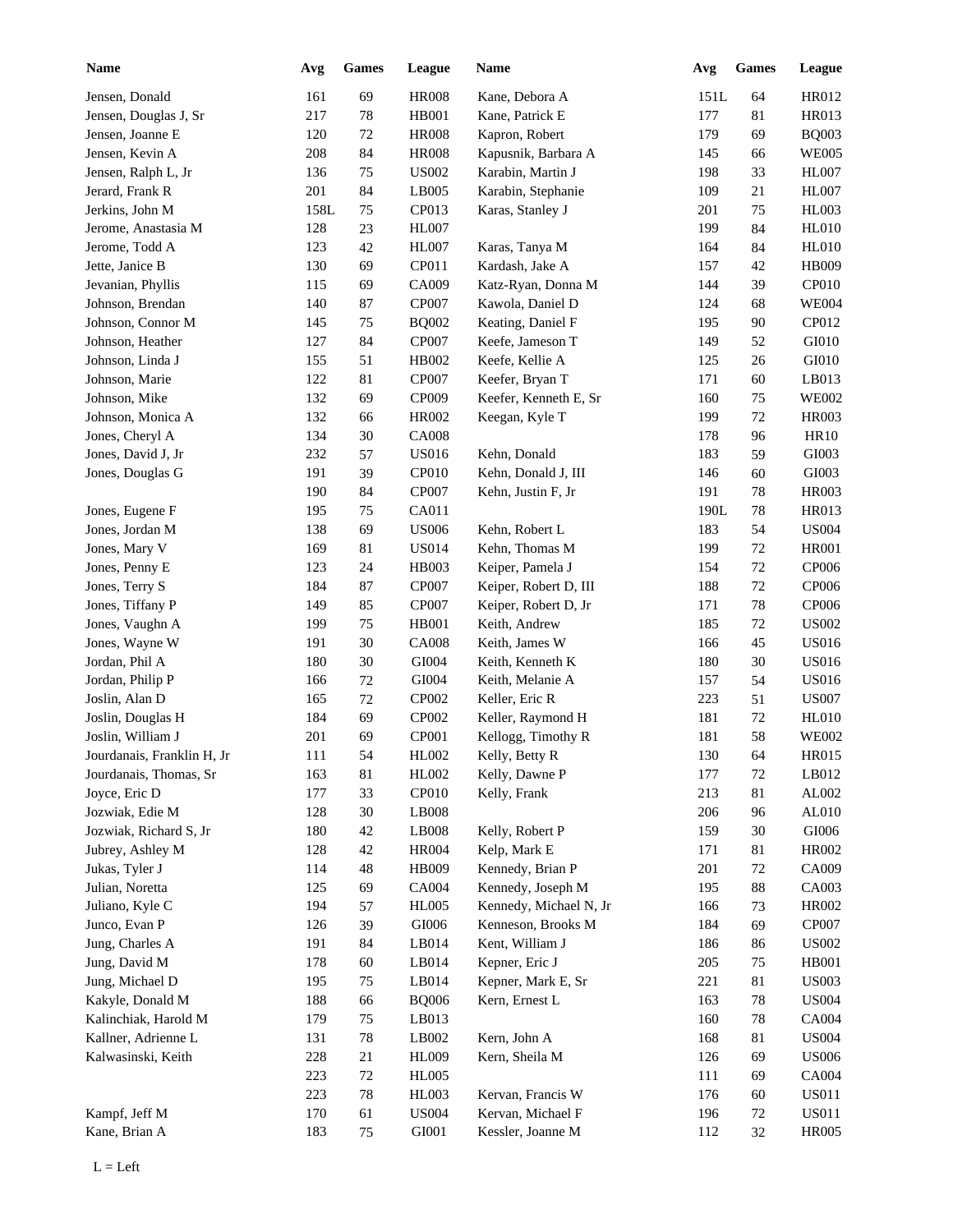| <b>Name</b>            | Avg        | Games        | League            | Name                                   | Avg        | <b>Games</b> | League         |
|------------------------|------------|--------------|-------------------|----------------------------------------|------------|--------------|----------------|
| Kewley, William J      | 198L       | $78\,$       | <b>HB004</b>      | Kritz, Teri L                          | 151        | 42           | LB008          |
| Keyoskey, Debbie J     | 146L       | 69           | <b>CP006</b>      | Krolak, Todd J                         | 199        | 33           | CP005          |
| Keyoskey, Patrick F    | 196        | 27           | CP001             | Kron, Randy W                          | 191        | 72           | GI001          |
|                        | 188        | 69           | CP009             | Kruegler, Mark S                       | 168        | 48           | LB015          |
| Keyoskey, Thomas F     | 205        | 75           | GI010             |                                        | 168L       | 79           | LB017          |
| Kidwell, Patrick B, Jr | 147        | 53           | CP006             | Krutka, Michele M                      | 130        | 75           | GI008          |
| Kilcullen, John T      | 168        | 30           | LB010             | Kryzak, Daniel J                       | 226        | 84           | <b>US003</b>   |
| Kilinski, Ernest L     | 165L       | 75           | CP013             | Kuebler, Kris A                        | 155        | 69           | <b>BQ006</b>   |
| Kilmer, Margaret L     | 133        | 81           | CP004             | Kussius, Keith                         | 155        | 84           | <b>HL008</b>   |
| Kindlon, Jean C        | 104        | $70\,$       | LB017             | Kussius, Susan A                       | 139        | 84           | HL008          |
| Kindlon, Thomas F, Sr  | 163        | 73           | LB017             | La Chance, Ron J                       | 182        | 81           | <b>HR013</b>   |
| King, Charity          | 158        | 84           | <b>BQ004</b>      | La Chapelle, Betty                     | 129        | 72           | <b>US015</b>   |
| King, Eric R           | 173        | 48           | AL005             | La Due, Mary Beth                      | 165        | 22           | <b>CA008</b>   |
| King, Joshua W         | 159        | 81           | <b>US012</b>      |                                        | 164        | 51           | CA005          |
| King, Michael V        | 184        | 69           | <b>BQ006</b>      | La Due, Robert C, Jr                   | 140        | 64           | <b>CA010</b>   |
| King, Wayne F          | 218L       | 81           | <b>BQ002</b>      |                                        | 130        | 30           | <b>CA008</b>   |
|                        | 213        | 81           | <b>BQ004</b>      | La Due, Robert C, Sr                   | 208        | 30           | <b>CA008</b>   |
| Kingsley, Christopher  | 181        | 27           | <b>HL005</b>      | LaBarge, Robert                        | 114        | 87           | LB004          |
| Kingsley, Michael A    | 202        | 46           | <b>HB007</b>      | Labelle, Chris E                       | 215        | 63           | <b>HL009</b>   |
| Kingsley, Samantha     | 193        | 51           | <b>HB007</b>      | LaBelle, Josh D                        | 186        | 63           | <b>HL009</b>   |
| Kipp, Patricia M       | 164L       | 70           | <b>HR007</b>      | Labelle, Paul J                        | 177        | 21           | GI004          |
| Kisselburgh, Jim       | 177        | 33           | HR011             | LaClair, Deborah L                     | 113        | 62           | <b>HR011</b>   |
| Kisselburgh, Ursula M  | 134        | 81           | HR011             | LaCroix, Jay A                         | 170        | 75           | <b>BQ002</b>   |
| Klar, James J, Sr      | 171        | 78           | CA002             | Ladlee, Ryan C                         | 217        | 78           | HL003          |
|                        | 167        | 30           | <b>CA008</b>      | LaDue, Zachary H                       | 217        | 21           | <b>CA008</b>   |
|                        | 162        | 78           | CA006             | LaFave, Jeffrey                        | 208        | 66           | HL003          |
| Klein, Pat             | 121        | 36           | GI006             | Laferriere, Robert J                   | 198        | 60           | <b>HR009</b>   |
| Klimkewicz, Edward     | 198        | 78           | AL010             | LaFontaine, Josh S                     | 182        | 48           | <b>HR009</b>   |
| Knapek, Rebecca M      | 116        | 30           | CA005             | LaForest, Erin C                       | 136        | 57           | CA009          |
| Knapp, Christopher P   | 191        | 90           | CP012             | LaFountain, Alyssa M                   | 184        | 72           | CP009          |
| Knapp, Jennifer M      | 150        | 90           | CP012             | LaFountain, Robert J, Jr               | 178        | 63           | CP009          |
| Knapp, Jesse C         | 231        | 81           | CA001             | LaFountain, Shane T                    | 211        | 36           | <b>HL005</b>   |
| Knapp, Linda C         | 110        | 30           | CP <sub>010</sub> |                                        | 208        | 63           | HL001          |
| Knapp, Lou J           | 141        | $42\,$       | CP <sub>010</sub> |                                        | 204        | $72\,$       | <b>HL003</b>   |
| Knott, John            | 140        | 36           | GI006             | Lagace, Kathy J                        | 131        | 72           | <b>HL010</b>   |
| Knox, Kayci B          | 106        | 68           | <b>WE001</b>      | Lagace, Thomas D                       | 159        | $71\,$       | HL010          |
|                        | 179        | 104          | <b>HR10</b>       | LaJeunesse, Bryan                      | 164        | 75           | CA009          |
| Koenig, Kristen L      |            |              |                   |                                        |            |              |                |
| Kokernak, Joseph A     | 201<br>190 | 60           | CA009<br>CA002    | LaJeunesse, Karah<br>LaJeunesse, Karen | 148<br>145 | 78<br>72     | CA009<br>CA009 |
| Koktowski, William M   | 213        | 66           | <b>US003</b>      | LaJeunesse, William G                  | 219        |              | CA009          |
|                        |            | 69           |                   |                                        |            | 66           | CA002          |
| Kolakowski, John J     | 211<br>162 | 27<br>66     | CA001<br>CA006    | Lake, Lauren P                         | 210<br>131 | 66<br>48     | <b>HL009</b>   |
| Koniowka, Delvena A    | 159        | 81           | <b>HL008</b>      | LaMalfa, Robert W, Sr                  | 183        | 45           | LB015          |
| Koniowka, Derek M      | 191        |              | <b>HL008</b>      |                                        | 180        |              | LB017          |
|                        |            | 75           |                   |                                        |            | 81           | LB017          |
| Koniowka, Frank L      | 198        | $72\,$<br>78 | <b>HL008</b>      | LaMalfa, Robert, Jr<br>Lamb, Edward D  | 181        | 57           | <b>BQ006</b>   |
| Koniowka, Kevin        | 182L       |              | AL003             |                                        | 211        | 81           |                |
| Koniowka, Larry J      | 179        | 84           | <b>HL008</b>      | Lamb, Randy A                          | 213        | 78           | <b>BQ006</b>   |
| Koniowka, Mary E       | 142        | 69           | CA007             | Lamb, Terry A                          | 206        | 81           | <b>BQ006</b>   |
| Korb, Samantha L       | 137        | 69           | <b>BQ005</b>      | Lancaster, Michael J                   | 209        | 33           | <b>HL005</b>   |
| Korkemaz, Joseph S     | 122        | 59           | <b>WE003</b>      | Lance, Jackie M                        | 97         | 35           | <b>US013</b>   |
| Koslosky, Mark F       | 202        | 72           | LB010             | Lance, Kim A                           | 153        | 72           | <b>US013</b>   |
| Kowalchyk, Theodore J  | 194        | $27\,$       | <b>CA008</b>      | Lance, Patrick M                       | 227        | 81           | CA011          |
| Kraus, Elsa            | 120        | 79           | CP007             |                                        | 209        | 75           | HB001          |
| Kraus, Roy             | 164        | $78\,$       | CP007             | Landor, Cindy L                        | 145        | 36           | <b>CP010</b>   |
| Krause, Michelle M     | 134        | 72           | <b>WE005</b>      | Landry, John E                         | 189        | 63           | <b>HL005</b>   |
| Kritz, Mark J          | 180        | 39           | LB008             | Landry, Steven A                       | 134        | 75           | <b>BQ004</b>   |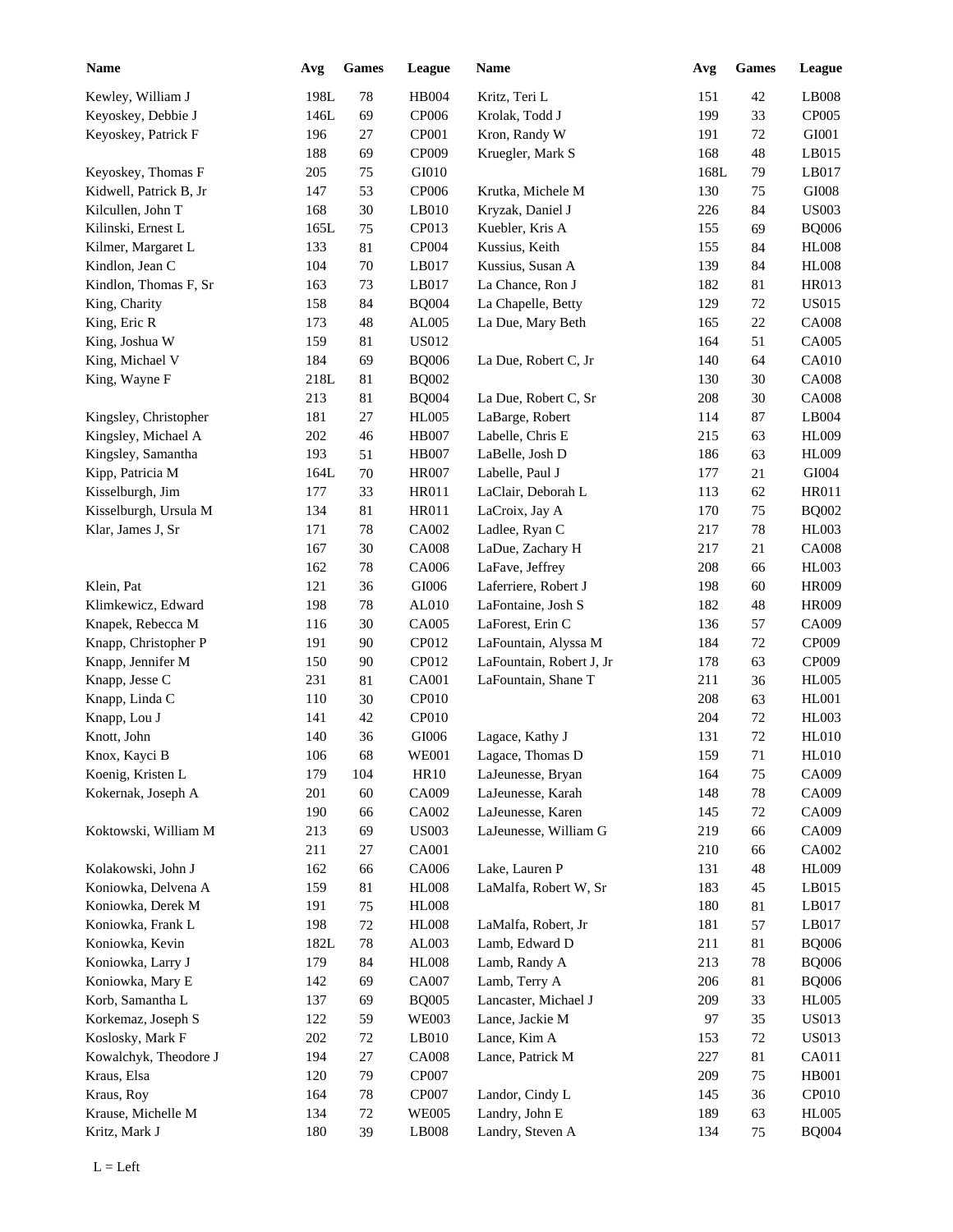| <b>Name</b>           | Avg  | <b>Games</b> | League       | Name                  | Avg | <b>Games</b> | League        |
|-----------------------|------|--------------|--------------|-----------------------|-----|--------------|---------------|
| Lane, Beatrice        | 101  | 69           | CP004        |                       | 188 | 42           | <b>HL007</b>  |
| Lane, Roberta B       | 152  | 63           | <b>HL006</b> | Lenge, Eric C         | 218 | 78           | CA009         |
| Lange, Rodney P       | 202  | 87           | CP001        |                       | 212 | 30           | CA002         |
| Lansing, Albert D     | 109  | 66           | CA009        | Lenge, Robert J       | 186 | 72           | CA009         |
| Lansing, Heidel       | 117  | 72           | <b>HR007</b> | Lennox, Frances M     | 121 | 45           | <b>HL007</b>  |
| Lansing, Lisa M       | 143  | 74           | LB017        | Lennox, John M        | 214 | 39           | <b>HL007</b>  |
| Lansing, Richard S    | 223  | 39           | GI006        |                       | 209 | 78           | <b>HL005</b>  |
|                       | 211  | 81           | LB017        | Lennox, Mark A        | 213 | 69           | <b>HL005</b>  |
| LaPlante, Shawn       | 162  | 75           | <b>HL008</b> |                       | 206 | 66           | <b>HL003</b>  |
| LaPointe, Robert T    | 195  | 78           | AL003        | Leo, Gabriel W        | 159 | 72           | CP002         |
| Laranjo, Dennis       | 176  | 42           | HB009        | Leoine, Peter         | 149 | 72           | CP007         |
| Laskey, Pamela J      | 134  | 51           | CP009        | Leon, Mary E          | 171 | 69           | <b>HR005</b>  |
| Lasky, Ray            | 194  | 30           | LB008        | Leonard, Francine M   | 119 | 75           | $\rm GIO08$   |
| Lassone, Mike L       | 174  | 72           | LB006        | Leonard, John P, Jr   | 131 | 81           | $\rm GIO08$   |
| Laurin, Fred V        | 106  | 75           | <b>CA004</b> | Leonard, Ralph N, Jr  | 189 | 63           | LB005         |
| Lavazzo, Vincent P    | 194  | 81           | <b>HL009</b> | Levesque, Joseph J    | 169 | 75           | CA009         |
| Lavigne, Kenneth J    | 205  | 78           | <b>HL005</b> | Lewandusky, Robert J  | 227 | 63           | CA002         |
| Lavigne, Robert J     | 210  | 34           | <b>HL003</b> | Liberatore, Kelly     | 116 | 75           | <b>HL008</b>  |
|                       | 206  | 24           | <b>HL005</b> | Liberty, Louise       | 134 | 81           | <b>HR007</b>  |
| Lavigne, Thomas W, Jr | 222  | 100          | CA003        | Libudziewski, Walter  | 157 | 70           | <b>WE004</b>  |
|                       | 219  | 52           | HL003        | Light, James P        | 183 | 81           | LB014         |
|                       | 216  | 72           | CA002        | Light, Marianne       | 103 | 73           | <b>WE005</b>  |
|                       | 214  | 27           | CA001        | Lind, Laura S         | 205 | 80           | LB013         |
| Lavigne, Thomas W, Sr | 169L | 104          | CA003        | Lindell, George       | 164 | 72           | CP007         |
| Lavoie, Raymond E     | 161  | 78           | HL001        | Liotta, Joseph A, Sr  | 190 | 72           | <b>US008</b>  |
| Layman, Christopher S | 182  | 66           | <b>US004</b> | Livingston, Stephanie | 161 | 30           | LB008         |
| Le Blanc, William F   | 190  | 77           | CP002        | Locci, Frank J        | 168 | 78           | <b>HL008</b>  |
| Le May, Steven J      | 206  | 75           | CA002        | Locke, Amanda L       | 144 | 69           | <b>US006</b>  |
|                       | 204  | 68           | CA009        | Locke, Jo E           | 152 | 80           | <b>US006</b>  |
| Leary, Mark P         | 196  | 78           | <b>BQ003</b> | Locke, Leslie J       | 172 | 81           | <b>US006</b>  |
| Leaseth, Brian T      | 174  | 112          | <b>HR10</b>  | Locken, Geoffrey D    | 138 | 81           | GI003         |
| Leathem, Joseph H, Jr | 199L | 87           | LB018        | Lofrumento, Valina A  | 179 | 69           | <b>HB006</b>  |
| Leatso, Louis W, Jr   | 170  | 75           | CP013        | Loiselle, Michael     | 130 | 44           | HB004         |
|                       | 156  | 81           | LB003        | Long, Cathy           | 128 | 63           | <b>HR007</b>  |
| Lebretore, Evelyn A   | 137  | 56           | <b>CA004</b> | Longtin, Jacob A      | 185 | 63           | <b>BQ003</b>  |
| LeClaire, Eugene P    | 155  | $77 \,$      | <b>HL005</b> | Loss, William         | 199 | 60           | LB014         |
| Lee, James R          | 158  | 59           | <b>WE001</b> | Lounello, James V     | 185 | 39           | GI006         |
| Lee, James R, II      | 166  | $70\,$       | <b>WE001</b> | Lounello, Susan M     | 134 | $30\,$       | $\rm GIO06$   |
| Lee, Paul M           | 174  | 81           | AL002        | Lovly, Eric C         | 201 | 78           | CP002         |
| Lee, Robert E, Jr     | 180  | 75           | AL002        | Lubinski, Jason A     | 160 | 72           | <b>WE002</b>  |
| Lee, Robert E, Sr     | 169  | 54           | <b>HB008</b> | Luce, Francis P       | 200 | 84           | <b>US013</b>  |
| Lefebvre, Kathy A     | 140  | 72           | LB012        | Luce, John K, Sr      | 194 | 78           | <b>US005</b>  |
| LeFleur, William      | 177  | 72           | <b>HR004</b> | Luce, Michael C       | 170 | 76           | <b>US005</b>  |
| Legault, Brandon T    | 192  | $78\,$       | GI004        | Luce, Shirley A       | 147 | 81           | <b>US013</b>  |
| Legault, Jerry W      | 165  | 81           | GI004        | Ludwig, Douglass C    | 162 | $30\,$       | CP005         |
| Legault, John J       | 213  | 57           | GI004        | Luke, Bill            | 140 | 78           | LB017         |
| Legg, Edward E, Jr    | 202  | $78\,$       | <b>BQ001</b> | Lundquist, Denise V   | 167 | 72           | <b>HL006</b>  |
| Leibach, Daria        | 149  | 72           | CA011        | Lyman, Kimberly A     | 97  | 64           | HL010         |
| Leibach, Darryl S     | 171  | $78\,$       | CA010        | Lyman, Sandra Lee T   | 129 | 84           | HL010         |
|                       | 171  | 78           | CA011        | Lynch, Bruce M        | 209 | 75           | <b>HL003</b>  |
| LeMay, Arthur J       | 194  | 63           | HR001        |                       | 208 | 81           | HR013         |
| LeMay, Zach           | 143  | $42\,$       | CA009        |                       | 196 | 105          | HR10          |
| Lemieux, Erin E       | 135  | 72           | <b>BQ005</b> | Lynch, Kevin A        | 133 | 78           | HR013         |
| Lemire, Judy M        | 121  | $42\,$       | HL007        | Lynch, Mike           | 188 | $72\,$       | LB014         |
| Lemire, Rick J        | 195  | $21\,$       | HL009        | Lynch, Robert A       | 132 | 75           | HR013         |
|                       | 193  | $78\,$       | <b>HL005</b> | Lysogorski, Matthew D | 181 | 66           | ${\rm G}1003$ |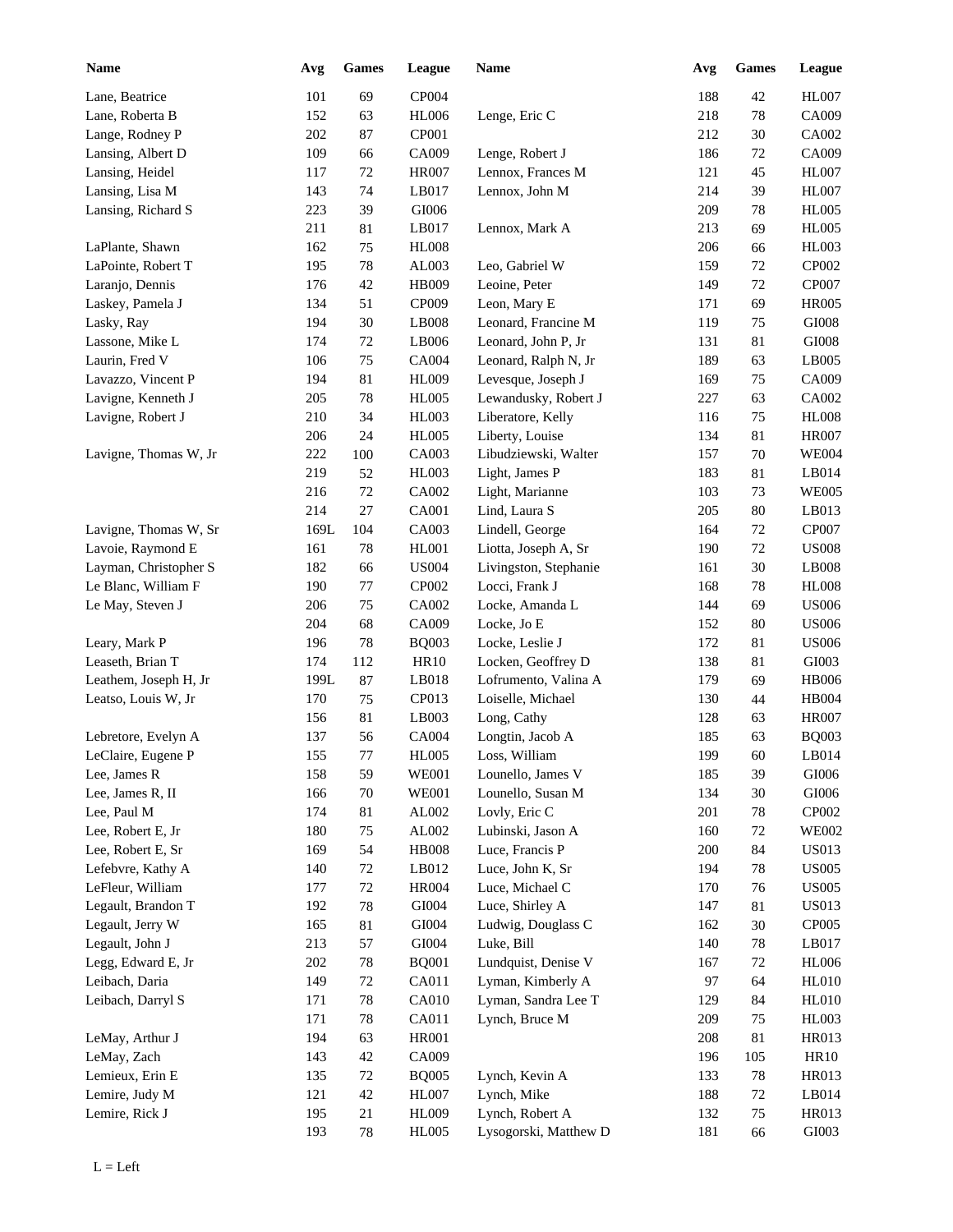| <b>Name</b>           | Avg  | <b>Games</b> | League         | Name                   | Avg | Games  | League                |
|-----------------------|------|--------------|----------------|------------------------|-----|--------|-----------------------|
| Mac Cue, Timothy E    | 164  | 67           | <b>US009</b>   |                        | 192 | 90     | LB018                 |
| Mac Donald, Janice M  | 125  | 36           | <b>CA007</b>   | Martin, Arleen M       | 151 | 69     | HL002                 |
| Macarevey, James A    | 205  | 66           | CP002          | Martin, Bryan C        | 173 | 84     | LB018                 |
| Macey, Robert S       | 205  | $75\,$       | <b>HL003</b>   | Martin, Christina M    | 141 | 84     | LB018                 |
| Mackenzie, David L    | 196  | $75\,$       | LB006          | Martin, Cynthia A      | 149 | 37     | <b>HB006</b>          |
| Macksey, Susan A      | 171  | 54           | <b>US016</b>   | Martin, James          | 141 | 66     | <b>HB006</b>          |
| MacNary, Dalton R     | 173  | $42\,$       | LB018          | Martin, John C         | 194 | 81     | LB018                 |
| MacNary, Nikole M     | 171  | $72\,$       | LB018          | Martin, Missy M        | 119 | 72     | <b>HB006</b>          |
| Macpherson, Michael J | 174  | 78           | <b>WE004</b>   | Martin, Shirley M      | 157 | 21     | GI005                 |
| Madsen, William C     | 178  | 78           | <b>HR004</b>   | Martin, Susan J        | 162 | 69     | <b>HR007</b>          |
| Magisano, Joshua M    | 229  | 77           | <b>BQ006</b>   | Martineau, Paul        | 163 | 72     | CP005                 |
|                       | 224  | 27           | <b>BQ002</b>   | Martinek, Marisse      | 196 | 64     | <b>HR10</b>           |
|                       | 221  | 81           | <b>BQ003</b>   | Martinez, Gloria A     | 148 | 75     | <b>BQ005</b>          |
| Mahsejian, Samuel     | 155  | 75           | LB014          | Mashall, Marianne      | 139 | 63     | CP006                 |
| Mailloux, Nicole      | 152  | 57           | <b>WE001</b>   | Mason, Carl J, Sr      | 203 | 71     | GI007                 |
| Mainella, Dominick M  | 191  | 75           | HR011          | Mason, J B             | 170 | 72     | <b>US006</b>          |
|                       | 167  |              |                | Mason, Kathy M         |     |        |                       |
| Mainella, Michael D   |      | 67           | HR011<br>GI010 | Mason, Nicholas A      | 156 | 72     | <b>US006</b><br>GI007 |
| Maironis, Jessica L   | 119  | 21           |                |                        | 171 | 45     |                       |
| Malary, June K        | 107  | 78           | <b>CP006</b>   | Mason, Pat M           | 141 | 76     | <b>HR011</b>          |
| Malary, Wayne G       | 156  | 75           | CP006          | Mason, Paul A          | 195 | 27     | <b>BQ006</b>          |
| Malette, Stephanie A  | 189L | 78           | LB017          |                        | 188 | 87     | <b>BQ002</b>          |
|                       | 182  | 75           | LB006          | Mason, Stephen L       | 144 | 66     | <b>HR011</b>          |
| Maloney, Joyce M      | 160  | 69           | CP009          | Mason, Zachary W       | 181 | 78     | <b>BQ002</b>          |
| Maloney, Katie        | 148  | $72\,$       | CA009          | Massaro, Ben J         | 171 | 69     | CP002                 |
| Maloney, Melissa M    | 112  | 72           | CP009          | Massoth, Glenn R, Jr   | 201 | 84     | <b>US012</b>          |
| Maloney, Patrick F    | 192  | 74           | LB013          | Massoth, Victoria J    | 141 | 78     | <b>US012</b>          |
| Maloney, Tracy        | 101  | 53           | <b>WE003</b>   | Massoud, Sami          | 152 | 81     | CA011                 |
| Maloney, Tricia M     | 122  | 53           | LB013          | Masterson, Joy         | 145 | 81     | AL004                 |
| Mancini, Tony         | 206  | 75           | CA001          | Masterson, Kimberly M  | 140 | 39     | CP010                 |
| Manley, Paul R        | 188  | 51           | LB007          | Masterson, Todd J      | 183 | 42     | CP010                 |
| Manning, Karen A      | 133  | 84           | <b>HL008</b>   | Mastropietro, Donald P | 198 | 54     | <b>HL005</b>          |
| Manny, Eric P         | 175  | 36           | <b>HB007</b>   | Mastropietro, Jason H  | 207 | 24     | <b>HL005</b>          |
| Manny, Meghan A       | 154  | 45           | <b>HB007</b>   |                        | 191 | 72     | <b>HB004</b>          |
| Mantello, Michael S   | 203  | $75\,$       | <b>HB004</b>   | Mastropietro, Nathan S | 189 | 75     | <b>HL004</b>          |
| Manzer, Kevin L       | 209L | 78           | GI004          | Mastropietro, Shawn A  | 192 | 58     | <b>HL005</b>          |
| Marbot, Kenneth J     | 197  | $78\,$       | <b>BQ001</b>   | Matheson, Scott C      | 152 | $30\,$ | CA009                 |
| Marbot, Timothy E     | 168  | $78\,$       | <b>BQ006</b>   | Matte, Nicole J        | 154 | 69     | <b>BQ005</b>          |
|                       | 159  | 75           | <b>BQ001</b>   |                        | 153 | 75     | <b>BQ004</b>          |
| Marbot, Wendy J       | 172  | 66           | <b>BQ001</b>   | Maxon, Deborah D       | 131 | 57     | <b>BQ005</b>          |
|                       | 170  | 83           | <b>BQ005</b>   | Maxwell, Helen M       | 121 | 63     | CA004                 |
| Marchewa, Kris        | 130  | $30\,$       | ${\rm G}1006$  | Mayer, Ashley C        | 126 | 60     | <b>BQ005</b>          |
| Mariano, Brian J      | 231  | $78\,$       | <b>US003</b>   | Mazzacco, John N, Sr   | 164 | 104    | CA003                 |
| Mariano, Gary M       | 210  | 36           | GI006          |                        | 158 | 75     | GI004                 |
| Mariano, James A, Sr  | 159  | $78\,$       | AL003          | Mc Allister, Mary Anne | 153 | 45     | HL009                 |
| Mariano, Terry D      | 186  | 36           | ${\rm G}1006$  | Mc Cabe, Patricia A    | 146 | 63     | <b>HL009</b>          |
| Marino, John W        | 180  | 60           | CP013          | Mc Cart, Jean P        | 133 | 44     | <b>BQ005</b>          |
|                       | 178  | 81           | CP002          | Mc Devitt, Pamela S    | 196 | 54     | <b>US005</b>          |
| Markell, Debra A      | 151  | 66           | HR011          | Mc Donald, Patsy A     | 158 | 75     | <b>US014</b>          |
| Marois, John P        | 214  | $78\,$       | CA001          | Mc Gill, Jeanne D      | 151 | 75     | GI011                 |
|                       | 204  | 71           | HB001          | Mc Guirk, Madeline     | 126 | $30\,$ | HB002                 |
| Marra, Anthony J      | 190  | 45           | GI001          | Mc Isaac, Jane A       | 153 | 81     | <b>US009</b>          |
|                       |      |              |                |                        |     |        | <b>HL006</b>          |
| Marrazo, Carol L      | 149  | 66           | CP011          | Mc Laughlin, Janette M | 194 | 57     |                       |
| Marro, Michael        | 152  | 75           | <b>HR04</b>    | Mc Loughlin, David C   | 150 | 36     | CP010                 |
| Marshall, Glenn A     | 185  | $72\,$       | CP006          | Mc Loughlin, Leslie H  | 106 | 42     | CP010                 |
| Marshall, Sherri L    | 107  | 69           | <b>HL008</b>   | McBride, Marjorie A    | 139 | 72     | CA004                 |
| Martin, Allen M       | 198  | 30           | LB017          | McCart, Donna L        | 149 | 78     | <b>BQ004</b>          |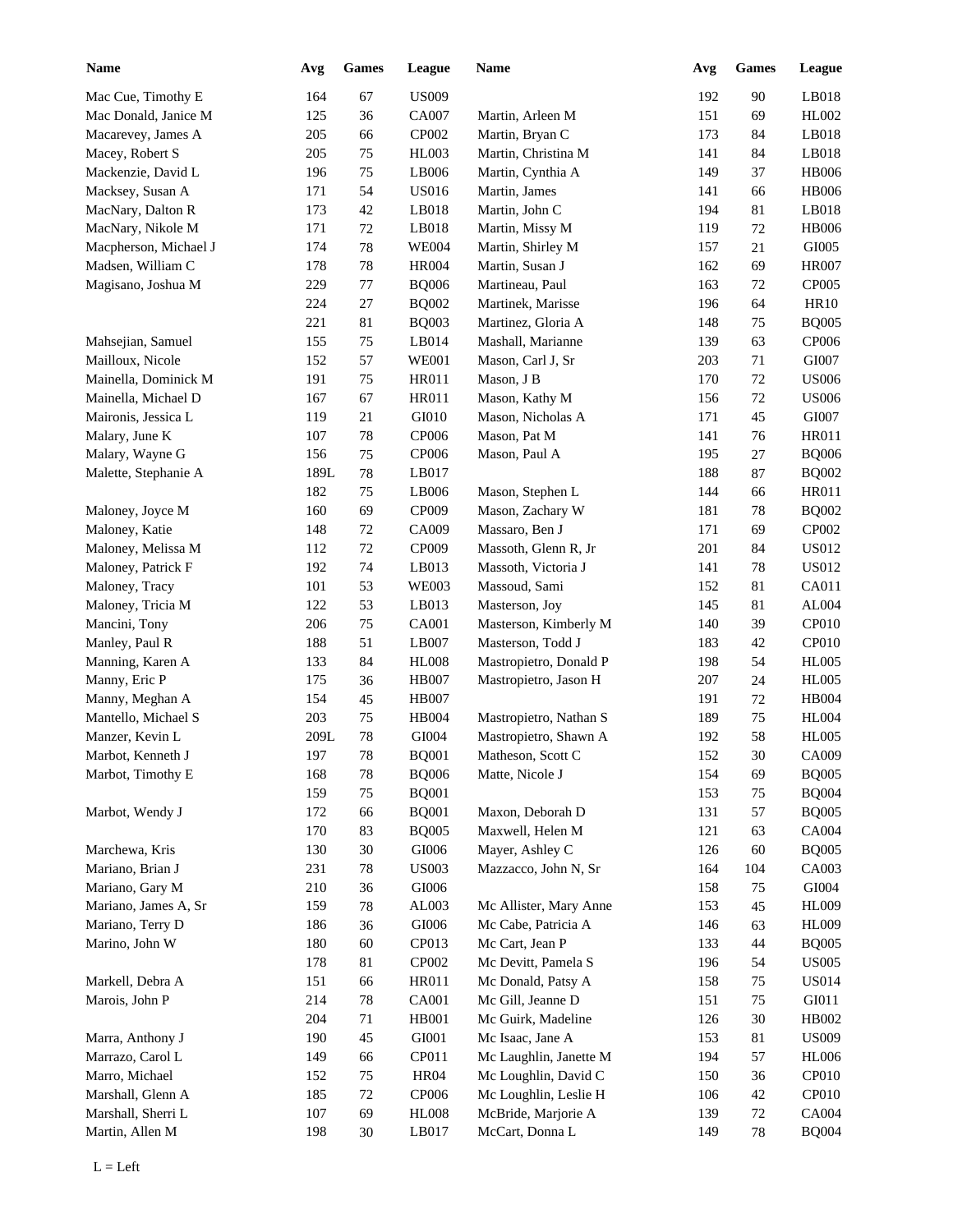| <b>Name</b>                           | Avg             | <b>Games</b> | League       | Name                                | Avg        | <b>Games</b> | League       |
|---------------------------------------|-----------------|--------------|--------------|-------------------------------------|------------|--------------|--------------|
| McCart, Timothy R                     | 230             | 81           | <b>BQ004</b> | Mero, Daniel J                      | 190        | 66           | <b>HR013</b> |
|                                       | 219             | 66           | HB001        | Merrills, Daniel C, Jr              | 220        | 21           | <b>BQ003</b> |
| McCarthy, Kacie                       | 133             | 75           | <b>CA005</b> |                                     | 218        | 78           | <b>BQ002</b> |
| McCarthy, Penny                       | 127             | $78\,$       | <b>HB006</b> | Merriman, Steven S                  | 115        | 63           | <b>HR001</b> |
| McCarty, Sean J                       | 135             | 71           | LB006        | Merritt, Jason C                    | 190        | 76           | LB017        |
| McCollum, Don J                       | 182             | 39           | GI006        | Mertins, Francine A                 | 157        | 47           | <b>WE003</b> |
| McCollum, Matthew                     | 215             | 21           | GI006        | Mertins, Joshua A                   | 128        | 63           | <b>WE003</b> |
| McCollum, Steven J                    | 204             | 39           | GI006        | Mertins, Richard                    | 156        | 51           | <b>WE003</b> |
|                                       | 200             | 81           | GI003        | Messick, Thomas M                   | 209        | 90           | CP012        |
| McCormack, Daniel P                   | 185             | $78\,$       | <b>HL005</b> | Messier, David W                    | 199        | 84           | GI003        |
| McCormick, William P                  | 173             | 69           | <b>CA004</b> | Messier, Joseph I                   | 189        | 72           | CP002        |
| McCray, Lonnel                        | 182             | 69           | CP006        | Messitt, Lynda M                    | 156        | 75           | <b>HL006</b> |
|                                       | 176             | 45           | <b>HL001</b> | Messitt, Peter J                    | 173        | 75           | <b>HL005</b> |
| McCrea, David A                       | 122             | 80           | <b>HL008</b> | Meyer, Jackie K                     | 117        | 74           | LB004        |
| McCumber, Chelsea S                   | 110             | 75           | LB018        | Michalski, Donald M                 | 218        | 52           | CA002        |
| McCumber, Kimberly A                  | 92              | 69           | <b>BQ004</b> |                                     | 205        | 33           | <b>HL003</b> |
| McCumber, Ronald J                    | 106             | 72           | <b>BQ004</b> | Michalski, Janis L                  | 195        | 60           | CA002        |
| McDaniel, Belton C                    | 165             | 57           | CP013        |                                     | 189        | 57           | <b>HL003</b> |
| McDermott, Robert C                   | 209             | 75           | <b>US003</b> | Michaud, Matthew E                  | 210        | 72           | <b>CA001</b> |
|                                       | 205             | 60           | <b>HB001</b> | Mickiewicz, Thomas S                | 175        | 69           | GI004        |
| McDermott, Robert J                   | 152             | 84           | LB003        | Micklas, Erlene G                   | 142        | 78           | <b>HL009</b> |
| McDonald, Brian C                     | 134             | 65           | CA009        | Micklas, Theresa M                  | 124        | 75           | CP004        |
| McDonald, Sammie L, Sr                | 172             | 81           | AL002        | Middleton, Douglas J                | 193        | 69           | HB004        |
| McElwee, John W                       | 151             | 81           | GI003        | Midura, Gene F                      | 193        | 87           | LB018        |
| McFarland, Keith A                    | 180             | 78           | HR003        | Milanese, Anthony G                 | 199        | 72           | HR013        |
| McFarland, Kevin S                    | 185             | 73           | <b>HR003</b> | Milette, Thomas R                   | 214        | 56           | LB016        |
| McFarland, Maria A                    | 124             | 72           | <b>HR003</b> | Miller, Eric S                      | 163        | 69           | <b>HR009</b> |
| McFarland, Timothy J                  | 214             | 69           | <b>HR003</b> |                                     | 158        | 72           | <b>HR004</b> |
|                                       | 184             | 108          | HR10         | Miller, Kimberly                    | 97         | 66           | AL005        |
| McGeary, Darren S                     | 222             | 78           | CA002        | Miller, Martin A                    | 214        | 78           | <b>HB001</b> |
|                                       | 220             | 84           | CA001        |                                     | 206        | 78           | <b>HB004</b> |
|                                       | 219             | 84           | <b>US003</b> | Miller, Patrick M                   | 194        | 63           | <b>HL005</b> |
| McGreough, Barbars A                  | 136             | 42           | LB008        | Miller, Robert A                    | 146        | 75           | HR012        |
| McHarg, Craig D                       | 111             | 51           | <b>US008</b> | Miller, Ronald                      | 166        | 42           | HR012        |
| McHarg, Jean                          | 106             | 75           | <b>US008</b> | Miller, William                     | 163        | 36           | <b>HB009</b> |
| McHarg, Timothy C                     | $143\mathrm{L}$ | $72\,$       | <b>US008</b> | Millis, Michael J                   | 186        | $72\,$       | LB018        |
| McHarg, Timothy E                     | 177             | 75           | <b>US008</b> | Millis, Stacey M                    | 160        | 84           | LB018        |
| McHugh, Leonard E                     | 139             | 42           | <b>US004</b> | Mincher, Gregory J                  | 153        | 27           | CP010        |
| McKay, Cherri                         | 117             | 74           | AL005        | Mincher, Sandra L                   | 118        | 33           | CP010        |
| McKee, Jay                            | 154             | 32           | LB003        | Mineau, David A                     | 222        | 60           | <b>HL008</b> |
| McKee, John H                         | 164             | $81\,$       | LB003        |                                     | 220        | 58           | <b>HL009</b> |
| McMahon, Carla M                      | 107             | 33           | CP010        |                                     | 219        | 62           | <b>HL005</b> |
| McMahon, Daniel E                     | 194             | 73           | <b>HB008</b> |                                     | 219        | 62           | HL003        |
| McMahon, Earl H                       | 141             | 33           | CP010        | Miner, Jean L                       | 149        |              | CP011        |
| McMahon, Earl H, Jr                   | 121             | 33           | CP010        | Minichiello, Rose K                 | 127        | 66           | CA004        |
| McMahon, Janice D                     | 153             | 36           | CP010        | Minkler, Justin D                   |            | 75           | HB010        |
| McNab, Michael C                      | 211             |              | CP002        | Mitchell, Michael C                 | 162<br>187 | 66<br>84     | LB018        |
|                                       |                 | 69           |              |                                     |            |              | LB008        |
| Mehalich, David C<br>Mehalich, Mary S | 195             | 72           | AL002        | Mitchell, Pat<br>Mitchell, Robert E | 133        | 39           | LB008        |
|                                       | 167             | 75           | AL002        |                                     | 187        | 36           |              |
| Mehalich, Priscilla R                 | 182             | 75           | AL002        | Mitchum, Judy A                     | 129        | $78\,$       | LB012        |
| Mein, Wesley M                        | 180             | 72           | CP008        | Miter, Jeremy M                     | 140        | 33           | HB009        |
| Meister, Jeffrey K                    | 203             | $78\,$       | CP002        | Miter, Thomas M                     | 114        | 39           | HB009        |
| Melesky, Robert M                     | 196             | 75           | <b>BQ006</b> | Moak, Beverly A                     | 133        | 39           | $\rm GIO06$  |
| Mellon, James F, Jr                   | 165             | 54           | <b>HL005</b> | Mochrie, Brian K                    | 208        | $78\,$       | <b>HB001</b> |
| Mellon, Lynn A                        | 164             | 53           | <b>HL006</b> | Mochrie, Rick, Jr                   | 224        | 72           | <b>HL003</b> |
| Mero, Charles G, Jr                   | 210             | $78\,$       | HR013        |                                     | 205        | 48           | <b>HR10</b>  |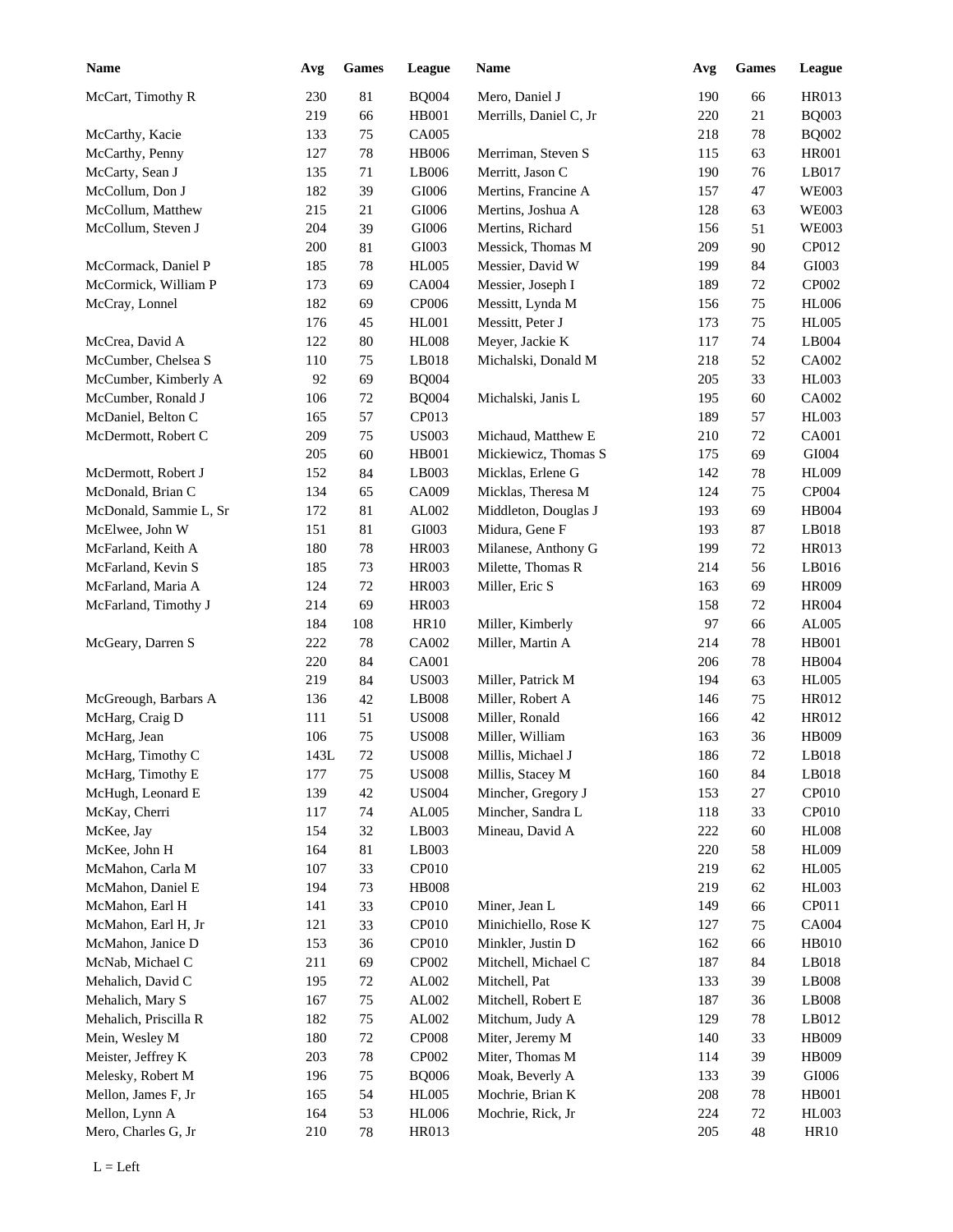| <b>Name</b>         | Avg     | Games  | League                 | Name                       | Avg  | <b>Games</b> | League       |
|---------------------|---------|--------|------------------------|----------------------------|------|--------------|--------------|
| Mochrie, Scott R    | 221     | $72\,$ | <b>HL003</b>           | Murray, Shawn M            | 173  | 69           | CP013        |
| Moll, Timothy J     | 183     | 75     | LB010                  | Murray, Thomas J           | 165  | 81           | <b>CA010</b> |
| Monette, Michael A  | 175     | 100    | <b>HR10</b>            | Mustico, Richard A         | 195  | 83           | LB013        |
| Moore, Gloria J     | 146     | 46     | AL005                  | Mustico, Robert E          | 165  | 74           | LB013        |
| Moore, Jerry E      | $201L$  | 66     | CP006                  | Musto, John C              | 236  | 75           | <b>HL003</b> |
| Moore, Matt W       | 197     | 81     | CP002                  | Muzio, David W             | 201  | 69           | CA009        |
| Moore, Peter J      | 189L    | 87     | <b>BQ002</b>           | Muzio, Donald J            | 189  | 75           | <b>HL005</b> |
| Moore, Richard A    | 188     | 69     | GI002                  | Muzio, Edward A            | 170  | 78           | <b>HL005</b> |
| Moore, Scott M      | 194     | 78     | CP002                  | Muzio, Franklin D          | 188  | 75           | <b>HL005</b> |
| Moran, Diane M      | 174     | 81     | HR011                  | Muzio, Gary M              | 171  | 69           | <b>HL005</b> |
| Moran, Edward J, II | 199     | 48     | CP001                  | Muzio, Mary E              | 156  | 69           | GI005        |
| Moran, Frank L      | 152     | 81     | <b>US007</b>           | Muzio, Paul M              | 219L | 81           | <b>US003</b> |
| Morck, Thomas M     | 207     | 75     | <b>CA010</b>           | Muzio, Paul M, II          | 195  | 69           | CA009        |
| Morgan, Marjorie M  | 159     | 54     | <b>HL006</b>           |                            | 194L | 84           | <b>US003</b> |
| Morgan, Scott E     | 201     | 70     | GI002                  | Myers, April A             | 103L | 80           | <b>BQ005</b> |
| Morin, Andrew R     | 212     | 26     | <b>BQ003</b>           | Myers, Bryan J, Jr         | 195  | 75           | <b>HL005</b> |
|                     | 209     | $72\,$ | <b>BQ006</b>           |                            | 190  | 69           | <b>HL001</b> |
| Morine, Brandon D   | 183     | 36     | <b>HR011</b>           | Nachtrieb, Christian J, Jr | 215  | 81           | <b>US003</b> |
| Morine, Frederick C | 215     | 66     | GI002                  |                            | 205  | 72           | CA001        |
| Morine, Suzanne E   | 212     | 36     | <b>HR011</b>           | Nacy, Leann J              | 139  | 80           | CP004        |
|                     | 190     |        |                        |                            |      |              |              |
| Morini, Vincent A   |         | 81     | <b>US003</b>           | Nadeau, Paul A, Jr         | 222  | 84           | <b>US003</b> |
| Morizio, David L    | 130     | 69     | <b>HB004</b>           | Narkiewcz, Paul D          | 204  | 78           | CP002        |
| Morizio, Michael J  | 203     | 84     | <b>HL001</b>           | Nasca, Jack A              | 199  | 57           | LB012        |
| Morrell, Craig R    | 220     | 75     | <b>HL008</b>           | Nash, Martin C, Jr         | 211  | 72           | <b>HB001</b> |
| Morrell, Diane E    | 198     | 78     | <b>HL006</b>           | Nash, William J            | 197  | 26           | <b>BQ006</b> |
|                     | 192     | 81     | <b>HL008</b>           | Natale, Peter G            | 138  | 78           | <b>HL001</b> |
| Morrell, Eric V     | 212     | $72\,$ | <b>HL003</b>           | Nault, Joshua C            | 199  | 81           | AL002        |
|                     | 206     | 81     | <b>HL008</b>           | Nault, Marybeth            | 156  | 81           | AL002        |
| Morrell, Vincent D  | 143     | $75\,$ | <b>HL008</b>           | Nault, Steven J            | 175  | 48           | <b>HB007</b> |
| Morris, Stephon     | 110     | 68     | AL005                  | Nebral, Christopher C      | 188  | 75           | LB013        |
| Morrison, Heather A | 170     | $75\,$ | <b>HR004</b>           | Neddo, Brian S             | 124  | 36           | CP010        |
| Morrissey, David B  | 177     | 78     | LB014                  | Need, Mary                 | 160  | 84           | US012        |
| Morrissey, Earl P   | 170     | 69     | AL003                  | Need, Ronald D             | 192  | 84           | <b>US012</b> |
| Morrissey, Kevin    | 217     | 48     | HL009                  | Need, William A            | 204  | 81           | <b>US012</b> |
| Moseley, Matthew R  | 153     | $72\,$ | CP005                  | Negus, Kris L              | 200  | 87           | CP001        |
| Moses, Sarrie A     | $107\,$ | 84     | $\operatorname{LB}004$ | Neiss, Thomas              | 175  | 33           | LB007        |
| Mosher, Donald L    | 148     | 81     | HR002                  | Nelson, Jim                | 193  | 81           | CP005        |
| Moss, Michael D     | 191     | 71     | HR009                  | Nelson, Karen A            | 146  | 69           | CA011        |
| Mosseau, Paul V     | 204     | 75     | LB014                  | Nelson, Michael S          | 162  | 84           | CA011        |
| Mossey, Marilyn E   | 139     | $78\,$ | <b>US005</b>           | Ng, Jimmy F                | 163  | 81           | LB003        |
| Mott, Ethel         | 124     | 63     | LB004                  | Nichol, George             | 116  | 33           | CP010        |
| Moylan, Michael S   | 177     | 75     | CA006                  | Nichols, Jeffrey C         | 185  | 87           | <b>BQ002</b> |
| Mull, Richard M     | 189     | 57     | <b>US011</b>           | Niedhammer, Lawrence A     | 191  | 84           | <b>HL008</b> |
| Mullen, Craig A     | 173     | 61     | LB007                  | Nikles, Donald T           | 154  | 80           | LB002        |
| Mulligan, Brandie S | 123     | 83     | <b>BQ004</b>           | Niles, Lyle                | 168  | 78           | <b>BQ001</b> |
| Mulligan, Edward C  | 162     | 75     | <b>BQ004</b>           | Noble, Louis A             | 161  | 75           | CP002        |
| Mulligan, Robin T   | 150     | 83     | <b>BQ004</b>           | Noble, Robert A            | 201  | 75           | CP002        |
| Muntz, Robert B, Jr | 202     | $72\,$ | CP009                  | Nocella, Chris S           | 207  | 72           | <b>HB001</b> |
| Murnane, Annette E  | 139     | 51     | <b>HB006</b>           | Nolan, Scottie A           | 201  | 84           | GI003        |
| Murphy, Cindy       | 139     | 81     | <b>US009</b>           | Nolin, Kenneth C           | 195  | 59           | GI004        |
| Murphy, Thomas      | 191     | $78\,$ | <b>HR004</b>           | Nolin, Kenneth F           | 182  | 71           | GI004        |
| Murray, Bruce W, Sr | 189     | 39     | CA010                  | Nolin, William J, Jr       | 218  | 84           | CA001        |
| Murray, Chris       | 187     | 42     | <b>HB007</b>           |                            | 215  | 75           | CA006        |
| Murray, Richard L   | 199     | 81     | LB002                  |                            | 211  | 78           | CA002        |
| Murray, Shane M     | 195     | 77     | GI001                  | Normile, Barbara A         | 122  | 45           | CA004        |
|                     | 194     | 78     | GI004                  | Norton, Patricia           | 136  | 72           | <b>HL008</b> |
|                     |         |        |                        |                            |      |              |              |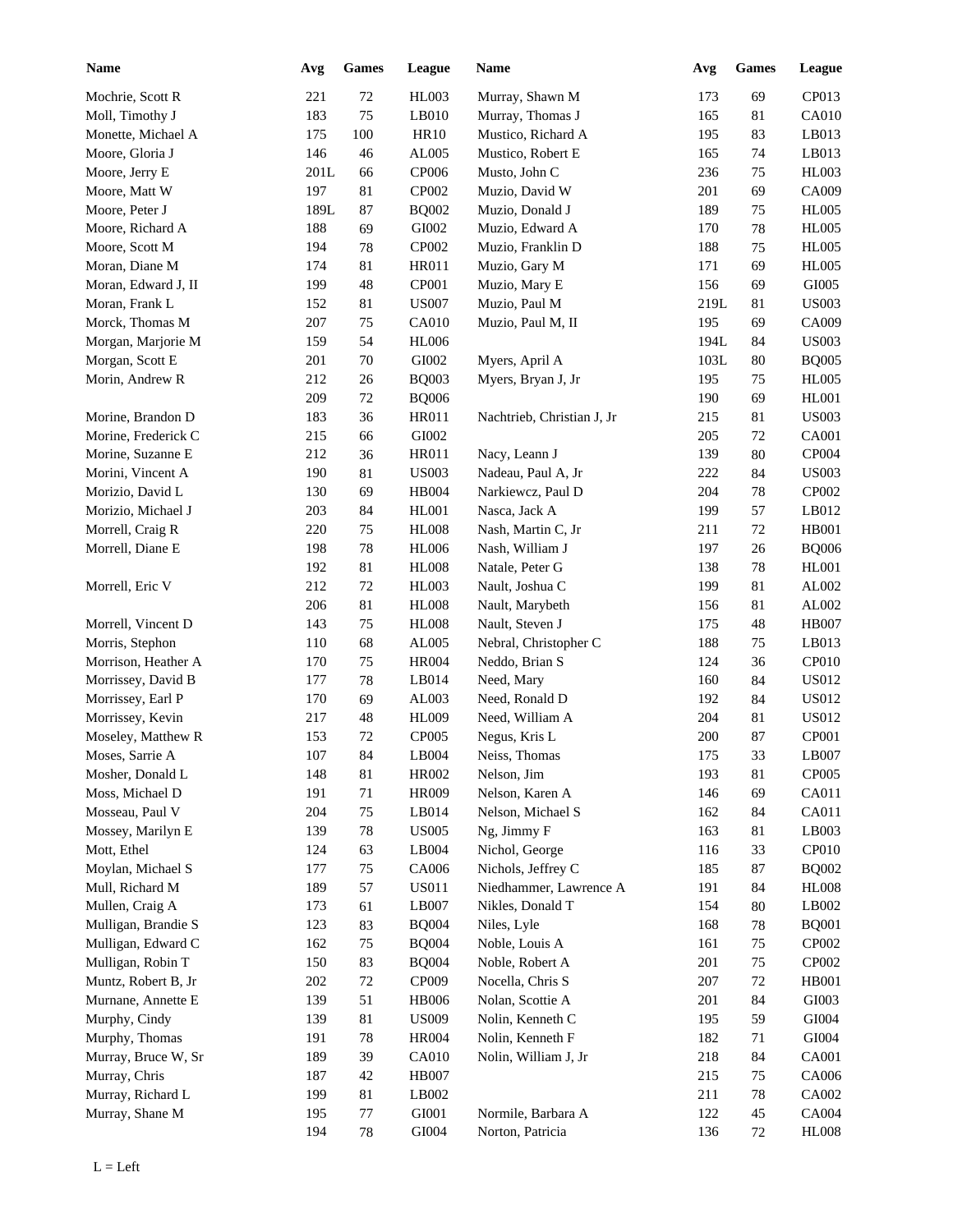| <b>Name</b>            | Avg    | <b>Games</b> | League       | Name                  | Avg  | Games  | League        |
|------------------------|--------|--------------|--------------|-----------------------|------|--------|---------------|
| Nosal, Leo, Jr         | 141    | 69           | <b>CA010</b> | Pakatar, Thomas E     | 185  | 21     | <b>HL005</b>  |
| Notar, Shawn F         | 152    | 93           | LB018        | Palka, Michael P      | 198  | 50     | <b>HR015</b>  |
| Novak, Joseph P        | 165    | 66           | <b>US015</b> | Pallozzi, Joseph A    | 164  | 51     | <b>US004</b>  |
| Nystoriak, Mark        | 156    | 78           | <b>WE004</b> | Palmer, Ernest C      | 171  | 63     | LB007         |
| Nystoriak, Michael, Jr | 143    | 59           | <b>WE004</b> | Palmer, Kathleen E    | 118  | 75     | <b>US008</b>  |
| O'Brien, Daniel J      | 202    | 78           | GI001        | Pancake, John M       | 233  | 75     | <b>HL003</b>  |
| O'Brien, Gary D        | 152    | $72\,$       | LB004        | Panis, Justin E       | 195  | 87     | CP001         |
| O'Brien, Jennifer G    | 162    | 51           | <b>HR011</b> | Panis, Tom C          | 173  | 30     | CP013         |
| O'Brien, Kevin P       | 190    | 62           | <b>HB004</b> | Parker, Reine E       | 128  | 81     | <b>US007</b>  |
| O'Brien, Kyle M        | 178    | 72           | GI001        | Parkis, Maria A       | 107  | 51     | <b>HL006</b>  |
| O'Brien, Matthew T     | 218    | 74           | <b>HL003</b> | Parks, Lawrence, Jr   | 153  | 36     | CP010         |
| O'Brien, Michael J     | 205    | 75           | GI001        | Parsley, Evan M       | 161  | 78     | LB005         |
| O'Brien, Sean P        | 138    | 83           | HL001        | Parslow, Mark C       | 179  | 66     | <b>HR003</b>  |
| OConnor, Edward C      | 170    | 69           | <b>US009</b> | Pascucci, Anthony F   | 179  | 27     | <b>HL005</b>  |
| O'Connor, Scott E      | 208    | 69           | <b>HB001</b> | Pascucci, Bonita M    | 156  | 60     | HR012         |
| O'Dell, Linda          | 123    | 75           | <b>BQ001</b> |                       | 149  | 75     | <b>HR04</b>   |
| O'Dell, Loren H        | 163    | 78           | <b>BQ001</b> | Pascucci, Thomas D    | 185  | 75     | <b>HR013</b>  |
| O'Donnell, Brendon M   | 183    | 100          | <b>HR10</b>  | Pasinello, Anthony J  | 186  | 81     | <b>US013</b>  |
| O'Donnell, Katherine M | 144    | 84           | LB004        | Passineau, Albert E   | 178  | 33     | CP010         |
| O'Donnell, Terry       | 144    | 69           | CP012        | Passonno, Robert K    | 155  | 25     | <b>WE001</b>  |
| O'Donovan, Ryan D      | 170    | 69           | CP013        | Pastore, Joseph J     | 195  | 75     | <b>HL003</b>  |
| O'Konski, Raymond      | 179    | 84           | <b>CA004</b> |                       | 182  | 78     | <b>WE002</b>  |
| Olekoski, Alexander R  | 194L   | 26           | GI001        | Pastore, Richard A    | 172  | 27     | <b>WE002</b>  |
| Olekoski, Michael P    | 203    | 27           | GI001        | Patentreger, Dave     | 183  | 69     | <b>HR001</b>  |
| Oligney, Andrew A      | 158    | 72           | <b>HB004</b> | Patnode, Denise M     | 154  | 56     | AL004         |
| Oligney, Tracy M       | 127    | 66           | <b>HB006</b> | Patnode, Kayla M      | 197  | 58     | <b>HL003</b>  |
| Oliksowycz, Daniel     | 175    | 75           | <b>HR003</b> |                       | 194L | 60     | AL004         |
|                        |        |              |              |                       |      |        | CA002         |
| Oliver, James H        | 173    | 72           | <b>HB004</b> |                       | 193  | 59     |               |
| Oliver, Lewis E        | 184    | 51           | <b>HB004</b> | Patricelli, Albert E  | 215  | $78\,$ | <b>HB001</b>  |
| Oliver, William D      | 195    | 81           | CP005        |                       | 203  | 51     | <b>HB007</b>  |
| Olszewski, Alex, Jr    | 212L   | 72           | <b>BQ003</b> | Patricelli, Eric      | 183  | 21     | <b>HB007</b>  |
| O'Neil, James G        | 191    | 54           | <b>HR011</b> | Patricia, Joanne K    | 164  | 46     | CP003         |
| O'Neil, Joyce G        | 164    | 76           | <b>HR007</b> | Patricia, Kevin J     | 159  | 45     | CP003         |
| O'Neil, Thomas A       | 177    | 51           | <b>HL008</b> | Patricia, Sean M      | 190  | 80     | CP003         |
| Onyon, Fred A          | 216    | 78           | <b>HL003</b> | Patrician, Paula      | 124  | 69     | <b>CA004</b>  |
| Opoka, Matthew F       | 206    | $75\,$       | GI010        | Paulsen, Brett E      | 192  | 81     | <b>US011</b>  |
| O'Reilly, Kevin W      | 179    | 63           | <b>US004</b> | Paulsen, Craig D      | 214  | 84     | <b>US011</b>  |
| Oreshan, John          | $206L$ | 69           | LB012        | Paulsen, Glenn J      | 209  | 78     | <b>US011</b>  |
| Orlep, Margaret D      | 136    | $78\,$       | <b>HR007</b> | Paulsen, Todd F       | 211  | 72     | <b>US011</b>  |
|                        | 135    | 75           | <b>HR008</b> | Peabody, Craig S, Sr  | 191  | 78     | <b>US013</b>  |
| Orlyk, Harry           | 173    | $78\,$       | CA006        | Peabody, Craig, Jr    | 173  | 84     | <b>US013</b>  |
| O'Rourke, Alfred L, Sr | 184    | 75           | GI004        | Peabody, Harold J     | 186  | 72     | <b>US013</b>  |
| Orsini, Philip P       | 171    | $78\,$       | HR009        | Peabody, Harold J, IV | 159L | 81     | AL002         |
| Orth, John M           | 113    | 57           | HR015        | Pearson, David J      | 173  | 52     | ${\rm G}I010$ |
| Osgood, David W        | 164    | 87           | <b>BQ002</b> | Peck, Becky           | 125  | 63     | <b>HL010</b>  |
| Ost, Rena              | 136L   | $78\,$       | LB017        | Peck, Jamie C         | 206  | 54     | <b>HL010</b>  |
| Ostiguy, Richard J     | 159    | 66           | <b>US002</b> | Pecker, Robert J      | 192  | 81     | LB006         |
| Ostrander, Kevin J     | 212    | 82           | <b>US002</b> | Peckham, Zach J       | 163  | 75     | HR011         |
| Owens, Gregory M       | 169    | 84           | AL010        | Peckowitz, Robert J   | 183  | 81     | <b>US011</b>  |
| Oxentine, Cathy        | 108    | $27\,$       | HL007        | Peer, Daniel J        | 134  | 78     | <b>BQ001</b>  |
| Oxentine, Derrick      | 159    | 33           | HL007        | Pelton, James         | 199  | 39     | <b>HB007</b>  |
| Pade, Kathryn A        | 180    | 84           | HR011        | Pelton, John M        | 132  | 61     | HR012         |
| Pagano, John           | 129    | $72\,$       | <b>HB006</b> | Pelton, Matthew       | 185  | 63     | AL002         |
| Pagano, Kathryn L      | 150    | $72\,$       | <b>HB006</b> | Peluso, Linda L       | 141  | 63     | CP003         |
| Page, Ileain R         | 171    | 75           | GI011        | Peluso, Stephen       | 210  | 75     | CP003         |
| Pakatar, Kenneth J     | 203    | 48           | <b>HL005</b> | Penburn, Charles A    | 131  | 39     | <b>WE003</b>  |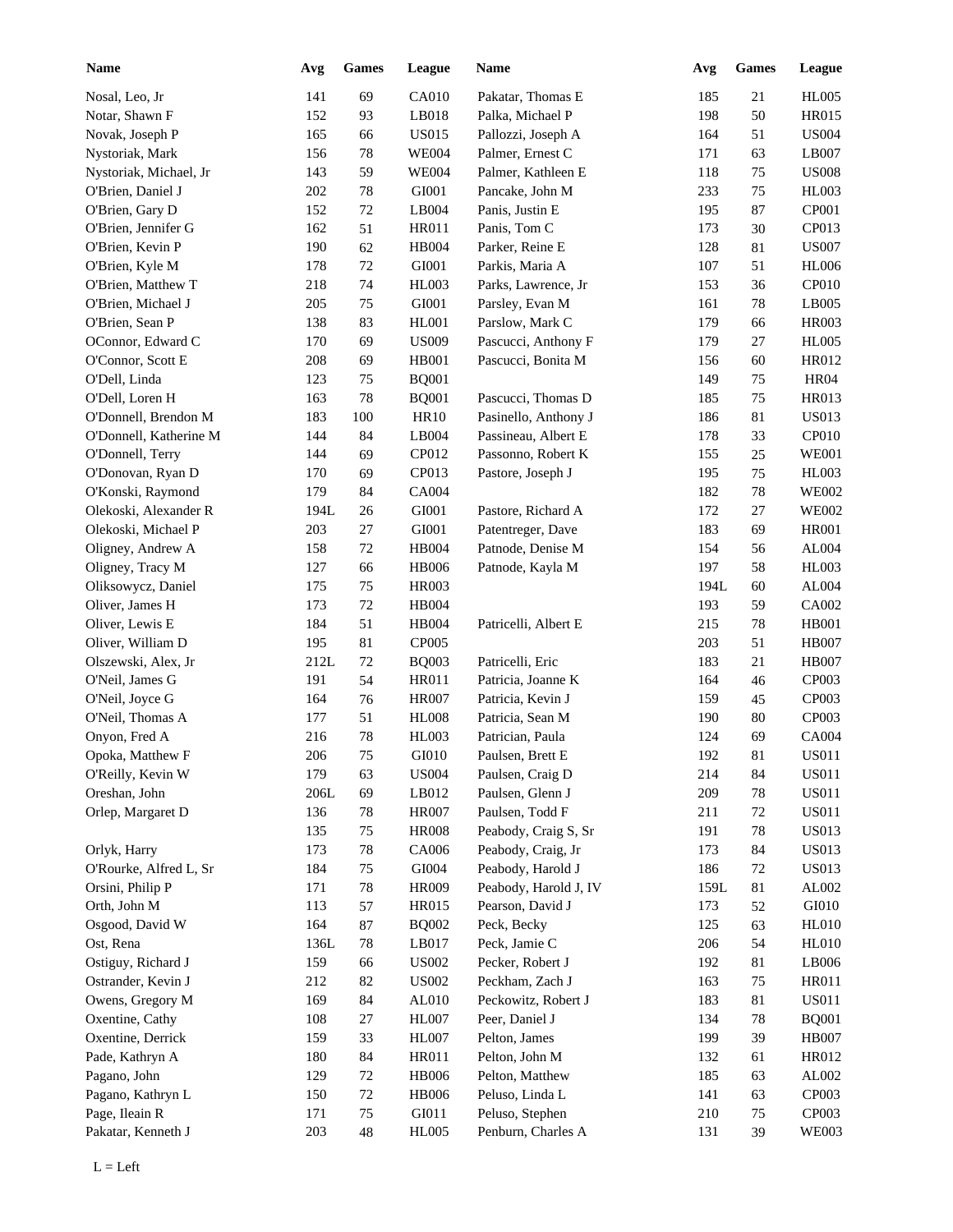| <b>Name</b>              | Avg     | Games  | League       | Name                   | Avg  | <b>Games</b> | League       |
|--------------------------|---------|--------|--------------|------------------------|------|--------------|--------------|
| Pendergast, Lisa A       | 159     | $72\,$ | <b>HR005</b> | Ploof, Matthew D       | 195  | 81           | <b>US013</b> |
| Penman, Brian A          | 194     | 84     | US012        | Pluckrose, Kevin M     | 164  | 48           | <b>HL001</b> |
| Penree, Anthony J        | 198     | $72\,$ | CP002        | Pludrzynski, Andrew    | 146  | 36           | CP010        |
| Pepper, James            | 204     | 42     | CP010        | Pogge, Krysta R        | 114  | 69           | LB017        |
| Pepper, Kathleen         | 141     | 42     | CP010        | Poirier, Laura N       | 146  | 87           | LB018        |
| Pereira, Edwards P       | 143     | 75     | LB017        | Polesel, Corey J       | 151  | 75           | $L$ B010     |
| Perez, Robert W          | 104     | 33     | LB018        | Polhemus, Michael      | 149  | 81           | CA010        |
| Perkins, Adam S          | 178     | 55     | <b>BQ006</b> |                        | 147  | 78           | CA011        |
| Perkins, Alexander H     | 213     | 69     | <b>BQ006</b> | Polhemus, Wilma        | 149  | 81           | CA011        |
| Perkins, Chaz C          | 205     | 60     | <b>BQ006</b> | Porter, Lisa M         | 118  | 42           | CP010        |
| Perkins, Darcy L         | 135     | 68     | <b>WE001</b> | Porter, Steven C       | 153  | 42           | CP010        |
| Perniciaro, Jim A        | 206     | 71     | <b>HB004</b> | Post, Carol S          | 155  | 31           | CP010        |
| Perry, James E           | 193     | 84     | <b>US009</b> | Potts, Brian C         | 215  | 75           | <b>US005</b> |
| Perry, John R            | 181     | 72     | <b>US009</b> | Poutre, David J        | 209  | 69           | CP002        |
| Perry, Joshua M          | 208     | 72     | <b>HL005</b> | Poutre, Donald S       | 190  | 72           | CP002        |
| Perry, Justin R          | 211     | 72     | <b>HL005</b> | Poutre, Donald W       | 199  | 70           | CP002        |
|                          | 210     | 72     | <b>HB004</b> | Powers, Shannon M      | 150  | 55           | <b>BQ005</b> |
|                          |         |        |              |                        |      |              |              |
| Perry, Matthew J         | 147     | 87     | CP012        | Pratt, Gerald E        | 203  | 78           | <b>HL003</b> |
|                          | 142     | 75     | CP002        | Prebble, Charles E     | 185  | 84           | <b>BQ002</b> |
| Pesta, Gregory W         | 145     | 47     | CA006        | Premo, Daniel E        | 180  | 66           | <b>HR001</b> |
| Pesta, James J           | 166     | 62     | CA006        | Premo, Mark J          | 145  | 63           | <b>HR001</b> |
| Pesta, Steven A          | 170     | 59     | CA006        | Premo, Randy S         | 178  | 71           | <b>US013</b> |
| Peterson, John V         | 161     | 63     | <b>US013</b> | Prendergast, Devin B   | 185L | 69           | <b>BQ006</b> |
| Peterson, Joseph P       | 218     | 75     | CA002        | Prentiss, Chad E       | 200L | 57           | <b>BQ002</b> |
| Peterson, Paul J, Jr     | 204     | 75     | CA002        | Prescott, Frank T      | 164  | 81           | CP005        |
| Petterson, Wayne L       | 214     | 81     | CP005        | Prest, Joseph G, Sr    | 199  | 66           | <b>HB001</b> |
| Pettibone, Stanley J, II | 160     | 75     | <b>BQ001</b> | Prest, Mary A          | 196  | 21           | <b>HL006</b> |
| Pettigrew, James B       | 194     | 75     | <b>HB006</b> | Presti, Juan R         | 151  | 90           | CP012        |
| Pettit, Wendell J        | 163     | 75     | CP013        | Primeau, Leo A         | 175  | 33           | CP010        |
| Pettrigrew, Jeanne A     | 149     | 75     | <b>HB006</b> | Primeau, Sebastiana M  | 99   | 84           | <b>HL008</b> |
| Phelan, Arthur           | 106     | 39     | LB008        | Primeau, Thomas G      | 116  | 84           | <b>HL008</b> |
| Phelan, Leslie           | 126     | 39     | LB008        | Primeau, Timothy W     | 188  | 39           | CP010        |
| Phillips, Collette L     | 124     | $27\,$ | <b>HL009</b> | Prochilo, Barbara E    | 135  | 26           | CP010        |
| Phillips, George L, Jr   | 214     | $72\,$ | <b>HR005</b> | Prochilo, James A      | 97   | 27           | CP010        |
| Phillips, Kevin S        | 186     | 76     | <b>HL009</b> | Proctor, Adam M        | 216  | 69           | <b>US003</b> |
| Phillips, Sarah T        | 71      | $30\,$ | CA009        |                        | 208  | 60           | CA001        |
| Phillips, Yvonne         | 146     | 59     | <b>HR005</b> | Proctor, Gerald J      | 200  | 54           | HL005        |
| Phoenix, Paul W          | $201\,$ | 75     | <b>HB004</b> | Proctor, Leonard W     | 204  | 75           | <b>HL005</b> |
| Pickard, Gary W          | 155     | 27     | <b>BQ002</b> |                        | 203  | 72           | HL003        |
| Pierce, Anna M           | 174     | 69     | <b>HL008</b> |                        | 203  | $81\,$       | CP001        |
|                          | 169     | 33     | <b>HL006</b> | Proctor, Paul G        | 155  | 81           | <b>US011</b> |
| Pierce, Michael G, Jr    | 212     | 66     | <b>BQ002</b> | Propst, Walter         | 183  | 69           | <b>HL005</b> |
| Pierce, Michael J        | $210\,$ | 78     | LB006        | Prosser, Paul A        | 187  | $72\,$       | <b>HR005</b> |
| Pierce, Thomas J, Jr     | 206     | 75     | <b>HL008</b> | Pryor, Steve A         | 137  | 81           | LB003        |
|                          | 199     | 54     | <b>HL009</b> | Pucci, Christine M     | 128  | 28           | HR002        |
| Pierre, Travis J         | 177     | 62     | LB016        | Pugliano, Michael A    | 192  | 78           | CA002        |
| Pignatelli, Joseph A     | 171     | 75     | <b>HL005</b> | Purdy, William F       | 194  | 24           | CP002        |
|                          |         |        |              |                        |      |              |              |
| Pino, Teresa A           | 114     | 51     | <b>WE001</b> | Purificato, Anthony    | 198  | $80\,$       | <b>US009</b> |
| Piotrowski, Ted          | 173     | 63     | CP008        | Putnam, Nathan E       | 146  | 75           | LB003        |
| Pirri, Denise A          | 156L    | 75     | LB017        | Pyskadlo, Agatha       | 135  | 63           | CA004        |
| Pitt, Gary T             | 210     | $27\,$ | <b>HL005</b> | Pyskadlo, Mark J       | 202  | $27\,$       | <b>CA008</b> |
|                          | 199     | 75     | HL003        |                        | 202  | 71           | <b>US004</b> |
| Pittinaro, Kevin         | 157     | 71     | CA011        | Qua, Jennifer          | 127  | 69           | HR011        |
| Pitts, Sarah J           | 100     | 21     | CP003        | Quackenbush, Colleen C | 139  | 54           | <b>WE003</b> |
| Plante, William B        | 208     | 59     | CA006        | Quackenbush, Edgar L   | 135  | 63           | <b>WE003</b> |
| Ploof, Donald J          | 154     | 30     | LB018        | Quandt, Phillip O      | 173  | 54           | HB009        |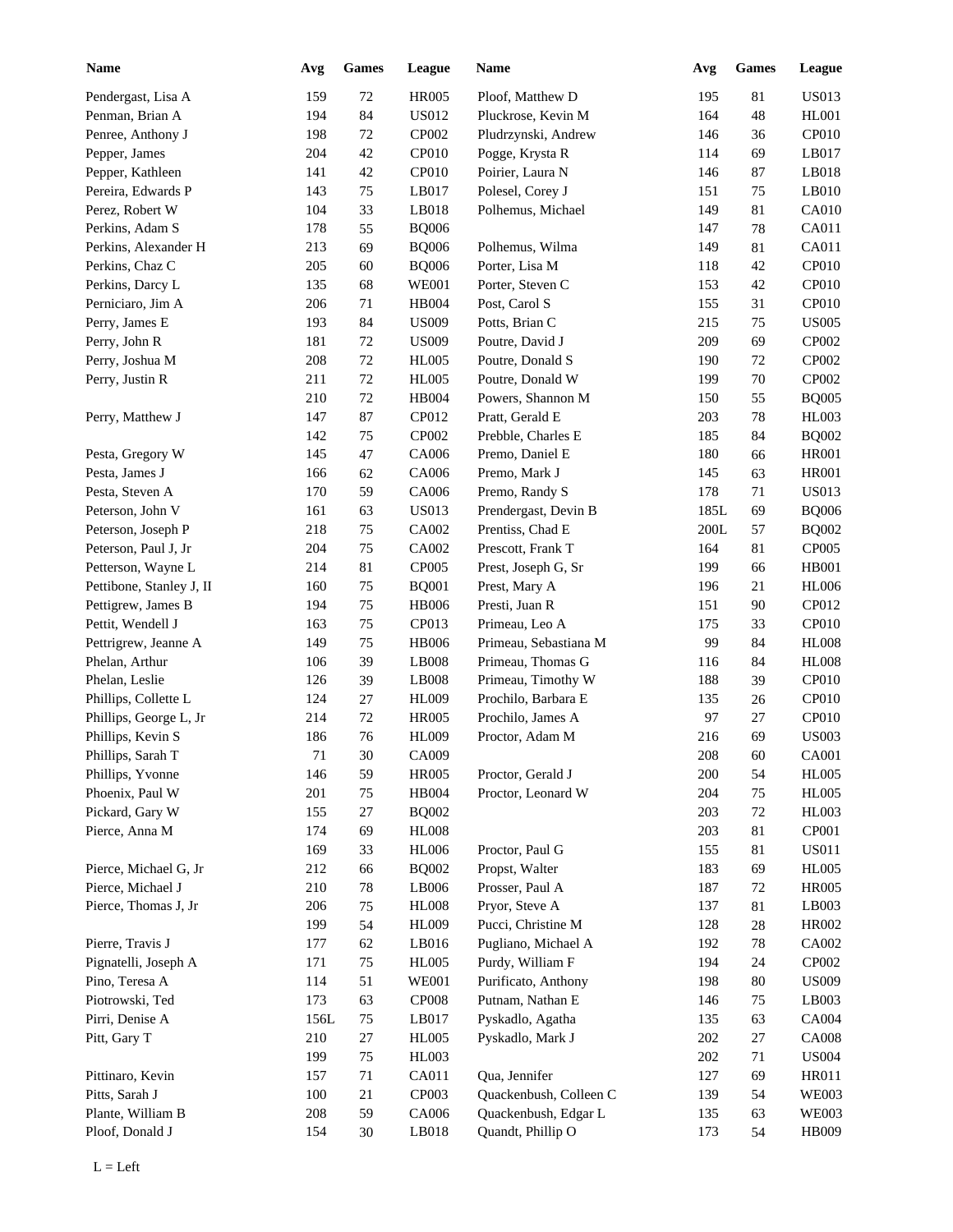| <b>Name</b>                          | Avg             | <b>Games</b> | League                 | Name                                  | Avg  | <b>Games</b> | <b>League</b> |
|--------------------------------------|-----------------|--------------|------------------------|---------------------------------------|------|--------------|---------------|
| Quinn, Jon P                         | 206             | 42           | CP002                  | Rhoades, Deloris                      | 158  | 81           | <b>US008</b>  |
| Racht, Wayne F                       | 196             | 81           | <b>CP007</b>           | Rhodes, Richard D                     | 155  | 81           | CP005         |
| Radley, Jodi L                       | 164             | $72\,$       | HR015                  | Rhodes, Robert A                      | 176  | 36           | <b>HR001</b>  |
| Radley, Kirk E                       | 155             | $32\,$       | HR015                  | Riberdy, Brian D                      | 193  | 69           | HL002         |
| Radley, Kyle E                       | 164             | 78           | HR015                  | Riberdy, David R                      | 146  | 66           | HL002         |
| Ramella, Chris M                     | 170             | 39           | LB015                  | Riberdy, Pamela J                     | 171  | 74           | HL002         |
| Randall, Frederick L                 | 138             | 57           | CA010                  | Riccitelli, Frank J                   | 153  | 30           | <b>CA008</b>  |
|                                      | 137             | $72\,$       | <b>US015</b>           | Riccitelli, JoAnn P                   | 101  | 30           | <b>CA008</b>  |
| Randall, Kim A                       | 131             | 75           | <b>BQ002</b>           | Riccitelli, John J                    | 185  | 27           | LB015         |
| Ransford, John C                     | 181             | 63           | HL009                  | Rice, Brian W                         | 228  | 75           | <b>BQ001</b>  |
| Rapp, Mark W                         | 190             | 39           | LB015                  |                                       | 219  | 81           | <b>BQ003</b>  |
| Rarick, Regina A                     | 126             | 35           | <b>WE003</b>           | Rice, Edward J                        | 161  | 42           | <b>WE002</b>  |
| Rasheed, Thelma J                    | 167             | $72\,$       | <b>US014</b>           | Rice, Jonathan E                      | 199  | 63           | <b>BQ001</b>  |
| Raucci, Michael R                    | 172             | 33           | <b>HL005</b>           | Rice, William P, Jr                   | 184  | 75           | <b>HR10</b>   |
| Ray, Dorothy M                       | 168             | 78           | GI010                  | Richbart, Richard A                   | 203  | 78           | CP001         |
| Ray, James S                         | 164             | 21           | GI010                  | Rielly, Joseph T, Sr                  | 183  | 72           | <b>HL009</b>  |
| Ray, Julie L                         | 106             | 69           | <b>HL008</b>           | Rigney, Cody A                        | 163  | 42           | <b>HB007</b>  |
| Ray, Richard W, III                  | 193             | 84           | GI010                  | Rigney, Kyle                          | 182  | 45           | <b>HB007</b>  |
| Ray, Richard W, Jr                   | 197             | 78           | GI010                  | Rinaldi, Christine                    | 163  | 36           | HR002         |
| Ray, Terry P                         | 209             | 124          | LB016                  | Rinaldo, Charles J                    | 115  | 81           | LB003         |
| Ray, William F                       | 190             | 88           | <b>HR10</b>            | Ring, Jason S                         | 208  | 75           | HB004         |
| Raylinsky, Casimir E                 | 191             | 75           | <b>CP005</b>           | Riservato, Anthony M                  | 197  | 75           | CP002         |
| Raymond, Michael D                   | 201             | 42           | <b>CP010</b>           |                                       | 190  | 66           | CA002         |
| Raymond, Michele R                   | 120             | 30           | <b>CP010</b>           | Ritz, Debbie                          | 100  | 24           | CP010         |
| Raymond, Pam                         | 132             | 57           | <b>BQ005</b>           | Ritz, Mark E                          | 173  | 75           | CP002         |
| Rebhun, Jean C                       | 153             | 63           | <b>HB006</b>           | Rivenburg, Tim J                      | 182  | 78           | LB006         |
| Rebhun, Leonard J                    | 200             | 81           | HR013                  | Rivera, Samuel, Jr                    | 165  | 54           | GI004         |
| Rector, Bret H                       | 132             | 57           | HR011                  | Rivers, Jacob R                       | 212  | 116          | LB016         |
| Rector, Jason R                      | 198             | 36           | <b>HR011</b>           | Roberts, Colleen                      | 105  | 68           | <b>HR005</b>  |
| Rector, Pamela M                     | 144             | $72\,$       | <b>HR011</b>           | Roberts, Edwin C, Jr                  | 206  | 72           | HB004         |
| Rector, Stephen L, Sr                | 190             | 84           | HR011                  | Roberts, Frank A                      | 179  | 45           | GI004         |
| Redman, Damian S                     | 191             | 63           | CP002                  | Roberts, Fred J                       | 208  | 48           | LB015         |
| Reed, Charles J                      | 149             | 51           | <b>HL010</b>           | Roberts, Sandra E                     | 159  | 72           | GI011         |
| Reed, Kelly                          | 128             | 61           | <b>HL010</b>           |                                       | 152  | 78           | <b>CA004</b>  |
| Reed, Kevin                          | 181             | 60           | HL010                  | Roberts, Thomas                       | 126  | $71\,$       | <b>HR005</b>  |
| Reed, Stan                           | 170             | 63           | HR011                  | Robertson, Ralph                      | 178  | 75           | $\rm HR004$   |
| Reed, Thomas M                       | 223             | $27\,$       | LB008                  |                                       | 176  | $75\,$       | <b>HR009</b>  |
|                                      | 221             | 63           | ${\rm GIO}02$          | Robilotto, Joseph L                   | 162  | 63           | $L$ B010      |
| Reedy, Mary L                        | 126             | $78\,$       | $L$ B018               | Robilotto, Patricia L                 | 126  | 63           | $L$ B010      |
| Reedy, Michael T                     |                 |              | LB004                  | Robinson, Delorise                    |      |              | <b>US014</b>  |
|                                      | 168             | $90\,$       |                        | Robinson, Lisa M                      | 131  | 60           | GI005         |
| Rehonis, Daniel J                    | 204             | 36<br>$81\,$ | ${\rm AL}002$<br>LB017 | Robinson, Roy R                       | 187  | $75\,$       | ${\rm GIO}04$ |
| Reilly, John F                       | 198             |              |                        |                                       | 187  | 72           |               |
| Reilly, John M<br>Reinemann, Jesse A | 164             | $78\,$       | CP006                  | Rockwell, Daniel J<br>Rocque, Jason W | 169  | $81\,$       | LB017         |
|                                      | $204\mathrm{L}$ | 63           | AL002                  |                                       | 192  | 55           | <b>HL005</b>  |
| Reiniger, Clay A                     | $221L$          | $78\,$       | <b>US003</b>           | Rocque, Raymond A                     | 194  | 63           | <b>HL005</b>  |
|                                      | 192L            | 100          | HR10                   | Roddy, Cathy V                        | 139L | 84           | <b>US012</b>  |
| Reiniger, Clay E                     | 235             | 84           | <b>US003</b>           | Rogaski, Richard J                    | 212  | 116          | LB016         |
| Renaghan, Michael E                  | 181             | $80\,$       | CP002                  | Rogers, Alex M                        | 193  | $81\,$       | LB017         |
| Renna, Patricia                      | 135             | $78\,$       | <b>HB006</b>           | Rogers, John T                        | 142  | 36           | LB008         |
| Renna, Timothy M                     | 115L            | 60           | HR012                  | Rogers, Scott A                       | 201  | $80\,$       | <b>BQ003</b>  |
| Reploeg, Laura                       | 106             | 66           | HB002                  |                                       | 194  | 75           | HB010         |
| Rescott, James P                     | 180             | 81           | HR011                  | Rokjer, Daniel C                      | 186  | 75           | <b>HR005</b>  |
| Reu, Patricia A                      | 139             | 63           | CA004                  | Rokjer, Frank W                       | 170  | $78\,$       | <b>HR005</b>  |
| Reu, William E                       | 139             | 54           | CA004                  | Rolfe, Brandon L                      | 150  | 80           | <b>US010</b>  |
| Reynolds, Karen A                    | 157             | $81\,$       | LB012                  | Rolfe, Debby E                        | 127  | 48           | US010         |
| Rezey, Helen M                       | 127             | 39           | CP010                  | Rolfe, Martin O                       | 157  | 84           | <b>US010</b>  |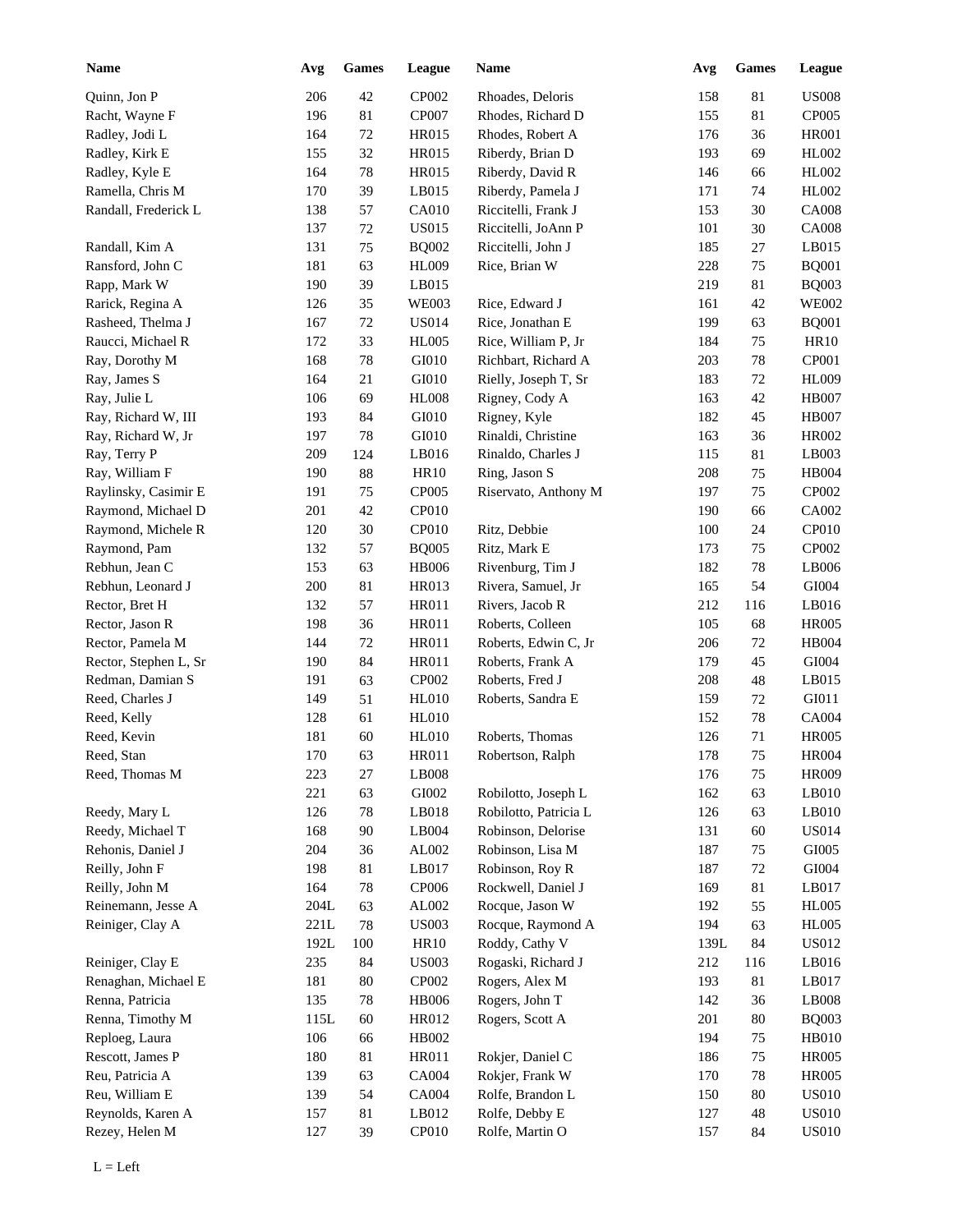| <b>Name</b>            | Avg  | <b>Games</b> | League            | Name                   | Avg  | <b>Games</b> | League        |
|------------------------|------|--------------|-------------------|------------------------|------|--------------|---------------|
| Rolfe, Melissa A       | 129  | 84           | <b>US010</b>      | Ryan, Courtney L       | 164  | 73           | <b>US012</b>  |
| Romano, Jeffrey D      | 187  | 63           | <b>HR003</b>      | Ryan, Ernie            | 187  | 75           | <b>HB004</b>  |
| Romano, Ronald L       | 146  | 63           | <b>US005</b>      | Ryan, Francis M        | 169  | 54           | <b>HB009</b>  |
| Ronda, Michael P       | 197  | 78           | <b>HL005</b>      | Ryan, Joseph S         | 207  | 69           | GI003         |
| Rondeau, Allen C       | 157  | 55           | <b>HR001</b>      | Ryan, Laura J          | 162  | 75           | <b>HB006</b>  |
| Rondeau, Francis S     | 205  | 33           | <b>US004</b>      | Ryan, Matthew F        | 163  | 50           | <b>HB009</b>  |
| Rondeau, James         | 189  | $72\,$       | <b>HR001</b>      | Ryan, Michael T        | 175L | 81           | <b>BQ002</b>  |
| Rondeau, Paul J        | 169  | 41           | <b>US004</b>      | Ryan, Pamela J         | 112  | 45           | <b>US009</b>  |
| Rooney, Sean M         | 148  | 45           | AL005             | Rybicki, Larry W       | 186  | 75           | LB005         |
| Rorick, Bernice        | 122  | 75           | LB018             | Ryefle, Jay P          | 151  | 66           | <b>HB003</b>  |
| Rorick, Lee            | 137  | 48           | LB018             | Rys, Matthew R         | 200  | 86           | LB005         |
| Rosansky, Jake         | 173  | 75           | CA006             | Rys, Robert S          | 105  | 71           | LB005         |
| Rosario, John          | 209  | 78           | <b>HB001</b>      | Rzesuto, John O        | 162  | 39           | $\rm GIO06$   |
|                        | 202  | 78           | <b>HB006</b>      | Rzesuto, Mary          | 132  | 36           | $\rm GIO06$   |
| Rosario, Tammy M       | 130  | 66           | <b>HB006</b>      | Safford, David E       | 175  | 74           | GI011         |
| Rose, George H, Jr     | 192  | 55           | <b>HR005</b>      |                        | 173  | 27           | GI002         |
| Rose, Kelly R          | 118  | 57           | HL001             | Sagendorf, Cathy A     | 167  | 72           | CA011         |
| Rosekrans, Donald G    | 187L | 78           | GI004             | Sagendorf, James A     | 204  | 69           | CA011         |
| Rosekrans, Donald J    | 175L | 63           | GI004             |                        | 200  | 63           | <b>CA010</b>  |
| Rosen, Deborah A       | 138  | 59           | HL009             | Salamida, Joseph M     | 204  | 78           | CA002         |
| Rosen, Joseph A        | 217  | 72           | HL009             | Salamida, Michael J    | 180L | 54           | <b>WE004</b>  |
|                        | 207  | 69           | <b>HL003</b>      |                        | 178  | 37           | <b>WE001</b>  |
| Rosenbeger, James      | 195  | 27           | LB006             | Salerno, Charles A, Jr | 216  | 84           | CA011         |
| Rosenberger, John W    | 184  | 75           | LB006             |                        | 202  | 84           | <b>CA010</b>  |
| Rosenbergger, Willam   | 150  |              | HR011             | Salerno, Elizabeth T   | 116  |              | <b>WE005</b>  |
|                        | 110  | 66           |                   |                        |      | 63           | CA011         |
| Rosencrans, Mary       |      | 63           | <b>US007</b>      | Salerno, Kathleen A    | 142  | 75           |               |
| Rosenthal, Dawn M      | 119  | 84           | <b>CP007</b>      | Salisbury, Allen S     | 216  | 84           | LB012         |
| Rosko, Leon J          | 185  | 77           | HB004             |                        | 207  | 69           | GI002         |
| Ross, Anita F          | 155  | 75           | CP011             | Salisbury, Eileen M    | 151  | 76           | LB012         |
| Ross, Gregory P        | 174  | 63           | <b>HR001</b>      | Salisbury, Matthew T   | 208  | 72           | CP002         |
| Ross, Mary L           | 120  | 68           | HB002             | Sally, Terri           | 178  | 78           | LB012         |
| Rossi, Vincent R       | 150  | 77           | GI003             | Samarija, Chris        | 216  | 78           | <b>US011</b>  |
| Rost, David, Sr        | 166  | 39           | GI006             | Samboy, Anita B        | 160  | 57           | <b>HR04</b>   |
| Rowe, Daniel J         | 215  | 69           | <b>HB001</b>      |                        | 159  | 60           | <b>HR007</b>  |
|                        | 212  | 78           | <b>US003</b>      | Samboy, Bruce T        | 178  | 75           | <b>HR04</b>   |
| Rowe, Lois M           | 139  | 51           | <b>HR002</b>      |                        | 168  | 96           | <b>HR10</b>   |
| Rowe, Richard M        | 145  | 72           | HR002             | Samsel, James J        | 189  | 69           | <b>US008</b>  |
| Rowe, Robert J         | 225  | 49           | <b>US003</b>      | Sandercox, Wayne E     | 200  | 45           | ${\rm GIO}02$ |
| Rowe, Thomas F         | 138  | 84           | HR002             | Sanders, Chris         | 145  | 33           | HB003         |
| Roy, Bert F            | 152  | 84           | LB003             | Sanders, Rachel L      | 114  | 60           | ${\rm AL005}$ |
| Royce, William H       | 171  | 59           | <b>WE004</b>      | Sanderson, Kristina M  | 105  | 72           | <b>BQ004</b>  |
| Rudary, Lyn D          | 124  | 33           | HL007             | Sanderson, Peter J     | 148  | 75           | <b>BQ004</b>  |
| Rudary, Tom A          | 122  | 36           | HL007             | Sankey, Curtis L       | 171  | $27\,$       | <b>HR009</b>  |
| Ruggiero, Vincent A    | 184  | 59           | <b>US002</b>      | Sansone, Keith J       | 177  | 57           | <b>HR001</b>  |
| Ruggles, John S, Sr    | 162  | 78           | <b>BQ002</b>      | Santos, Joseph C       | 161  | 78           | LB017         |
| Russ, Kenneth A        | 170  | 84           | LB002             | Santspree, John        | 156  | 72           | GI003         |
| Russell, Jason G       | 194  | 66           | <b>US013</b>      | Santspree, John E      | 200  | 75           | GI003         |
| Russell, Omer M        | 141  | 69           | <b>US013</b>      | Sargood, Edward J      | 221L | 78           | <b>BQ003</b>  |
| Russell, Paul R        | 174  | 21           | CP <sub>010</sub> | Sarkisian, Wendy A     | 188  | 45           | LB015         |
| Russell, Richard Fr    | 183L | $24\,$       | <b>BQ002</b>      | Sass, William D, Jr    | 159  | 71           | <b>US002</b>  |
| Russell, Shawn W       | 164  | 65           | HB003             | Savaria, Scott J       | 137  | 42           | HB009         |
| Rutherford, Matthew S  | 129  | 24           | <b>HR003</b>      | Sawyer, Christine      | 132  | 81           | LB018         |
| Rutkey, Frank J        | 171  | 78           | LB005             | Sbrega, Pam L          | 149  | 69           | <b>BQ005</b>  |
| Rutledge, Darryl A, Sr | 163  | 69           | GI010             | Scaccia, Jennifer      | 188  | 81           | AL002         |
| Ryan, Brian J          | 179  | $78\,$       | HR013             | Scaccia, Jiacomo       | 212  | $81\,$       | ${\rm AL}002$ |
| Ryan, Carol            | 118  | 84           | <b>HR04</b>       | Scaccia, Joseph P      | 159L | 82           | $AL010$       |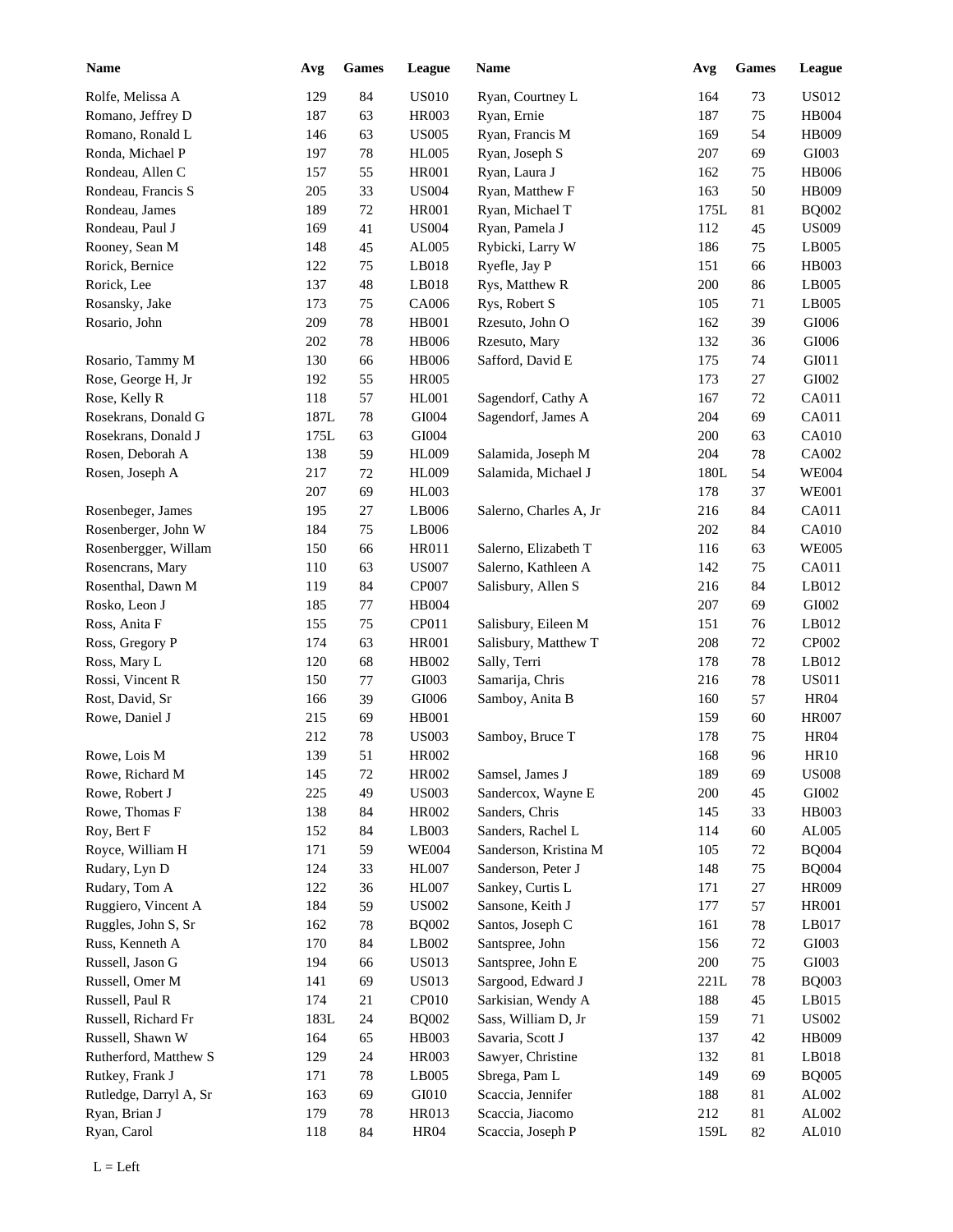| <b>Name</b>             | Avg  | <b>Games</b> | League       | Name                  | Avg  | <b>Games</b> | <b>League</b> |
|-------------------------|------|--------------|--------------|-----------------------|------|--------------|---------------|
| Scaccia, Jovanni        | 214  | 75           | AL002        |                       | 207  | 60           | <b>US003</b>  |
| Scalisi, Victoria R     | 170  | 81           | HR011        | Semenick, Shirley     | 172  | 57           | <b>CA007</b>  |
| Scelsi, Marc M          | 213  | 66           | <b>HL005</b> | Senecal, Ted R, Jr    | 183L | 75           | <b>BQ002</b>  |
| Scelsi, Michael A       | 169  | 75           | <b>HL005</b> | Serson, Amy L         | 128  | 51           | <b>HB007</b>  |
| Schaap, Michael E       | 200  | 69           | GI002        | Serson, Austin T      | 140  | 51           | <b>HB007</b>  |
| Schaefer, David A       | 160  | 63           | <b>WE002</b> | Seyerlein, Michael S  | 164  | 66           | <b>HB003</b>  |
| Schell, Paula A         | 162  | $70\,$       | LB006        | Sgambati, Cathy A     | 158  | 81           | <b>HL004</b>  |
|                         | 158  | 33           | CP010        | Sgambati, Francis A   | 179  | 84           | <b>HL004</b>  |
| Schember, Joseph S      | 186  | 54           | LB004        | Sheedy, Kimberly C    | 150  | 67           | GI010         |
| Schermerhorn, Kenneth M | 197  | 69           | CP013        | Sheehan, Carol Anne   | 144  | 54           | <b>WE001</b>  |
|                         | 190  | 39           | <b>HL007</b> | Shellard, Jack        | 174  | 26           | GI001         |
| Scheuer, Donald V, Jr   | 207  | 80           | LB013        | Shepard, Joshua D     | 217  | 72           | <b>HL003</b>  |
| Scheuer, Kimberly M     | 175  | 70           | LB013        |                       | 204  | 48           | HR013         |
| Schmidt-Taylor, Adrian  | 117  | 21           | <b>BQ004</b> | Shepard, Thomas A, Jr | 195L | 81           | HR013         |
| Schmigel, Louis M       | 214  | 81           | <b>BQ006</b> | Sherman, Jordan T     | 174  | 69           | LB005         |
|                         | 202  | 21           | <b>BQ002</b> | Shevy, Deborah C      | 127  | 84           | <b>US007</b>  |
| Schmigel, Michelle T    | 165  | 81           | <b>BQ005</b> | Shevy, Denise F       | 142  | 81           | <b>US007</b>  |
| Schneider, Mary Jo      | 195  | 48           | HR012        | Shimer, Gregory A     | 210  | 69           | <b>HB008</b>  |
| Schongar, Carol A       | 132  | 60           | <b>HB006</b> | Shippee, Charles B    | 146  | 72           | <b>HR008</b>  |
| Schoppmeyer, Michael L  | 149  | 42           | <b>US011</b> | Shippee, Kenneth L    | 185  | 74           | LB006         |
| Schrader, Joanne        | 137  | 63           | CA007        | Shippee, Sandra D     | 115  | 66           | <b>HR008</b>  |
| Schramek, Robert L      | 152  | 72           | HL002        | Shoemaker, Brian P    | 202  | 66           | <b>HB004</b>  |
| Schrimsher, James F     | 194  | 75           | HL008        | Shoemaker, Hal        | 144  | 72           | <b>HR003</b>  |
| Schrimsher, Melanie L   | 137  | 72           | <b>HL008</b> | Shoemaker, Jennifer M | 139  | 69           | <b>HB006</b>  |
| Schroeder, Janet M      | 150  | 84           | <b>US007</b> | Shoemaker, Robert G   | 212  | 78           | <b>US003</b>  |
| Schultz, Richard C      | 135  | 42           | CP010        | Shoemaker, Robert P   | 216  | 75           | <b>US003</b>  |
| Schwartz, Kenneth       | 220  | 72           | HL003        |                       | 212  | 21           | <b>HB001</b>  |
| Schwarz, Alex E         | 148  | 30           | CA009        |                       | 212  | 78           | HB004         |
| Scifo, John J           | 139  | 72           | <b>US004</b> | Shufelt, Clayton W    | 168L | 50           | GI004         |
|                         | 130  | 72           | <b>US008</b> |                       | 156  | 51           | <b>WE002</b>  |
| Scifo, Joseph J         | 207  | 75           | <b>US015</b> | Shufelt, Robin S      | 142  | 75           | <b>HL006</b>  |
|                         | 204  | 75           | <b>US002</b> | Shufelt, Rodger P     | 201  | 75           | <b>HL009</b>  |
| Scifo, Nancy W          | 145  | 66           | <b>US015</b> |                       | 199  | 73           | <b>HL005</b>  |
| Scifo, Robert P         | 188  | 75           | GI004        | Shufelt, Thomas J, Jr | 218  | 42           | GI002         |
|                         | 185  | 78           | <b>US015</b> |                       | 212  | 60           | <b>US003</b>  |
| Scorsone, Aaron A       | 203  | 39           | GI004        | Shufelt, Zackary T    | 189  | 75           | HL009         |
| Scott, Amanda D         | 117  | 84           | <b>BQ005</b> |                       | 183  | 75           | <b>HL005</b>  |
| Scott, Matthew W        | 171  | 21           | <b>HR001</b> | Shumpis, Joanna       | 89   | 81           | AL004         |
| Scott, Michael W        | 162  | 83           | CP012        | Shumway, William C    | 198  | 45           | <b>BQ003</b>  |
| Scott, Nancy A          | 137  | 72           | <b>HL006</b> | Shuster, Charlie J    | 183  | 66           | <b>HL005</b>  |
| Scott, Paul J           | 144  | $78\,$       | <b>HL005</b> | Siddons, Andrew J     | 161  | 78           | LB018         |
| Scott, Tia-Marie        | 119  | 33           | HR012        | Sidoti, Charles A     | 210  | 36           | LB008         |
| Scotti, Christopher J   | 146  | 75           | CP013        |                       | 202  | 84           | LB006         |
| Scriven, Laura          | 163  | 78           | AL005        | Simonds, Terrence J   | 207  | 36           | GI001         |
| Scriven, Robert E       | 202  | 75           | HB003        | Simonian, Randy P     | 198  | 75           | CA006         |
| Scriven, Terry J        | 183  | 78           | AL005        | Simonian, Richard P   | 161  | 78           | CA006         |
| Scunziano, William C    | 196  | $72\,$       | CP002        | Simonian, Richard R   | 204  | 24           | <b>CA008</b>  |
| Seabury, Edward F       | 203  | 57           | HB003        | Simonik, Edward J     | 171  | 79           | HR011         |
| Seabury, Ernest P       | 168  | 76           | HB003        | Siskin, Todd          | 118  | 87           | LB004         |
| Seabury, Lisa J         | 120  | 75           | HB003        | Skaczkowski, David J  | 176  | 63           | <b>CP008</b>  |
| Seale, John F           | 186  | 75           | <b>BQ001</b> | Skiba, Jesse L        | 141  | $75\,$       | GI010         |
| Sedgwick, Darren A      | 190  | 33           | <b>HB007</b> | Skiba, Robert         | 161  | $75\,$       | <b>HR04</b>   |
| Seepo, Drew             | 193  | 81           | LB005        | Skiff, Earl V         | 137  | 84           | LB013         |
|                         |      |              |              |                       |      |              | LB013         |
| Seidl, Charles          | 184L | 33           | LB008        | Skiff, Garry E, Jr    | 200  | 75           | <b>US005</b>  |
| Seidl, Michele          | 134  | 36           | LB008        | Skiff, Garry E, Sr    | 186  | 60           |               |
| Selby, Scott W          | 209  | 75           | CA002        |                       | 176  | 69           | LB013         |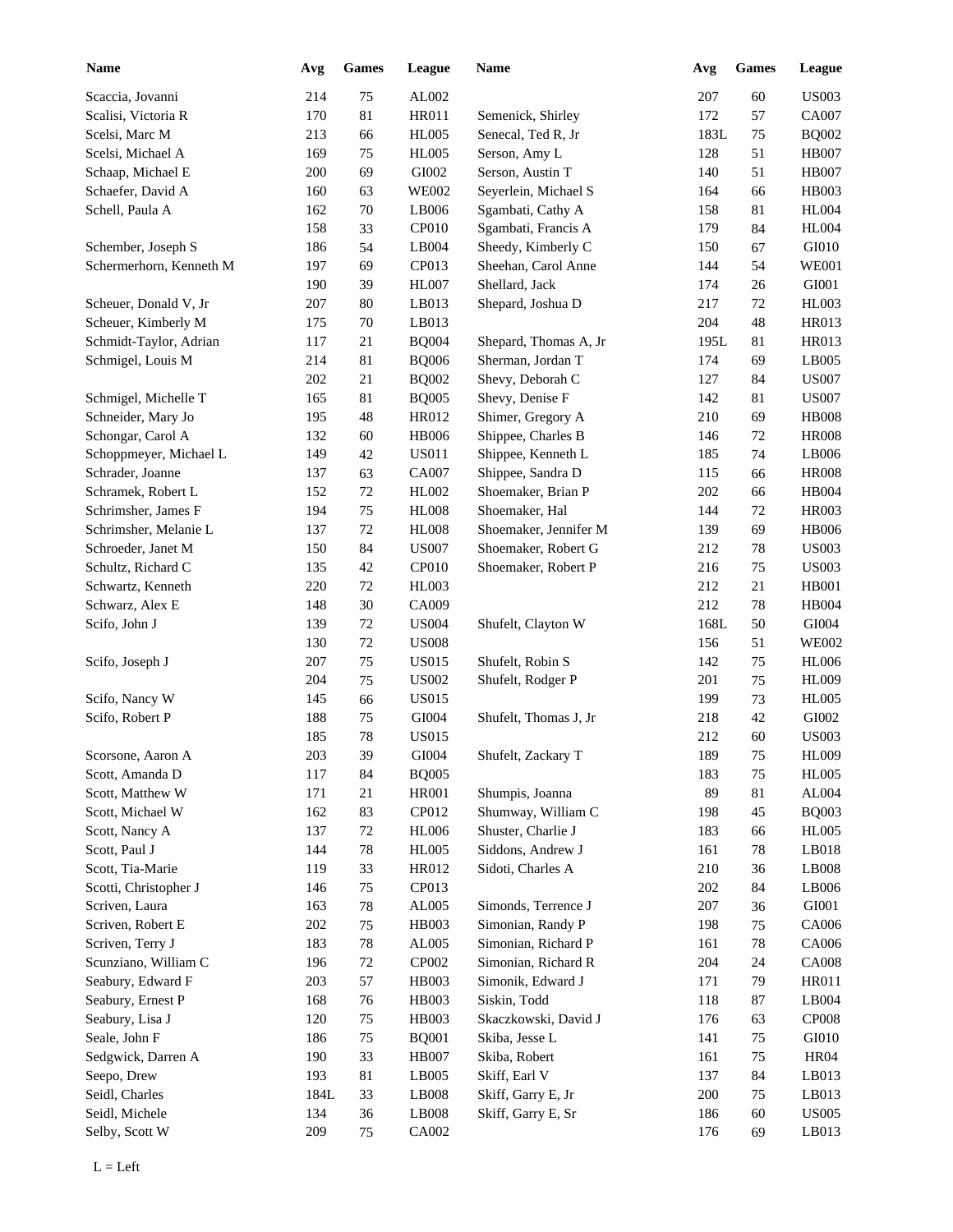| <b>Name</b>          | Avg     | <b>Games</b> | League       | <b>Name</b>              | Avg  | <b>Games</b> | League       |
|----------------------|---------|--------------|--------------|--------------------------|------|--------------|--------------|
| Slingerland, John F  | 198     | 39           | LB015        | Sponable, Craig P        | 167  | 60           | LB013        |
| Slocum, Shelley A    | 114     | 51           | <b>BQ005</b> | Sponable, Jason E        | 165  | 54           | LB013        |
| Smail, Julian A      | 176     | $78\,$       | <b>US004</b> | Spooner, Paul E          | 140  | 51           | <b>HL001</b> |
| Smarro, Drew M       | 208     | 84           | <b>US003</b> | Spooner, Stacy A         | 183  | 51           | <b>HL001</b> |
|                      | 187     | 100          | HR10         | Sprague, Gary D          | 186L | 68           | <b>HR005</b> |
| Smarro, Ralph S      | 205L    | 82           | <b>US012</b> | Sprague, Michelle A      | 148  | 75           | <b>HR005</b> |
| Smart, James E       | 173     | 54           | <b>US004</b> | Springel, LisaMarie      | 130  | 48           | CP009        |
| Smith, Amanda L      | 207     | $72\,$       | <b>HL009</b> | Squazzo, Peggy           | 161  | 62           | <b>HR004</b> |
|                      | 201     | 36           | <b>HL008</b> | Squiers, Rodney W        | 190  | 72           | <b>BQ003</b> |
| Smith, Andrew R      | 215     | 120          | LB016        | St Andrew, Leon D        | 213  | 84           | <b>US011</b> |
| Smith, Carol M       | 145     | 69           | LB010        | St Denis, Edwin K        | 190  | 78           | <b>HL008</b> |
| Smith, Chelsea L     | 196     | 40           | HL003        | St Denis, Scott A        | 207  | 61           | <b>HL008</b> |
|                      | 191     | 57           | <b>HL006</b> | St Denis, Todd M         | 142  | 65           | <b>US002</b> |
|                      | 190     | 75           | HB001        | St Denis, Traci A        | 132  | 21           | <b>CA008</b> |
| Smith, Cheryl J      | 113     | 54           | <b>US009</b> | St Gelais, Christopher M | 172  | 75           | CA010        |
| Smith, Christopher M | 211     | 116          | LB016        | St Gelais, Harold J      | 162  | 84           | CA010        |
| Smith, Daniel J      | 173     | 75           | GI003        | St Germain, Paula M      | 113  | 69           | <b>HR005</b> |
| Smith, Deborah J     | 162     | 84           | <b>US012</b> | St Louis, Neil E, Jr     | 159  | 63           | <b>HL004</b> |
|                      | 155     | 84           | <b>US009</b> | St.Louis, Tammy M        | 146  | 46           | CP009        |
| Smith, Donald F      | 130     | 55           | CA004        | Stafford, John E         | 189  | 41           | <b>CA010</b> |
| Smith, Donald S      | 192     | 78           | CP002        | Stalker, Scott J         | 160  | 66           | <b>US011</b> |
| Smith, Edward        | 132     | 24           | <b>WE004</b> | Staltari, Frank          | 205  | 75           | LB005        |
| Smith, Eric J        | 196     | 78           | <b>HB001</b> | Stanley, Scott T         | 184  | 89           | LB004        |
| Smith, James D, III  | 183     | 90           | LB004        | Stannard, Alfred A       | 131  | 81           | <b>HB010</b> |
| Smith, Jo-Ann M      | 183     | 81           | <b>HL009</b> | Stannard, Dayton E       | 109  | 84           | HB010        |
| Smith, Joseph M      | 218     | 78           | CA001        | Stannard, James W        | 202  | 72           | <b>BQ003</b> |
|                      | 215     | 62           | HL003        |                          | 199  | 81           | HB010        |
|                      | 214     | 75           | <b>US003</b> | Starr, Edward N          | 185  | 30           | <b>BQ003</b> |
| Smith, Karla J       | 166     | $78\,$       | LB012        | Starr, Steven R          | 142  | 75           | CP002        |
| Smith, Kevin P       | 174L    | $72\,$       | HR002        | Start, Barbara J         | 160  | 72           | CP006        |
| Smith, Lisa A        | 142     | 78           |              |                          |      |              | CP006        |
|                      |         | 81           | CP003        | Start, Molly A           | 164  | 73           |              |
| Smith, Michael P, Jr | 193     |              | <b>BQ006</b> | Stearns, William E       | 135  | 33           | <b>BQ003</b> |
| Smith, Patrick R     | 218L    | 84           | <b>US003</b> | Stebbins, Kathleen M     | 162  | 69           | GI005        |
| Smith, Robert D      | 189     | 84           | HR011        | Stedman, James B         | 209  | 84           | CA003        |
| Smith, Rupert S      | 205     | 23           | <b>HB007</b> | Stein, Thomas A          | 189  | 63           | LB010        |
|                      | $204\,$ | $72\,$       | HL003        | Steller, Joseph H        | 179  | $27\,$       | <b>BQ002</b> |
|                      | 198     | 69           | HB001        | Stephens, Eric           | 116  | 51           | <b>WE001</b> |
| Smith, Sharon A      | 162     | 39           | CP010        | Stephenson, Crystal S    | 102  | $75\,$       | <b>HL008</b> |
| Smith, Steven D      | 219     | 72           | <b>HL005</b> | Sternberg, Kevin J       | 192  | 78           | CP003        |
|                      | 205     | 78           | HL003        | Stevens, Arthur          | 186  | 69           | <b>HR001</b> |
|                      | 192     | $88\,$       | <b>HR10</b>  | Stevens, Bobbie A        | 108  | 69           | <b>BQ001</b> |
| Snyder, Kathleen R   | 127     | 70           | <b>WE005</b> | Stevens, Colleen         | 143  | 57           | <b>HB006</b> |
| Solomon, Jeffery A   | 180     | 87           | LB005        | Stevens, Darrin M        | 225  | 69           | <b>HB004</b> |
| Sopko, Janice        | 149     | 81           | HR011        | Stevens, David M, Jr     | 198  | 45           | <b>HB009</b> |
| Soro, James K        | 199     | 61           | GI002        | Stevens, David M, Sr     | 227  | 72           | HB004        |
|                      | 174     | 37           | LB008        |                          | 218  | 50           | <b>HB009</b> |
| Soro, Judith J       | 107     | 36           | LB008        | Stevens, Glenn W         | 162  | 42           | <b>HR001</b> |
| Soulier, David O     | 221     | $30\,$       | <b>CA008</b> | Stevens, Joseph E        | 177L | $75\,$       | <b>HR001</b> |
|                      | 215     | $84\,$       | CA001        | Stevens, June H          | 149  | 67           | <b>HB006</b> |
| Sousis, Gary P, Jr   | 139L    | 57           | GI007        |                          | 146  | 39           | HB002        |
| Sousis, Michele L    | 141     | $72\,$       | HR012        | Stevens, Mark E          | 149  | 69           | <b>BQ001</b> |
| Spain, Matthew J     | 200     | $78\,$       | <b>US008</b> | Stevens, Michael J       | 167  | 70           | <b>BQ001</b> |
| Spall, John C        | 193     | $77 \,$      | AL003        | Stevens, Robert M        | 220  | $75\,$       | <b>HB001</b> |
| Spaulding, David M   | 214     | 84           | CA010        | Stevens, Thomas M        | 211  | 78           | <b>HR001</b> |
| Spaulding, Michael E | 205     | 60           | CA011        |                          | 192  | 108          | <b>HR10</b>  |
| Spiak, Danielle      | 144     | 72           | <b>BQ005</b> | Stevers, Gerald R, Jr    | 147  | 73           | <b>WE002</b> |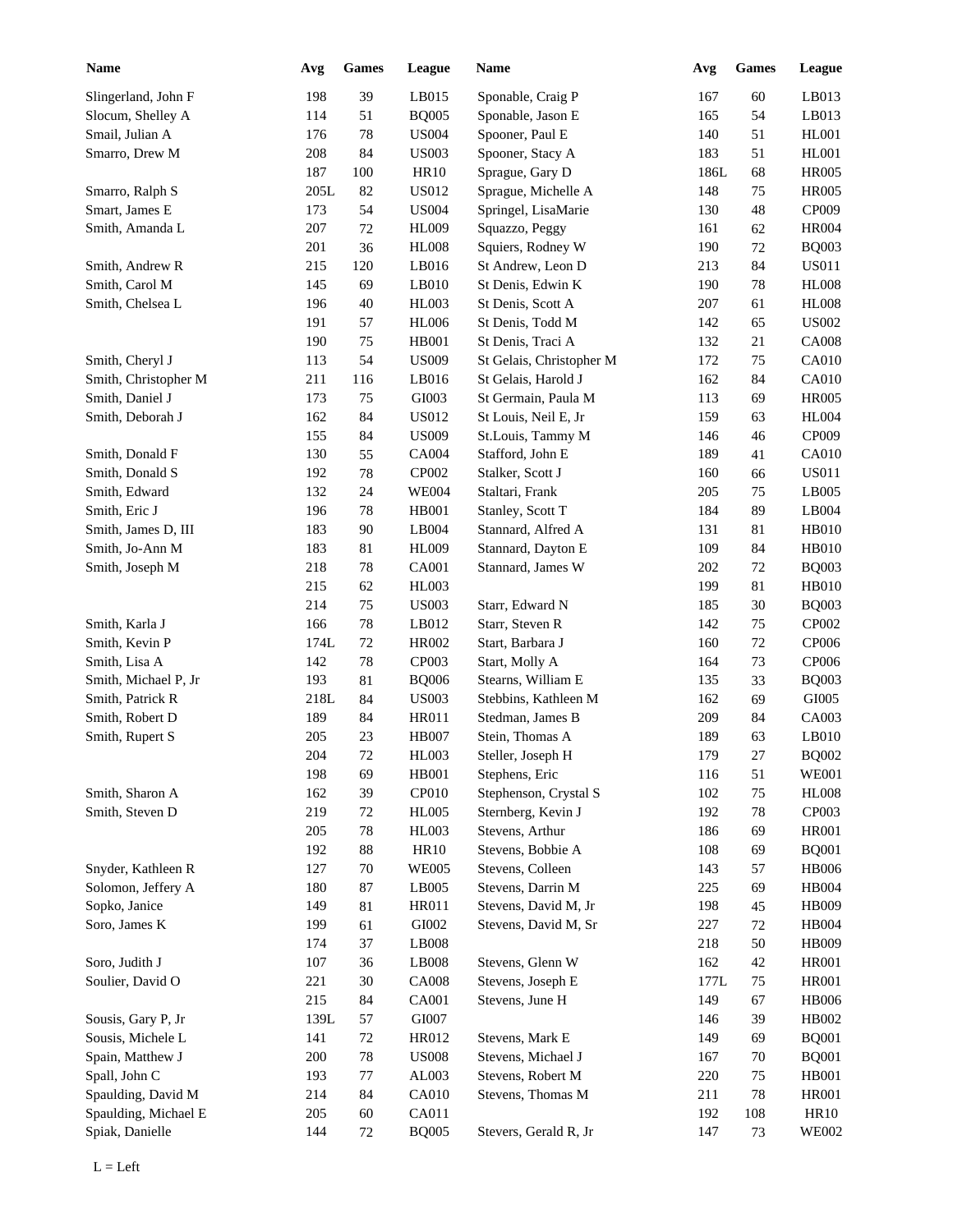| <b>Name</b>           | Avg    | <b>Games</b> | League           | Name                     | Avg  | Games | League       |
|-----------------------|--------|--------------|------------------|--------------------------|------|-------|--------------|
| Stewart, Deborah      | 159    | 72           | LB004            | Sykes, Jason P           | 210  | 45    | <b>BQ003</b> |
| Stewart, George E, Jr | 142    | 69           | LB010            |                          | 210  | 81    | <b>BQ002</b> |
| Stewart, Janice R     | 143    | 63           | LB010            | Sykes, Paul A, Jr        | 186  | 72    | <b>BQ003</b> |
| Stewart, Joseph F     | 197    | 63           | CA006            | Sykes, Terry E           | 188  | 48    | <b>BQ003</b> |
| Stewart, Marjorieann  | 145    | 60           | LB010            | Syrell, Michael A        | 128  | 54    | CA009        |
| Stewart, Thomas J     | 202    | $75\,$       | <b>BQ006</b>     | Szalowski, Steven J      | 154  | 36    | <b>HL007</b> |
| Stoberski, Stanley W  | 158    | 78           | <b>CA004</b>     | Szomjassy, Joseph M      | 198  | 84    | LB005        |
| Stocklas, Jason C     | 190    | 39           | AL003            | Szpila, Karin M          | 159  | 71    | <b>HL009</b> |
| Stoddard, Clifford    | 214    | $75\,$       | HL003            | Szpila, Robert J         | 205  | 72    | <b>HL009</b> |
|                       | 214    | 78           | <b>HL005</b>     | Szpila, Zachery R        | 201  | 57    | <b>HL009</b> |
| Stoler, Aaron B       | 131    | 24           | <b>HR009</b>     | Taber, Richard J         | 182  | 63    | <b>BQ001</b> |
| Stone, Lisa A         | 148L   | 78           | <b>BQ005</b>     | Taddeo, Angela G         | 145  | 66    | <b>HR004</b> |
| Stone, Mike D         | 135    | 84           | <b>BQ002</b>     | Tambasco, Frank          | 198  | 75    | CP002        |
| Stone, Richard H, Jr  | 186    | 78           | <b>BQ002</b>     | Tanner, Karen            | 113  | 87    | CP012        |
|                       | 182    | 57           | <b>BQ003</b>     | Tarbox, Susan R          | 136  | 75    | CP004        |
| Stopera, Karl R       | 181    | 84           | GI003            | Tate, Mark S             | 207  | 51    | <b>HB007</b> |
| Stowell, Briana J     | 95     | 78           | <b>US013</b>     | Taylor, Max J, Jr        | 219  | 78    | <b>BQ002</b> |
| Stowell, Charles J    | 198    | 84           | <b>BQ002</b>     |                          | 217  | 57    | <b>BQ003</b> |
| Stowell, Niel P       | 189    | 69           | <b>BQ002</b>     | Teal, Gail R             | 117  | 81    | <b>HR007</b> |
| Stowell, Roseanne E   | 152    | 66           | <b>BQ005</b>     | Tedesco, Gaetano M       | 169  | 78    | <b>US007</b> |
| Stowell, Tammy M      | 134    | 53           | HL001            | Telesky, Mike            | 165  | 84    | CA004        |
| Strack, Brian M       | 204    | 78           | <b>US002</b>     | Tepedino, Vincent M      | 206  | 81    | CP002        |
| Strack, David L       | 209    | 65           | <b>US002</b>     | Terry, Ashley M          | 94   | 81    | LB017        |
| Strack, Leo J         | 160    | 72           | <b>US002</b>     | Terry, Dawn              | 140  | 71    | LB012        |
| Strack, Robert T      | 192    | 78           | <b>US002</b>     | Terry, Robert S          | 147  | 81    | LB017        |
| Stradinger, Todd L    | 220L   | 81           | <b>BQ006</b>     | Teta, James R            | 179  | 72    | AL002        |
| Streng, Keith A, II   | 165    | 59           | CP009            | Teta, Robert E           | 182  | 75    | AL002        |
| Strife, Mark W        | 224    | 30           | <b>HL003</b>     | Teta, Robert M           | 218  | 84    | CA001        |
|                       | 224    | 69           | CP001            |                          | 211  | 81    | AL002        |
| Stritt, Hal J         | 160    | 55           | LB005            | Therrien, Kurt S         | 219  | 56    | HL003        |
| Strizzi, Craig S      | 168    | 78           | <b>US006</b>     | Thibault, Sean P         | 178  | 78    | LB017        |
| Strope, Greg C        | 154    | 63           | <b>HL004</b>     | Thibeault, Lynn T        | 155  | 57    | HR015        |
| Stroyen, Greg         | 146    | 81           | CA004            | Thibodeau, Dorothy J     | 141  | 74    | CP007        |
| Stuhr, Edward P, Jr   | 152    | 69           | CP007            | Thibodeau, Joseph H, III | 194  | 56    | CP007        |
| Stutter, Andrew       | 167    | 78           | <b>US009</b>     | Thibodeau, Kaitlyn J     | 206  | 64    | CA002        |
|                       | 158    | 75           | <b>WE002</b>     | Thiele, Frank C          | 128  | 48    | CA010        |
| Stutter, Elisabeth    | 115    | 67           | <b>US009</b>     | Thomas, Christopher K    | 202  | 66    | HL009        |
| Stutter, Jeffrey E    | 161    | 75           | <b>US009</b>     | Thompson, AnnMarie       | 138L | 78    | <b>HR008</b> |
| Suarez-Ruiz, Felipe   | $202L$ | 75           | <b>US002</b>     | Thompson, Lori M         | 125  | 72    | <b>BQ005</b> |
| Sullivan, Brian       | 177    | 57           | LB003            | Thompson, Mary C         | 127  | 75    | GI011        |
| Sullivan, Marlayna C  | 152    | 66           | <b>HR04</b>      |                          | 125  | 75    | CA004        |
|                       | 149    | 55           | HR012            | Thompson, May B          | 139  | 36    | <b>HL008</b> |
| Sundling, Phil        | 147    | 27           | GI006            | Thornton, Mickey         | 103  | 59    | <b>US009</b> |
| Suozzi, Theresa M     | 111    | 27           | HL007            | Thrane, Gary F, Jr       | 186  | 45    | <b>HB007</b> |
| Surdam, Amy L         | 138    | 81           | <b>BQ004</b>     | Thrash, Donald S         | 156  | 57    | HB009        |
| Surdam, Leo M, III    | 180    | $28\,$       | <b>BQ002</b>     |                          | 152  | 45    | <b>HB006</b> |
| Surdam, Stephen D, Sr | 209    | 81           | <b>BQ004</b>     | Thrash, Harriett C       | 115  | 45    | <b>HB006</b> |
| Surprenant, Gail      | 134    | 69           | <b>HR007</b>     | Tibbitts, Deneen A       | 129  | 45    | HL008        |
| Surprenant, Steven M  | 188    | $72\,$       | LB006            | Tibbitts, Jeffrey M      | 184  | 39    | <b>HL005</b> |
| Swayne, Robert W      | 156    | 75           | CP005            | Tilley, Aaron M          | 167  | 66    | HR002        |
| Swedish, Scott A      | 182    | 65           | <b>HL008</b>     | Tilley, Gregory R        | 206  | 81    | GI003        |
|                       |        |              |                  |                          |      |       | GI003        |
| Sweeney, Ashley L     | 142    | 90           | CP012            | Tilley, Robert R         | 215  | 81    |              |
| Sweet, Joanne         | 124    | $30\,$       | HL007            | Tilley, Sandra A         | 160  | 29    | <b>HR008</b> |
| Sweet, Steven P       | 164    | $32\,$       | HL007            | Timmerman, Jean M        | 152  | 66    | <b>BQ005</b> |
| Sweeter, Jeremiah C   | 175    | $27\,$       | $\mathbf{CPO07}$ | Timpano, John            | 197  | 47    | CP003        |
| Sweeter, Stacey A     | 121    | 57           | <b>CP007</b>     | Toma, Patrick            | 179  | 21    | LB015        |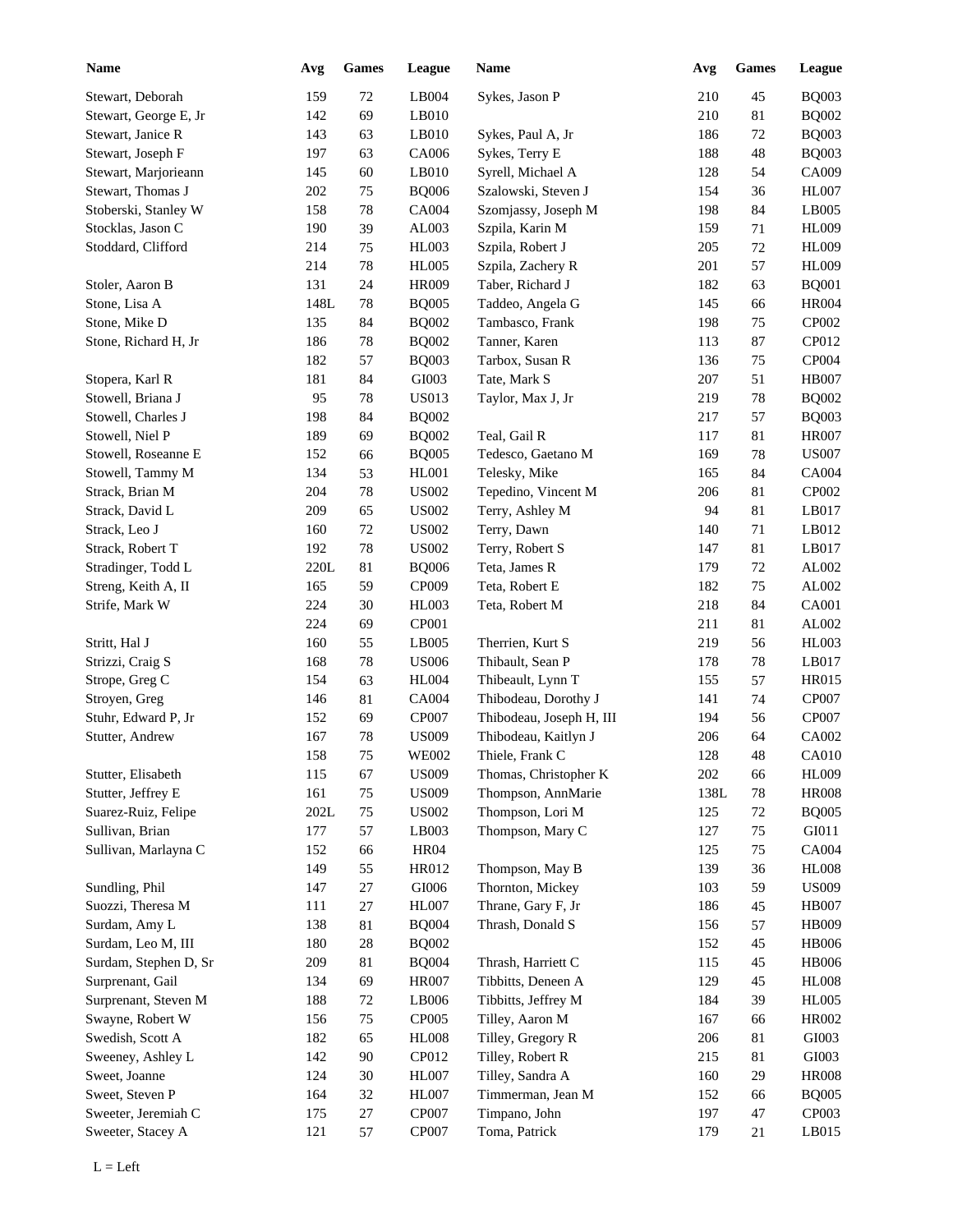| <b>Name</b>             | Avg    | <b>Games</b> | League        | Name                  | Avg  | Games   | <b>League</b> |
|-------------------------|--------|--------------|---------------|-----------------------|------|---------|---------------|
| Tomney, David K         | 133    | $72\,$       | <b>HL009</b>  | Van Vranken, Lori M   | 139  | 48      | CA011         |
| Tomney, Leslye          | 112    | $72\,$       | <b>HL009</b>  | Van Wormer, Colleen A | 182  | 78      | CA011         |
| Towne, Colton B         | 204L   | 66           | <b>BQ003</b>  | Van Wormer, Robert A  | 198L | 75      | LB017         |
| Towne, Kyle E           | 214    | 66           | <b>BQ003</b>  | VanAmburgh, Linda J   | 157  | 75      | HR012         |
| Towsley, Darryll S      | 156    | 63           | CP002         | VanAmburgh, Mark R    | 211  | 54      | <b>HR001</b>  |
| Trayah, Reg J           | 199    | 69           | <b>BQ002</b>  | Vandenburg, Anna H    | 169  | 30      | GI010         |
| Traynham, Jacque        | 176    | 78           | <b>US009</b>  | VanDerhyden, Ralph R  | 164  | 75      | <b>CA004</b>  |
| Tremblay, Andrew W      | 183    | 69           | CA010         |                       | 163  | 60      | GI011         |
| Tremblay, Angela R      | 118    | 78           | CA009         | VanFonda, Julie I     | 138  | 48      | HR012         |
| Tremblay, Leonard E     | 198    | 84           | CA010         | VanKempen, Tina M     | 159  | 73      | AL005         |
| Tremblay, Mark          | 143    | 69           | <b>HL010</b>  | VanZandt, John C      | 191  | 54      | <b>HB008</b>  |
| Trembley, Donna M       | 113    | 60           | CA005         | Varcasio, Thomas J    | 143  | 84      | <b>US011</b>  |
| Trexler, Brian          | 158    | 39           | HL001         | Vartigan, Lawrence E  | 172  | 60      | <b>HR04</b>   |
| Trinchillo, Marc        | 207    | 78           | CA009         | Vasil, Robin S        | 132  | 77      | <b>US013</b>  |
| Trinkle, Ann B          | 147    | 81           | <b>BQ005</b>  | Venaziano, Arthur     | 197  | 65      | AL010         |
|                         |        |              |               |                       |      |         |               |
| Trinkle, Timothy N      | 206    | 81           | <b>BQ003</b>  | Venson, Michele       | 166  | 75      | <b>US014</b>  |
| Troicke, Edward C       | 224    | 75           | GI002         | Vertucci, Nathan D    | 162  | 84      | <b>US007</b>  |
| Troue, Albert H         | 143    | 36           | US012         | Vicalvi, Matthew J    | 187  | 84      | <b>US011</b>  |
| Tucker, Jo Ann C        | 154    | 72           | <b>HL006</b>  | Vilardi, Anthony C    | 199  | 78      | <b>HL005</b>  |
| Turner, James E         | 223    | 78           | <b>HB001</b>  | Vilardi, Kimberly     | 150  | 33      | <b>HL007</b>  |
| Turner, Loretta J       | 201    | 78           | <b>US008</b>  | Vilardi, Michael J    | 208  | 72      | <b>HL005</b>  |
| Turner, Ronald P        | 116    | 84           | <b>HR04</b>   |                       | 207  | 45      | <b>HL007</b>  |
|                         | 115    | 78           | <b>HR005</b>  | Villegas, Julio M     | 162  | 84      | GI008         |
| Turriglio, Patrick M    | 144    | 39           | <b>HB007</b>  | Vink, Karon M         | 117  | 21      | <b>WE005</b>  |
| Turriglio, Tina L       | 98     | 41           | <b>HB007</b>  | Viola, Mary A         | 139L | 55      | LB018         |
| Twardowski, Jerry W     | 170    | 74           | LB005         | Visconti, Carl E      | 186  | 75      | CP013         |
| Twarog, David A         | 203    | 84           | CA011         | Vogel, Danielle       | 148  | 90      | LB018         |
| Tymula, Becky J         | 155    | 71           | HR002         | Vogel, Karl R         | 170  | 84      | <b>US011</b>  |
| Tymula, Carol A         | 110    | 78           | <b>HR04</b>   | Vogel, Willaim J      | 154  | 93      | LB018         |
| Uber, Amy M             | 156    | 81           | CP003         | Vogt, Jerry, Jr       | 155  | 42      | <b>HB009</b>  |
| Uber, Daniel F, Jr      | 189    | 69           | CP003         | Vollor, Kenneth W     | 162  | $72\,$  | <b>BQ003</b>  |
| Udwary, Ruth A          | 145    | 60           | <b>HR007</b>  | Von Fricken, Alex J   | 219L | $75\,$  | AL002         |
| Udwary, Sharon          | 149    | 84           | <b>HR007</b>  | Von Fricken, Eric L   | 201  | 78      | HR013         |
|                         | 141    | 75           | HR015         | Wagner, Jennifer M    | 149  | 78      | LB017         |
| Udwary, William         | 156    | 75           | <b>HR015</b>  | Wagner, Thomas J      | 214  | 78      | LB017         |
| Uebelacker, Lendas S    | $76\,$ | $78\,$       | $\rm{H}L001$  | Waite, Kathleen M     | 121  | 63      | <b>BQ005</b>  |
| Upton, Maria            | 134    | 29           | <b>WE003</b>  | Walders, James D      | 168  | 81      | <b>US009</b>  |
| Upton, Robert R         | 147    | $42\,$       | <b>WE003</b>  | Waldo, Charles H      | 198  | 66      | <b>US005</b>  |
| Upton, Sandra J         | 121    | 57           | <b>WE005</b>  | Waldo, Charles J      | 181  | 78      | <b>US005</b>  |
| Vaccaro, John A         | 180    | 64           | LB017         | Waldron, Brian A      | 185  | $75\,$  | GI010         |
|                         |        |              |               |                       |      |         |               |
| Valcik, Becky L         | 118    | $87\,$       | LB018         | Waldron, Christa      | 104  | 54      | <b>HL001</b>  |
| Valenzi, Carm           | 145    | $72\,$       | CP004         | Walizer, Clinton E    | 209  | 81      | <b>BQ004</b>  |
| Valigorsky, Frank J     | 212    | $75\,$       | GI004         | Walizer, Cory R       | 133  | 66      | <b>BQ004</b>  |
|                         | 206    | $84\,$       | <b>US003</b>  | Walizer, Dawn M       | 89   | 84      | <b>BQ004</b>  |
| Vallee, Alexander J     | 174    | $78\,$       | AL003         | Walizer, Edward F     | 153  | 66      | <b>BQ001</b>  |
|                         | 173    | $75\,$       | ${\rm GIO}01$ |                       | 150  | 84      | <b>BQ004</b>  |
| Vallee, Josh A          | 175    | $75\,$       | GI010         | Walker, Dean E        | 194L | 78      | LB017         |
| Van Arnum, Amy L        | 156    | $75\,$       | <b>HL004</b>  | Walker, Michael L     | 211  | 63      | CP001         |
| Van Brocklen, Ruth M    | 108    | $30\,$       | <b>HR04</b>   | Wall, Jason D         | 168  | $77 \,$ | AL005         |
| Van Buskirk, Mark       | 123    | 90           | LB004         | Wallace, Judith C     | 149  | 78      | CA011         |
| Van Cleef, Allen E      | 145    | 33           | HL007         | Walsh, Bruce E        | 146  | 84      | <b>HR04</b>   |
| Van Cleef, Tiffany R    | 132    | 36           | <b>HL007</b>  | Walsh, Daniel M       | 223  | 63      | CA002         |
| Van Dyke, John W        | 193    | 68           | CP007         |                       | 207  | 39      | ${\rm GIO}04$ |
| Van Dyke, Lisa J        | 148    | 69           | CP007         | Walsh, David J        | 214  | 63      | CA001         |
| Van Vranken, Briena T   | 112    | 39           | CA011         |                       | 203  | 66      | CA010         |
| Van Vranken, Chandree L | 131    | 48           | CA011         | Walsh, Edward J       | 190  | 66      | <b>US007</b>  |
|                         |        |              |               |                       |      |         |               |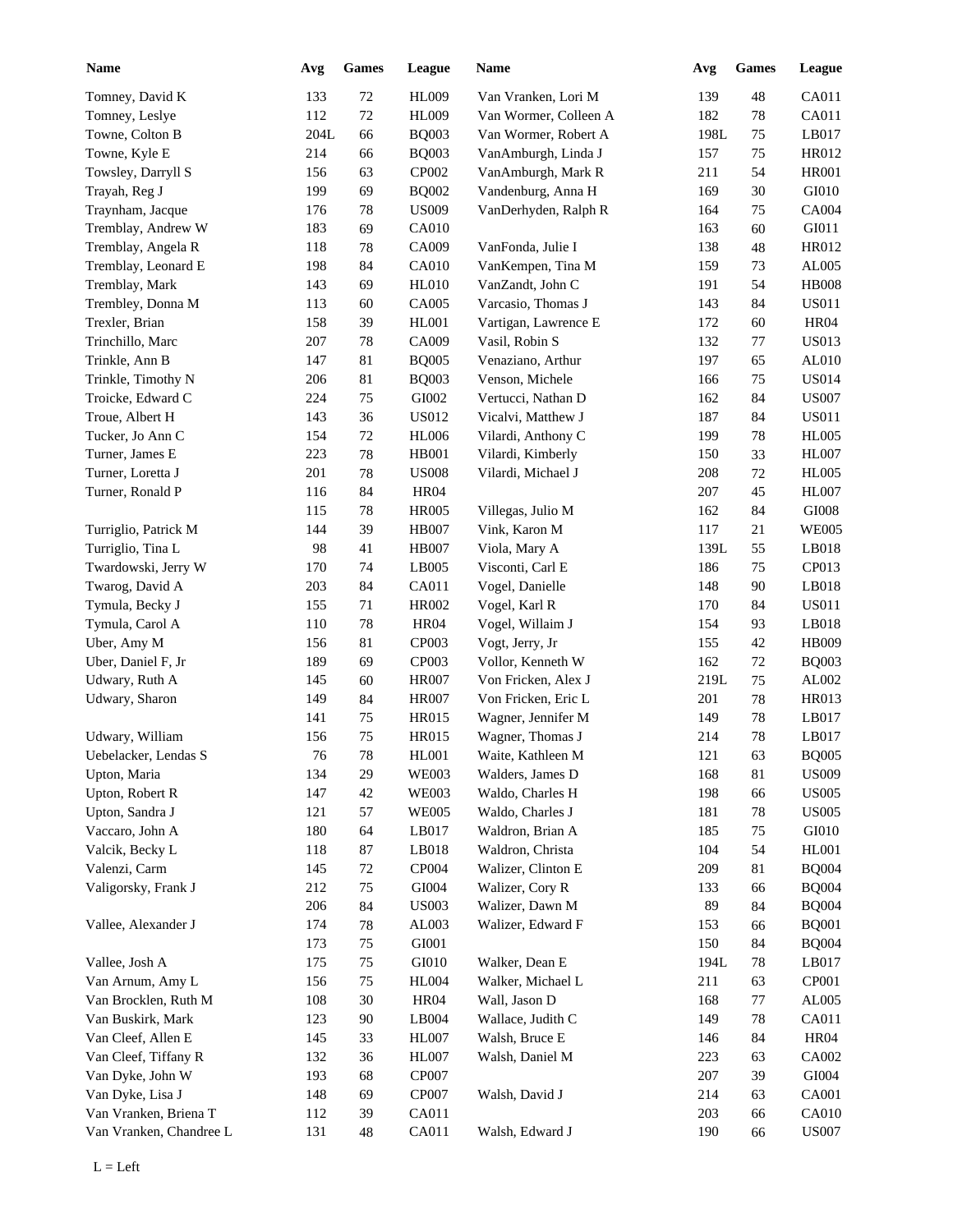| <b>Name</b>            | Avg        | ${\bf Games}$ | League       | <b>Name</b>                       | Avg        | <b>Games</b> | League                |
|------------------------|------------|---------------|--------------|-----------------------------------|------------|--------------|-----------------------|
| Walsh, Karly           | 176        | 39            | CA005        | Whitcomb, Daniel G                | 162        | 90           | CP012                 |
| Walsh, Kristin L       | 177        | $27\,$        | <b>CA008</b> | White, Dallas S, III              | 188        | 80           | AL002                 |
| Walsh, Lorraine M      | 133        | $75\,$        | GI011        | White, Johathan R                 | 118        | 68           | <b>US006</b>          |
| Walsh, Mary J          | 166        | $52\,$        | <b>HL009</b> | White, Kyle M                     | 179        | 78           | AL002                 |
| Walsh, Maryrose        | 162        | 84            | <b>HR04</b>  | White, Sharon L                   | 102        | 63           | <b>HL006</b>          |
| Walsh, Michael W       | 197        | 96            | CA003        | White, Sheila M                   | 157L       | 81           | <b>US012</b>          |
| Walsh, Paul E          | 173        | $78\,$        | LB002        | Whitman, Keith                    | 165        | 81           | <b>US012</b>          |
| Walsh, Thomas D, Jr    | 224        | $81\,$        | <b>US003</b> | Whitman, Robert A                 | 166        | 81           | <b>BQ004</b>          |
|                        | 222        | 81            | CA001        | Whitman, Tonya                    | 163L       | 84           | <b>US012</b>          |
| Walther, John C, III   | 234        | $72\,$        | CA002        | Whittle, Geoffery E, Sr           | 168        | 75           | LB013                 |
|                        | 232        | $78\,$        | <b>US003</b> | Whydra, Matthew T                 | 171        | 81           | <b>HL008</b>          |
| Wark, Cathy S          | 163        | 74            | <b>HR008</b> | Wickes, Christopher E             | 201        | 63           | <b>HL003</b>          |
| Wark, Richard A, Jr    | 214        | 59            | <b>HR008</b> | Wickham, Stephanie R              | 167        | 71           | $\rm{H}L008$          |
| Wark, Rick A, III      | 228        | 21            | CA001        | Wicks, Michael K                  | 167        | 63           | <b>HR001</b>          |
|                        | 212        | 75            | <b>HR008</b> | Wigand, Brittany A                | 148        | 45           | CP009                 |
|                        | 193        | 96            | <b>HR10</b>  | Wigand, William A                 | 198        | 72           | CP009                 |
| Warner, Bobby L        | 150        | $75\,$        | <b>BQ006</b> | Wilbur, Michael R, Jr             | 168        | 75           | CA010                 |
| Warner, Thomas J       | 206        | 69            | <b>US003</b> | Wilcox, Joslhua D                 | 143        | 81           | <b>HB010</b>          |
| Watrobski, Douglas J   | 191        | 66            | GI002        | Wildberger, Charles E             | 191        | 27           | <b>HL008</b>          |
| Watson, Barry L, Jr    | 187        | 27            | <b>HL007</b> | Wildberger, Jeffrey C             | 189        | 61           | <b>HL008</b>          |
| Waugh, Edward L        | 173        | 75            | GI001        | Wildberger, Jill C                | 92         | 63           | <b>HL008</b>          |
|                        | 171        | 96            | AL010        | Wildberger, Scott N               | 159        | 42           | <b>HL008</b>          |
| Waytkus, Jeffrey S     | 189        | $81\,$        | <b>BQ002</b> | Wildberger, Susan F               | 146        | 63           | <b>HL008</b>          |
| Weatherwax, Drew H     | 178        | 78            | GI001        | Wiles-Pemburn, Holly D            | 90         | 36           | <b>WE003</b>          |
| Weaver, Joshua M       | 193        | 72            | HR003        | Wiley, Richard H, Sr              | 146        | 79           | HL001                 |
| Weaver, Randy M        | 195        | 56            | GI002        | Wilhite, Dana A                   | 130        | 69           | GI010                 |
| Webb, Nicholas R       | 184        | 84            | CA010        | Wilkinson, Patricia M             | 117        | 84           | CA004                 |
| Weber, Eric C          | 198        | 50            | <b>HL003</b> |                                   | 113        | 72           | GI011                 |
| Weeden, Alton E        | 162        | 84            | HL010        | Will, Peter G                     | 162        | 36           | <b>HL005</b>          |
|                        | 152        | $81\,$        | HR011        | Willetts, Jeffrey A               | 184        | 90           | CP003                 |
| Weeden, Bruce W        | 191        | 54            | <b>BQ001</b> | Willetts, Marion B                | 144        | 89           | CP003                 |
| Weeden, Cory C         | 214        | 42            | <b>BQ001</b> | Williams, Billie Jo               | 147        | 24           | <b>HR011</b>          |
|                        | 202L       | $81\,$        | <b>BQ006</b> | Williams, Jude                    | 129        | 61           | <b>US006</b>          |
| Weglarz, Alex J        | $220\,$    | $78\,$        | HB001        | Williams, Michael P               | 162        | 44           | CP005                 |
| Wehnau, Paul J         | 194        | 100           | HR10         | Williams, Philip J                | 185        | 75           | <b>WE001</b>          |
| Weinberg, Joshua D     | 149        | 42            | CP010        |                                   | 182        | 78           | <b>WE004</b>          |
| Weir, Kevin C          | 193        | $72\,$        | <b>BQ001</b> | Williams, Robert W                | 193        | 84           | HL001                 |
|                        | 191        | 33            | <b>BQ003</b> |                                   | 191        | 78           | <b>HL005</b>          |
| Weir, Michael J        | 130        | $90\,$        | LBO18        | Williams, Roberta                 | $90\,$     | 35           | <b>WE003</b>          |
| Weir, Terry A          | 145        |               | <b>BQ005</b> | Willlsey, Tiama K                 |            |              | <b>US009</b>          |
| Weismann, Mildred E    |            | 72            | <b>US005</b> | Willsey, Colleen M                | 118        | 48           |                       |
| Weiss, Rebecca J       | 140<br>182 | 66<br>60      | HB003        | Willsey, Donald E                 | 134<br>184 | 84<br>83     | GI008<br><b>US002</b> |
| Weiss, Rusty           | 209        |               | HB003        | Willson, Debbie                   |            |              | HR015                 |
| Welch, Diane           | 131        | 63            | CP004        | Willson, Gerald T, Sr             | 83         | 75           | HR015                 |
|                        |            | 84            |              |                                   | 138        | 75           | GI003                 |
| Welcome, Catherine A   | 118L       | 69            | CA005        | Willson, John J<br>Wilmot, Earl M | 173        | 84           |                       |
| Wells, Daniel J        | 181L       | 45            | AL004        |                                   | 147        | 40           | <b>CA010</b>          |
| Welser, Arthur         | 138        | 69            | GI011        | Wilmot, Willaim                   | 144        | 36           | <b>CA010</b>          |
| Welsh, Daniel W        | 190        | 78            | CP003        | Wilson, Dennis G                  | 189        | 81           | CP002                 |
| Werneburg, Candylynn M | 133        | 84            | <b>US012</b> | Wilson, Ellen A                   | 158        | 69           | <b>HL004</b>          |
| Werner, Donald F       | 158        | 69            | <b>HB010</b> | Wilson, James R                   | 174        | 78           | <b>US008</b>          |
| Wertman, Adam C        | 157        | 61            | <b>HL005</b> | Wilson, Justin T                  | 216L       | 78           | <b>BQ006</b>          |
| West, Alton K, Sr      | 188        | 60            | <b>US009</b> | Wilson, Kimberly M                | 161        | $75\,$       | <b>US008</b>          |
| Whalen, Mitchell P     | 201        | 78            | <b>BQ006</b> | Wilson, Mark S                    | 190        | 78           | CP002                 |
| Wheatley, Ben          | 108        | 69            | <b>US002</b> | Wilson, Timothy G                 | 187        | 78           | <b>BQ006</b>          |
| Wheatley, Dave         | 144        | 69            | <b>US002</b> | Wilson, Walter A                  | 175        | 36           | LB015                 |
| Whitbeak, Michele      | 90         | 72            | HR003        | Wing, Angela                      | 113        | 38           | <b>HL008</b>          |